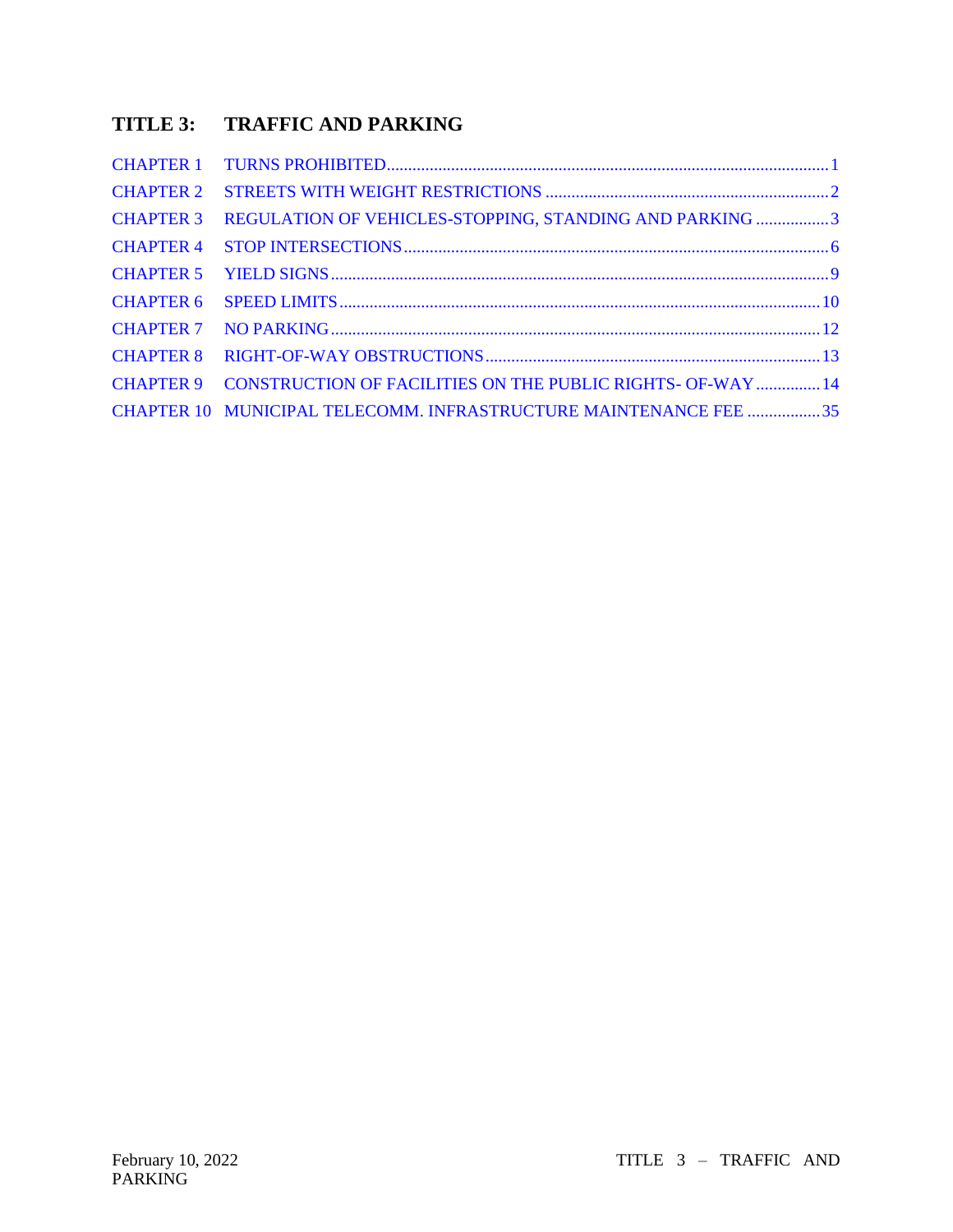# <span id="page-1-0"></span>CHAPTER 1 TURNS PROHIBITED

3-1-1 Turns Prohibited

SECTION 3-1-1 TURNS PROHIBITED

Right turns shall be prohibited between the hours of 7:00 a.m. and 9:00 a.m. and between the hours of 4:00 p.m. and 6:00 p.m., Monday through Friday, at the following locations:

From Western Avenue onto Alice Avenue

Such prohibition shall not apply to buses.

(Ord. 1997-24)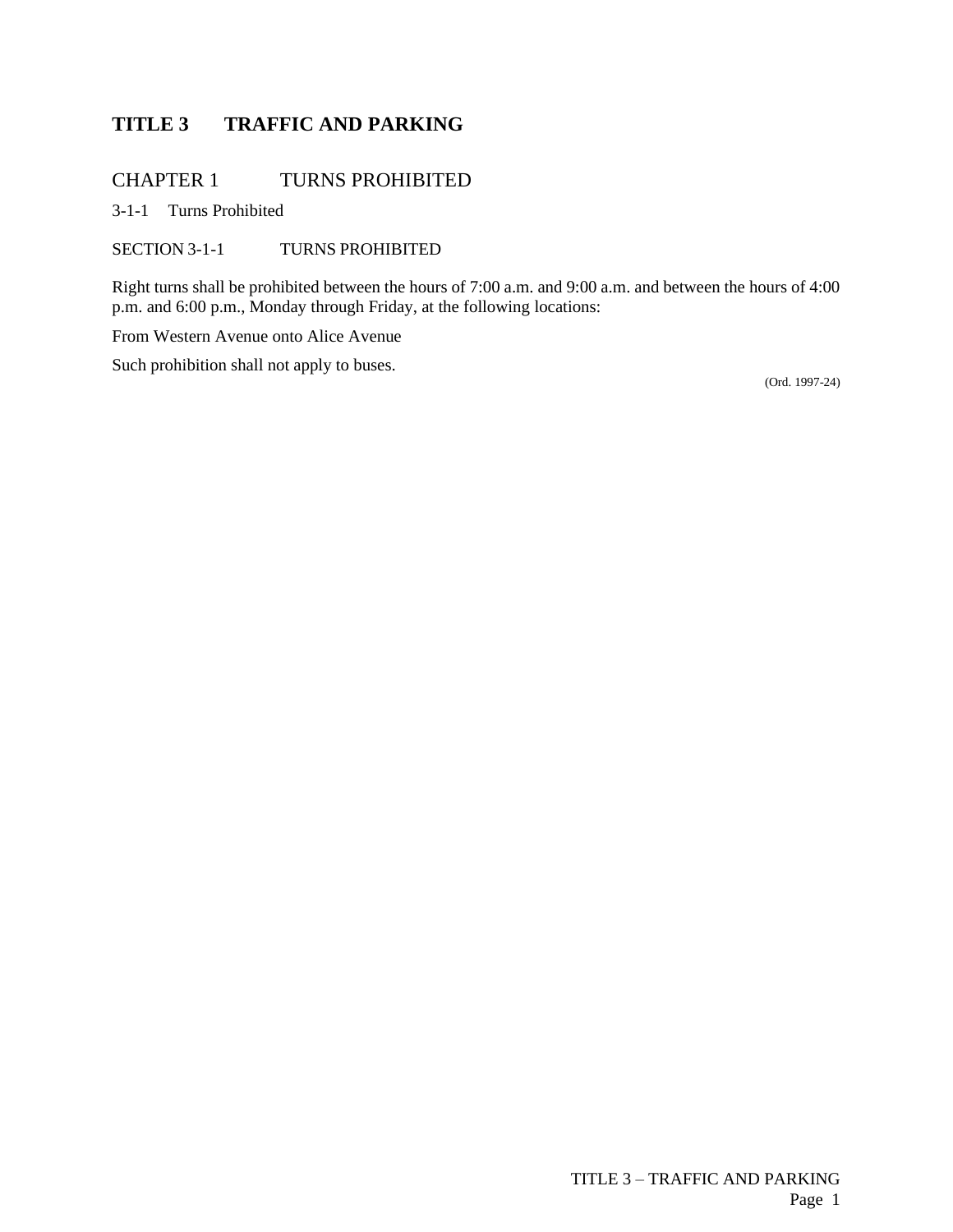## <span id="page-2-0"></span>CHAPTER 2 STREETS WITH WEIGHT RESTRICTIONS

### 3-2-1 Weight Limits

### SECTION 3-2-1 WEIGHT LIMITS

- A. Truck traffic on Rohmann Avenue within the City limits from the Swords Avenue to the western end of Rohmann Avenue is limited to vehicles under eight (8) tons other than vehicles performing necessary West Peoria city services to residents. The City shall post the weight limit on the street. (Ord. 1994-30)
- B. Local vehicles making local deliveries which are under fifteen (15) tons may apply for a permit to exceed the weight limit. Such permit shall be applied for at the City Hall and permit fee shall be as follows:

| 1. For vehicles from 8 tons to 12 tons: | $$12.50$ per load |
|-----------------------------------------|-------------------|
| 2. For vehicles from 12.1 to 15 tons:   | $$20.00$ per load |

Vehicles in excess of fifteen (15) tons shall be prohibited and shall not be permitted. All vehicles carrying loads in excess of eight (8) tons must obtain permits. Use of the streets by vehicles with permits shall be limited to the hours from 8:30 a.m. to 5:30 p.m. (Ord. 1994-30)

- C. Vehicles using City streets for the purpose of hauling, construction, business, or industrial purposes which exceed the weight limits may apply for a permit per the following schedule: (i) Vehicles over eight (8) tons but under fifteen (15) tons - \$12.50 per load; (ii) Vehicles over fifteen (15) tons and under twenty-six (26) tons - \$20 per load. (Ord. 1994-31)
- D. The following vehicles are exempt from the requirements of a permit and payment of the above fees: Vehicles providing municipal and quasi-municipal (such as garbage, water sanitary sewer, and utility services within the City of West Peoria); vehicles making deliveries to West Peoria residents and businesses and performing construction services within the City of West Peoria

(Ord. 1994-31)

- E. All vehicles in excess of the weight limits established in Exhibit C using City streets, whether permitted or exempt, shall reach their destination by a route requiring the least amount of travel on streets with weight limits. (Ord. 1994-31)
- F. Penalty: Violation of this Title shall constitute a Class B misdemeanor, and violators may be fined a minimum of \$50.00 per violation and a maximum of \$500.00 per violation. Each occurrence is a separate violation. (Ord. 1994-30)

### Exhibit C

The following streets, drives, courts, and avenues or portions thereof are limited to loads of eight (8) TONS:

Richmond, Gentry, Radan, Pierson, Idaho, Vaughn, Magnolia, Rhodora, Hillside, Herold, Market, Ohio, Texas, Iowa, Dakota, Colorado, Edgehill, Woodlawn, Heading Ct., Belle Vista, Bluffcrest, Holling, Rohmann Ct., Rohmann Avenue west of Swords, Alice, Kenwood, Pleasant, Lammers, Coolidge, Ashland, Wendarm, Avon, Ardmore, Downs, Laura, Courtland, Sterling Ave. north of Rohmann, Cedar, LeRoy, Fairway, Dixon, Bergen, Arthur, Moser, Barker, Kellogg, Callender, Ayres, Sherman, Moss, Melrose, and Edna. (Ord. 1994-31)

The following streets, drives, courts, and avenues or portions thereof are limited to loads of fifteen (15) TONS:

Waverly Ave. between Rohmann and Manor Parkway, and Manor Parkway. (Ord. 1994-31)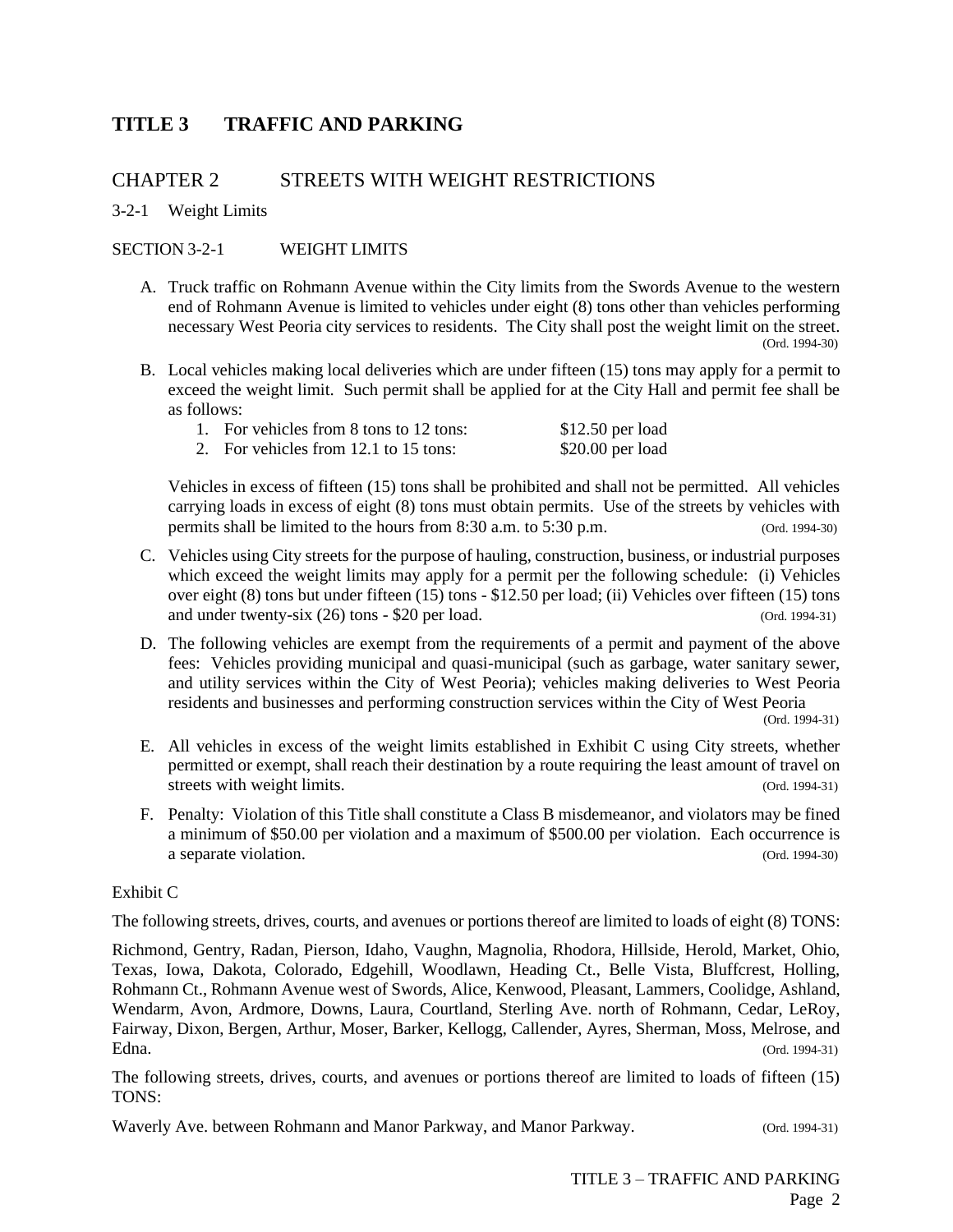## <span id="page-3-0"></span>CHAPTER 3 REGULATION OF VEHICLES-STOPPING, STANDING AND PARKING

- 3-3-1 Definitions
- 3-3-2 Stopping, Standing and Parking Prohibited in Special Places
- 3-3-3 Penalty
- 3-3-4 Size Restrictions In Residential Districts
- 3-3-5 No Parking Snow Routes

#### SECTION 3-3-1 DEFINITIONS

The words, terms, and phrases used in this Ordinance shall have the meanings ascribed to them in the Illinois Vehicle Code (625 ILCS 5/1-100 et seq.), as now or hereafter amended, except where the context clearly indicates a different meaning. (Ord. 2000-03)

#### SECTION 3-3-2 STOPPING, STANDING AND PARKING PROHIBITED IN SPECIAL PLACES

- A. Except when necessary to avoid conflict with other traffic, or in compliance with law or the directions of a police officer or official traffic-control device, no person shall:
	- 1. Stop, stand, or park a vehicle:
		- a) On the roadway side of any vehicle stopped or parked at the edge or curb of a street;
		- b) On a sidewalk or in any way blocking any sidewalk;
		- c) Within an intersection;
		- d) On a crosswalk;
		- e) In a roadway other than parallel with the edge of the roadway headed in the direction of lawful traffic movement and with the curbside wheels of the vehicle within twelve (12) inches of the curb or edge of the roadway; this prohibition shall not apply to the parking of any vehicle in a designated diagonal parking zone or space;
		- f) Between a safety zone and the adjacent curb or within thirty (30) feet of points on the curb immediately opposite the ends of a safety zone, unless a different length is indicated by signs or markings;
		- g) Alongside or opposite any street excavation or obstruction when stopping, standing, or parking would obstruct traffic;
		- h) Upon any bridge or other elevated structure upon a highway or within a highway tunnel;
		- i) On any railroad tracks;
		- j) At any place where official signs prohibit stopping;
		- k) On any controlled-access highway;
		- l) In the area between roadways of a divided highway, including crossovers;
		- m) In a public parking area if the vehicle does not display a current annual registration sticker or current temporary permit pending registration (Ord. 2016-07)
		- n) On any roadway for more than seven (7) consecutive calendar days in any onevehicle sized area. (Ord. 2017-30)
	- 2. Stand or park a vehicle, whether occupied or not, except momentarily to pick up or discharge passengers:
		- a) In front of a public or private driveway;
		- b) Within fifteen (15) feet of a fire hydrant;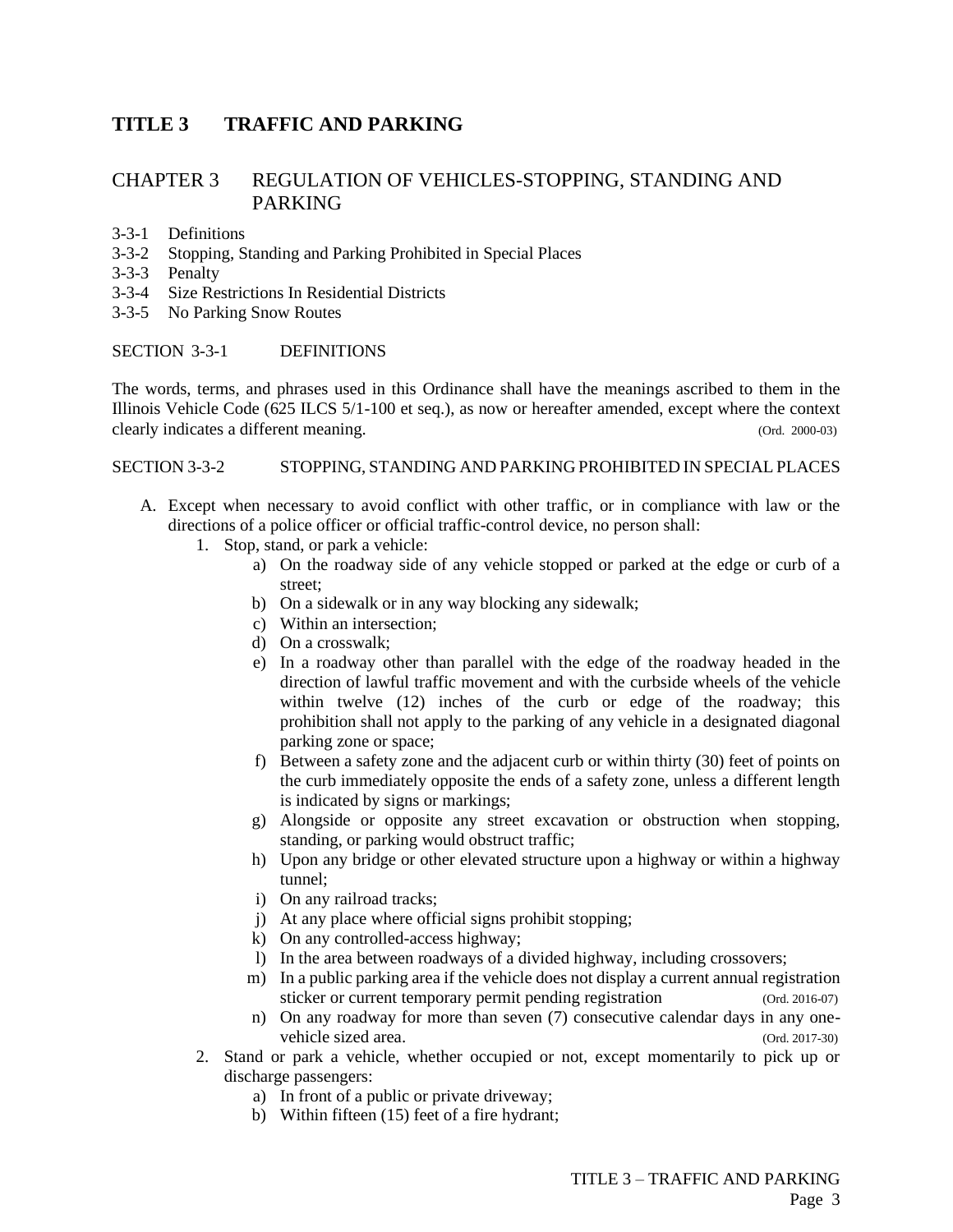- c) Within twenty (20) feet of the driveway entrance to any fire station and on the side of a street opposite the entrance to any fire station within seventy-five (75) feet of such entrance (when properly sign-posted);
- d) At any place where official signs prohibit standing.
- 3. Park a vehicle, whether occupied or not, except temporarily for the purpose of and while actually engaged in loading or unloading property or passengers:
	- a) Within fifty (50) feet of the nearest rail of a railroad crossing;
	- b) At any place where official signs prohibit parking.
- B. No person shall move a vehicle not lawfully under his control into any such prohibited area or away from a curb such distance as is unlawful.

(Ord. 2000-03)

### SECTION 3-3-3 ADDITIONAL PARKING REGULATIONS

- A. Except as otherwise provided in this Section, every vehicle stopped or parked upon a two (2) way roadway shall be so stopped or parked with the right-hand wheels parallel to and within twelve (12) inches of the right-hand curb or as close as practicable to the right edge of the right-hand shoulder.
- B. Every vehicle stopped or parked upon a one (1) way roadway shall be so stopped or parked parallel to the curb or edge of the roadway, in the direction of authorized traffic movement, with its righthand wheels within twelve (12) inches of the right-hand curb or as close as practicable to the right edge of the right-hand shoulder, or with its left-hand wheels within twelve (12) inches of the lefthand curb or as close as practicable to the left edge of the left-hand shoulder. (Ord. 2000-03)

#### SECTION 3-3-3 PENALTY

Violation of this Title shall constitute a Class B misdemeanor and violators may be fined a minimum of twenty-five dollars (\$25.00) per violation and a maximum of seven hundred fifty dollars (\$750.00) per violation. Each occurrence shall constitute a separate violation. (Ord. 2000-03)

### SECTION 3-3-4 SIZE RESTRICTION IN RESIDENTIAL DISTRICT

That any vehicle whose length exceeds two hundred thirty-five (235) inches or whose width, excluding mirrors or similar accessories, exceeds eighty (80) inches, is declared to be a nuisance when parked in a residence district which shall include, but not be limited to, all alleyways therein. This restriction does not apply to any pick-up truck or van smaller than noted above. Further, that no person shall stand or park any truck, tractor, semi-trailer, trailer, cart, camper, motor home, mini-home, recreational vehicle (as defined from time to time in the Zoning Ordinance of the City of West Peoria), or bus on any residential street or in any alleyway for a period longer than is necessary for the reasonably expeditious loading or unloading of such vehicle; except that a driver of a bus may park such a bus in a designed bus zone. (Ord. 2001-09)

Any such vehicle found in violation of this section is hereby declared to be a nuisance, which may be fined or abated by the appropriate City officer(s). Such fine to be not less than ten dollars (\$10.00) nor more than five hundred dollars (\$500.00). Repeated offences will lead to the impoundment of the vehicle.

(Ord. 2000-15)

### SECTION 3-3-5 NO PARKING SNOW ROUTES

All streets within the corporate limits of the City of West Peoria are hereby designated as emergency snow routes. It shall be unlawful to park any vehicles on these streets at any time within twelve (12) hours after a snowfall of two (2) or more inches. Where there has been a snow forecast of two (2) or more inches for any calendar day, it shall be unlawful to park any vehicles on any of these streets for that calendar day.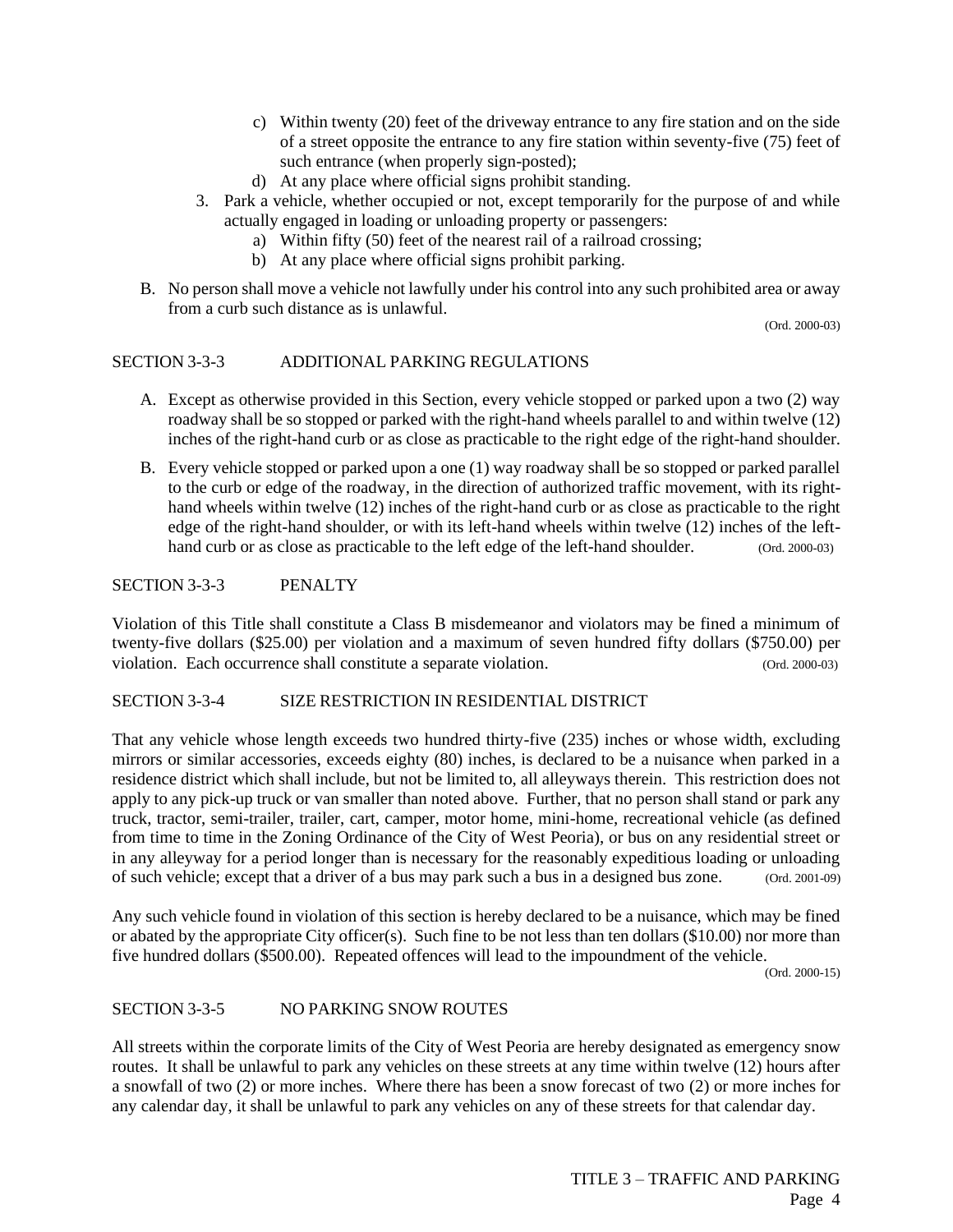The owner or lessor of a vehicle in violation of this section shall be subject to the following fine schedules:

1st Offense – if paid within seven (7) days of violation - \$50.00

1st Offense – if paid after seven (7) days, but within ten (10) days of violation - \$75.00

1st Offense – if paid after ten (10) days of violation - \$100.00

2nd Offense - \$150.00

3rd Offense – Towing of the vehicle, any and all charges at vehicle owner's expense.

In all events, each day the violation exists shall constitute a separate offense.

The Street Department Manager is hereby granted the authority and discretion to take any and all actions to remove any vehicle in violation of this Section, including, but not limited to, the towing of such vehicle at the vehicle owner's expense, so as to allow clear and unimpeded snow removal from snow routes. Nothing contained in the preceding paragraphs shall limit the Street Department Manager's authority and discretion to seek the towing of any such vehicle at the vehicle owner's expense, whether in lieu of and/or in addition to any fine imposed under this Section regardless of the number of offenses of such vehicle. (Ord. 1994-18, 1995-13, 2000-28, 2006-17, 2008-04, 2014-24)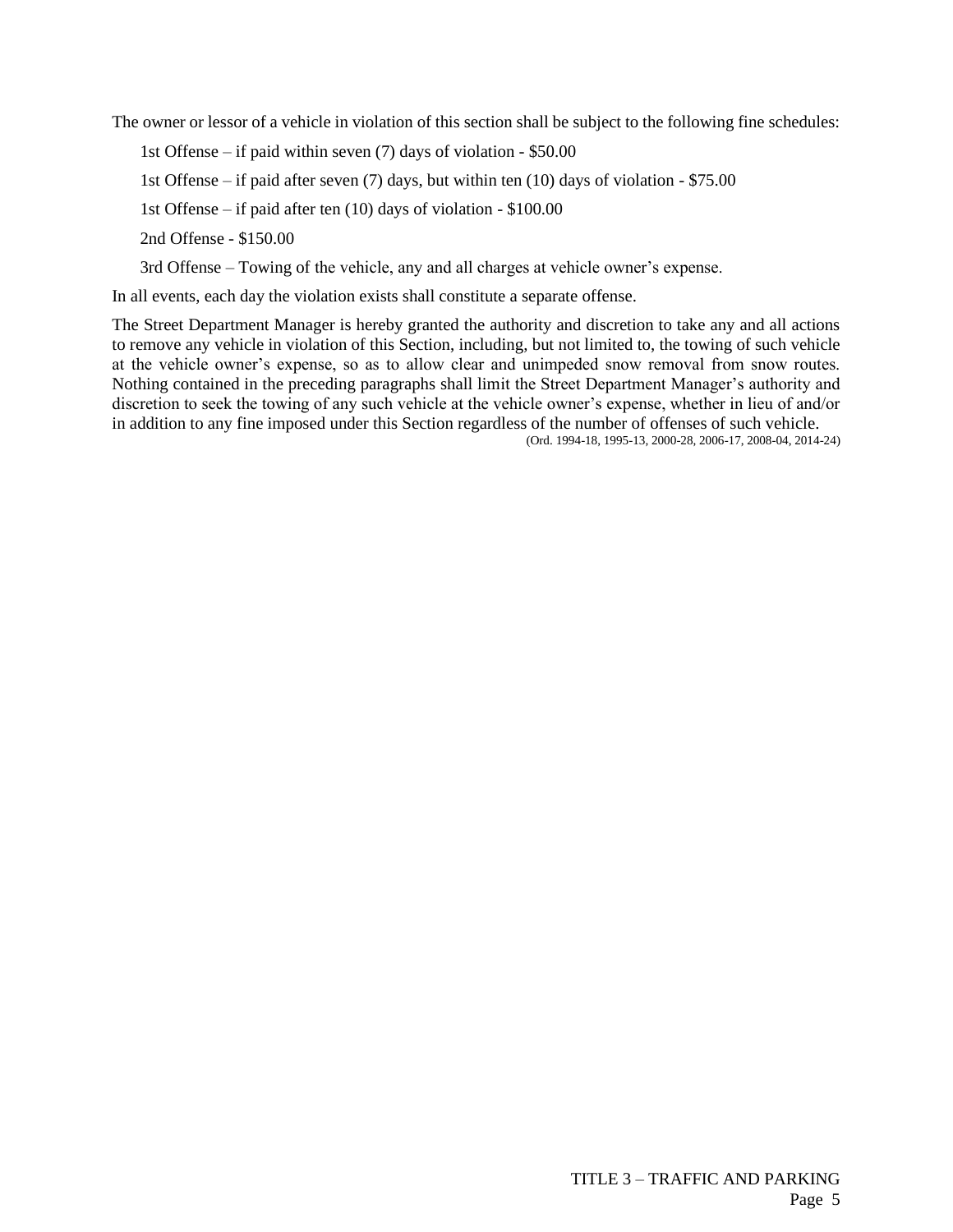## <span id="page-6-0"></span>CHAPTER 4 STOP INTERSECTIONS

3-4-1 - Stop Signs

SECTION 3-4-1 STOP SIGNS

Stop signs shall be erected and all drivers of vehicles shall be required to stop at the intersections set forth in Exhibit A attached hereto and made a part hereof. The following stop signs shall signify the following stop intersections:

### Exhibit A

| <b>Street At</b>   | <b>Cross Street</b>  |
|--------------------|----------------------|
| Alice Ave          | <b>Ashland Ave</b>   |
| Alice Ave          | Swords Ave           |
| Alice Ave          | Swords Ave           |
| Alice Ave          | <b>Waverly Ave</b>   |
| Alice Ave          | <b>Waverly Ave</b>   |
| Alice Ave          | Western Ave          |
| <b>Ashland Ave</b> | <b>Heading Ave</b>   |
| <b>Ashland Ave</b> | Rohmann Ave          |
| <b>Ashland Ct</b>  | Rohmann Ave          |
| Avon Ct            | <b>Ashland Ave</b>   |
| Ayres Ave          | <b>Sterling Ave</b>  |
| Ayres Ave          | <b>Waverly Ave</b>   |
| Ayres Ave          | <b>Waverly Ave</b>   |
| Ayres Ave          | Western Ave          |
| <b>Barker</b> Ave  | <b>Sterling Ave</b>  |
| <b>Barker</b> Ave  | <b>Sterling Ave</b>  |
| <b>Barker Ave</b>  | <b>Waverly Ave</b>   |
| <b>Barker Ave</b>  | <b>Waverly Ave</b>   |
| <b>Barker</b> Ave  | Western Ave          |
| Callender Ave      | <b>Sterling Ave</b>  |
| Callender Ave      | <b>Waverly Ave</b>   |
| Callender Ave      | <b>Waverly Ave</b>   |
| Callender Ave      | Western Ave          |
| Cedar Ave          | Alice Ave            |
| Cedar Ave          | Alice Ave            |
| Cedar Ave          | Ayres Ave            |
| Cedar Ave          | Ayres Ave            |
| Cedar Ave          | <b>Barker</b> Ave    |
| Cedar Ave          | <b>Barker</b> Ave    |
| Cedar Ave          | <b>Callender Ave</b> |
| Cedar Ave          | <b>Callender Ave</b> |
| Cedar Ave          | Clarke Ave           |
| Cedar Ave          | Clarke Ave           |
| Cedar Ave          | Kellogg Ave          |
| Cedar Ave          | Kellogg Ave          |
|                    |                      |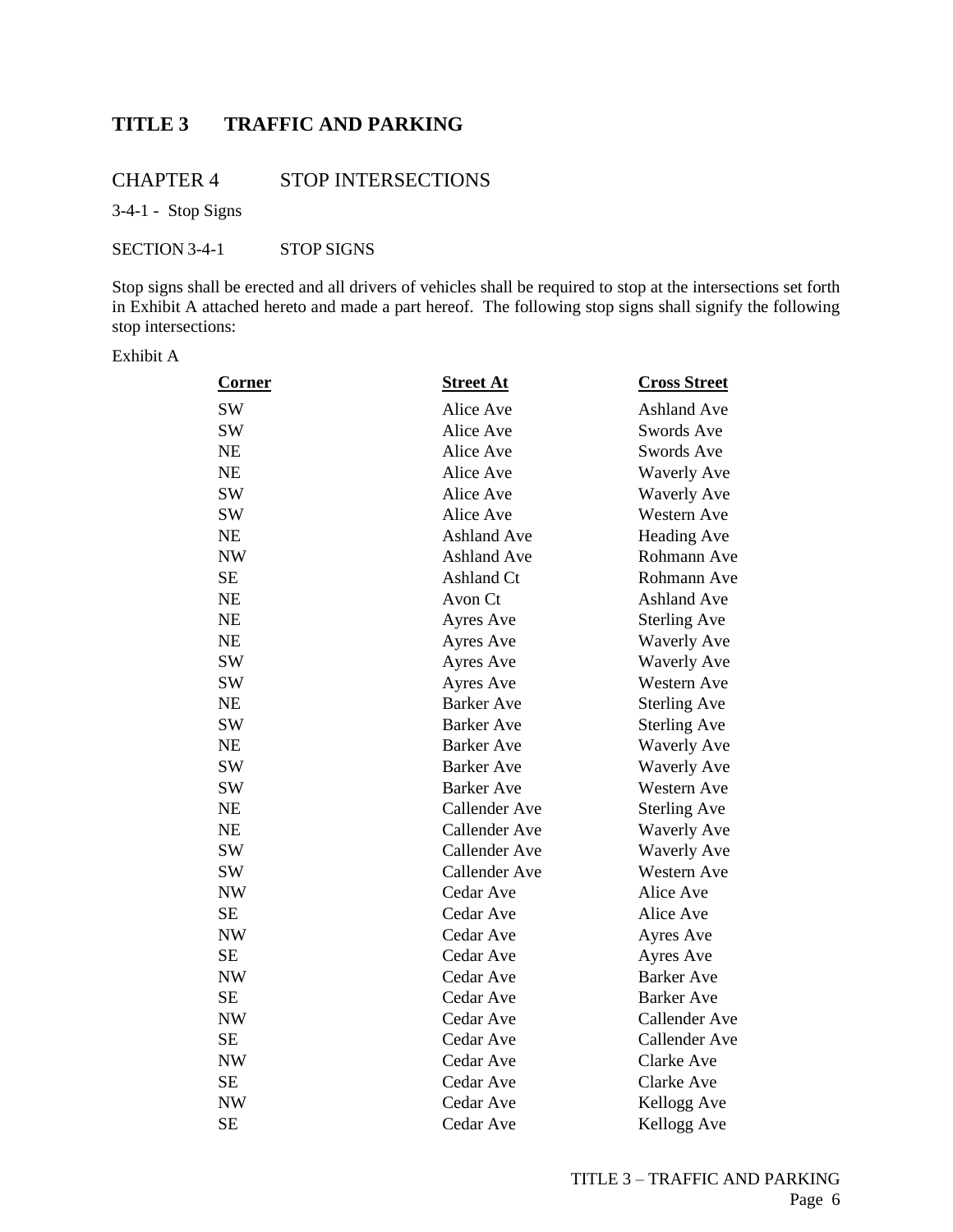| <b>Corner</b>             | <b>Street At</b>   | <b>Cross Street</b>   |
|---------------------------|--------------------|-----------------------|
| <b>NW</b>                 | Cedar Ave          | Laura Ave             |
| <b>SE</b>                 | Cedar Ave          | Laura Ave             |
| NW                        | Cedar Ave          | <b>Manor Pkwy</b>     |
| <b>SE</b>                 | Cedar Ave          | <b>Manor Pkwy</b>     |
| <b>NW</b>                 | Cedar Ave          | Martin Luther King Dr |
| <b>NW</b>                 | Cedar Ave          | Moss Ave              |
| SE                        | Cedar Ave          | Moss Ave              |
| NW                        | Cedar Ave          | Rohmann Ave           |
| <b>SE</b>                 | Cedar Ave          | Rohmann Ave           |
| NW                        | Cedar Ave          | Sherman Ave           |
| <b>SE</b>                 | Cedar Ave          | Sherman Ave           |
| <b>SE</b>                 | Cedar Ave (2)      | <b>Heading Ave</b>    |
| <b>NW</b>                 | Clarke Ave         | St. Anthony Pl        |
| NE                        | Clarke Ave         | <b>Waverly Ave</b>    |
| <b>SW</b>                 | Clarke Ave         | <b>Waverly Ave</b>    |
| <b>SW</b>                 | Clarke Ave         | <b>Western Ave</b>    |
| NE                        | Clifton Ct.        | Alice Ave             |
| <b>SW</b>                 | Clifton Ct.        | Rohmann Ave           |
| <b>SW</b>                 | Colorado St        | Park Rd               |
| <b>SE</b>                 | Coolidge Ct        | Rohmann Ave           |
| <b>SW</b>                 | Dakota St          | Park Rd               |
| SW                        | Edna Ave           | Cedar Ave             |
| NW                        | Gentry Ct.         | Richmond St.          |
| NE                        | <b>Heading Ave</b> | <b>Ashland Ave</b>    |
| <b>SW</b>                 | <b>Heading Ave</b> | <b>Ashland Ave</b>    |
| NE                        | <b>Heading Ave</b> | <b>Sterling Ave</b>   |
| <b>SW</b>                 | <b>Heading Ave</b> | <b>Sterling Ave</b>   |
| SW                        | <b>Heading Ave</b> | Western Ave           |
| <b>NW</b>                 | Heading Ct         | <b>Heading Ave</b>    |
| NE                        | Hillside Ave       | Rhodora Ave           |
| <b>SE</b>                 | Idaho St           | Alice Ave             |
| <b>NW</b>                 | Idaho St           | Rohmann Ave           |
| 1 NE side                 | Idaho St           | Southport Rd - Rt 8   |
| 1 NW corner of Pierson NW | Idaho St           | Southport Rd -Rt 8    |
| Pierson                   | Idaho St           | Southport Rd -Rt 8    |
| NE                        | Iowa St            | Market St             |
| <b>SW</b>                 | Iowa St            | Park Rd               |
| SW                        | Kellogg Ave        | Cedar Ave             |
| NE                        | Kellogg Ave        | Cedar Ave             |
| NE                        | Kellogg Ave        | <b>Sterling Ave</b>   |
| NE                        | Kellogg Ave        | Waverly Ave           |
| SW                        | Kellogg Ave        | <b>Waverly Ave</b>    |
| SW                        | Kellogg Ave        | Western Ave           |
| NE                        | Kenwood Ave        | <b>Ashland Ave</b>    |
| SW                        | Kenwood Ave        | <b>Ashland Ave</b>    |
| SW                        | Kenwood Ave        | <b>Sterling Ave</b>   |
| <b>SW</b>                 | Kenwood Ave        | Swords Ave            |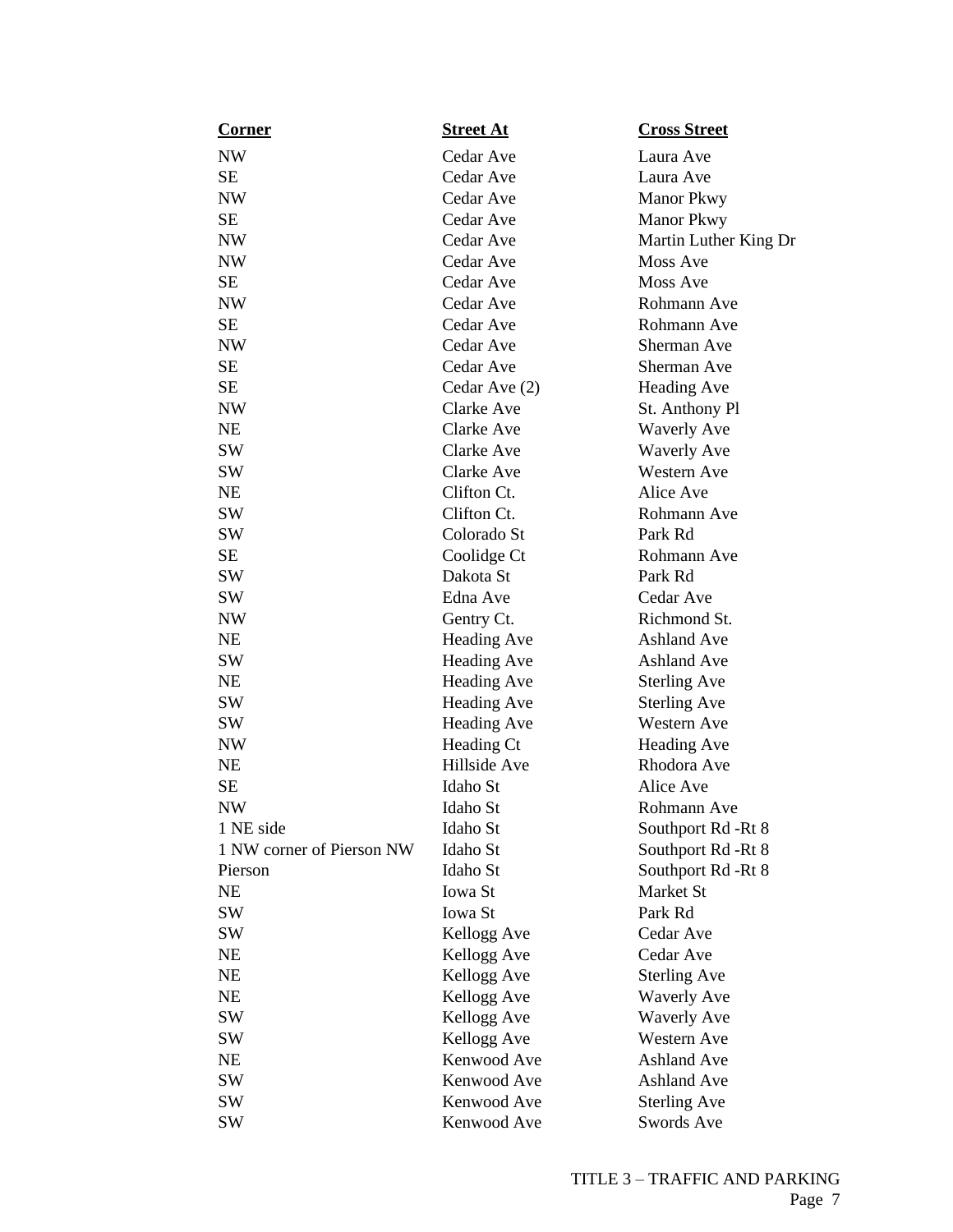| <u>Corner</u> | <b>Street At</b>       | <b>Cross Street</b> |
|---------------|------------------------|---------------------|
| <b>NE</b>     | Kenwood Ave            | Swords Ave          |
| SЕ            | Lammers Ave (East end) | Rohmann Ave         |
| <b>SE</b>     | Lammers Ave (West end) | Rohmann Ave         |
| <b>SW</b>     | Laura Ave              | <b>Sterling Ave</b> |
| NE            | Laura Ave              | <b>Waverly Ave</b>  |
| <b>SW</b>     | Laura Ave              | <b>Waverly Ave</b>  |
| SW            | Laura Ave              | <b>Western Ave</b>  |
| SE            | Leroy Ave              | Heading Ave         |
| <b>SE</b>     | LeRoy Ave              | Rohmann Ave         |
| SW            | Magnolia Ave           | <b>Sterling Ave</b> |
| <b>NE</b>     | <b>Manor Pkwy</b>      | <b>Arthur Ave</b>   |
| SW            | <b>Manor Pkwy</b>      | <b>Arthur Ave</b>   |
| NE            | <b>Manor Pkwy</b>      | Cedar Ave           |
| SW            | <b>Manor Pkwy</b>      | Cedar Ave           |
| <b>NE</b>     | <b>Manor Pkwy</b>      | <b>Sterling Ave</b> |
| SW            | <b>Manor Pkwy</b>      | Western Ave         |
| <b>NW</b>     | Melrose Pl             | Dixon Ave           |
| NE            | Moss Ave               | <b>Sterling Ave</b> |
| <b>NE</b>     | Moss Ave               | <b>Waverly Ave</b>  |
| SW            | Moss Ave               | <b>Waverly Ave</b>  |
| SW            | Moss Ave               | Western Ave         |
| SW            | Ohio St                | Park Rd             |
| SW            | Otley Rd               | Park Rd             |
| 2 NE sides    | Pierson Ave            | Farmington on both  |
| 1SE           | Pierson Ave            | Nebraska (2)        |
| 1S            | Pierson Ave            | Nebraska (2)        |
| End of        | Radan Ct               | End                 |
| NW            | Rhodora Ave            | Farmington Rd       |
| <b>NE</b>     | Rhodora Ave            | <b>Sterling Ave</b> |
| SW            | Rhodora Ave            | <b>Stever Ave</b>   |
| End of        | <b>Richmond St</b>     | End                 |
| NE            | Richmond St            | Pierson Ave         |
| SW            | <b>Richmond St</b>     | Pierson Ave         |
| NE            | Rohmann Ave            | <b>Sterling Ave</b> |
| SW            | Rohmann Ave            | <b>Sterling Ave</b> |
| SW            | Rohmann Ave            | Swords Ave          |
| NE            | Sherman Ave            | <b>Sterling Ave</b> |
| NE            | Sherman Ave            | <b>Waverly Ave</b>  |
| SW            | Sherman Ave            | <b>Waverly Ave</b>  |
| SW            | Sherman Ave            | Western Ave         |
| SW            | Shirldon Ct            | Park Rd             |
| NE            | St. Anthony Pl.        | Alice Ave           |
| SW            | St. Anthony Pl.        | Rohmann Ave         |
| SE            | <b>Sterling Ave</b>    | Heading Ave         |
| NW            | <b>Sterling Ave</b>    | Rohmann Ave         |
| SE            | <b>Sterling Ave</b>    | Rohmann Ave         |
| NW            | <b>Stever Ave</b>      | Farmington Rd       |
|               |                        |                     |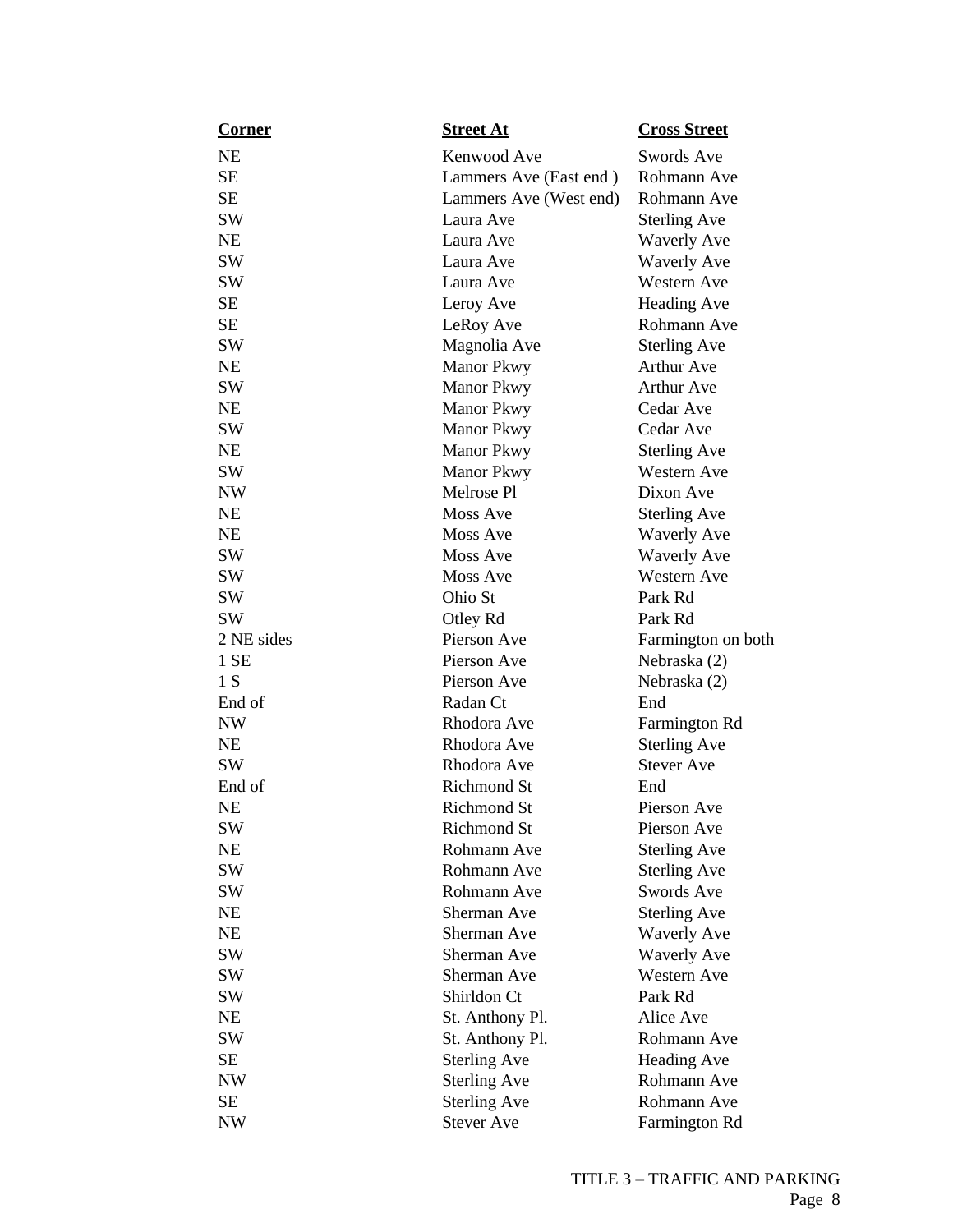| Corner    | <b>Street At</b>                                                                                | <b>Cross Street</b> |
|-----------|-------------------------------------------------------------------------------------------------|---------------------|
| <b>SE</b> | Swords Ave                                                                                      | Farmington Rd       |
| NW turn   | Swords Ave                                                                                      | Farmington Rd       |
| <b>SE</b> | Swords Ave                                                                                      | Farmington Rd       |
| <b>NW</b> | <b>Waverly Ave</b>                                                                              | <b>Manor Pkwy</b>   |
| <b>NW</b> | <b>Waverly Ave</b>                                                                              | Rohmann Ave         |
| <b>SE</b> | <b>Waverly Ave</b>                                                                              | Rohmann Ave         |
|           | (Ord. 1994-26, 1994-18, 1994-28, 1996-05, 1997-18, 1999-17, 2000-12, 2011-42, 2021-16, 2022-01) |                     |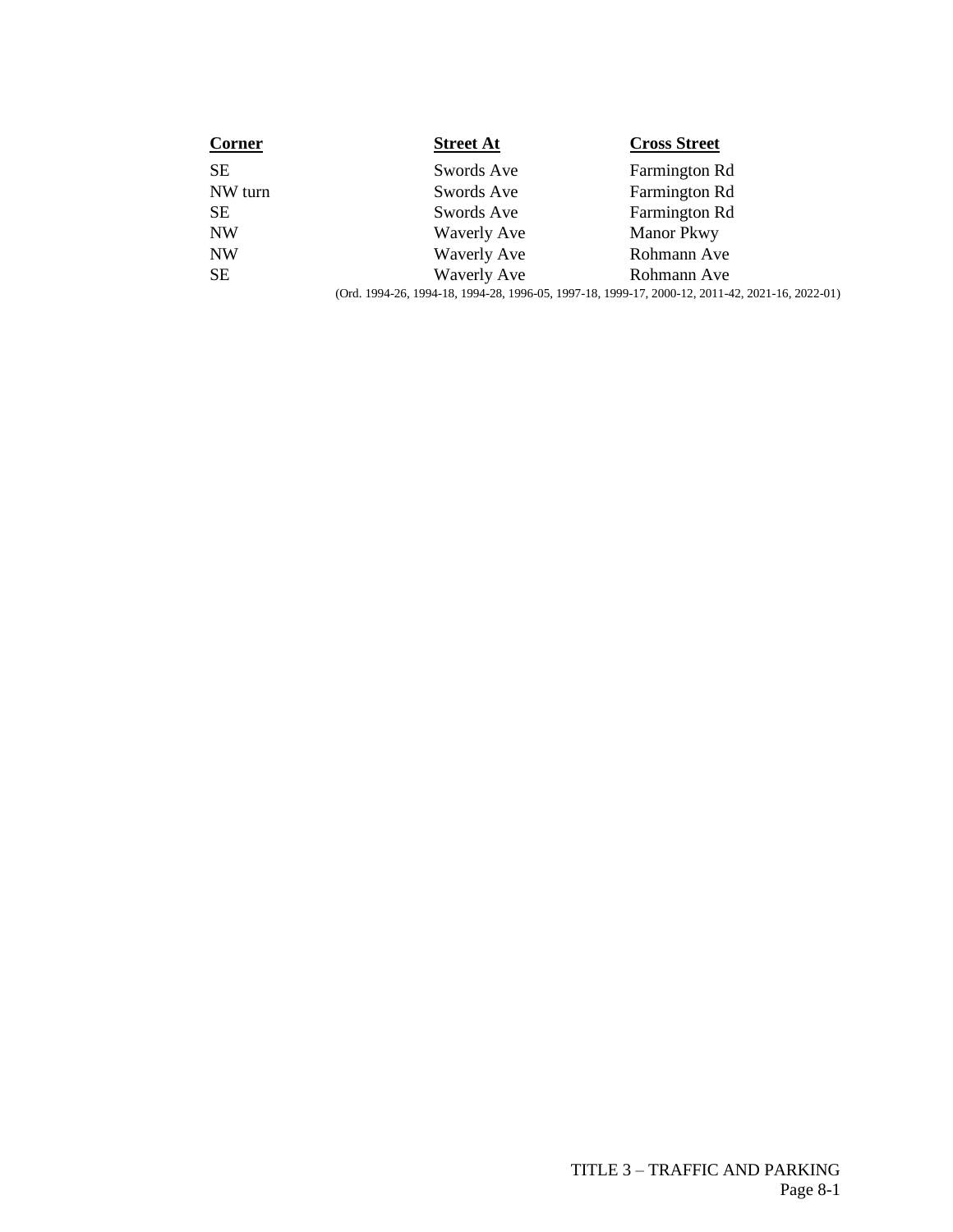## <span id="page-10-0"></span>CHAPTER 5 YIELD SIGNS

3-5-1 Yield Signs

SECTION 3-5-1 YIELD SIGNS

Yield signs shall be erected and all drivers of vehicles shall be required to yield the right-of-way at the intersections set forth in Exhibit B attached hereto and made a part hereof. The following locations shall have yield signs located as below. (Ord. 1994-18)

Exhibit B

| Corner    | Street At       | <b>Cross Street</b> |
|-----------|-----------------|---------------------|
| <b>NE</b> | Herold Ave.     | Rhodora Ave.        |
| <b>NW</b> | Bluff Crest Ct. | Heading Ave.        |
| SE        | Courtland Ave.  | Laura Ave.          |
| <b>NW</b> | Courtland Ave.  | Laura Ave.          |
| <b>SW</b> | Downs Circle    | Sterling Ave.       |
| <b>SE</b> | Waverly Ave.    | Heading Ave.        |
| <b>SW</b> | Idaho St.       | Kenwood Ave.        |
| NE        | Idaho St.       | Kenwood Ave.        |
| <b>SE</b> | Pleasant St.    | Kenwood Ave.        |
| <b>NW</b> | Pleasant St.    | Kenwood Ave.        |

.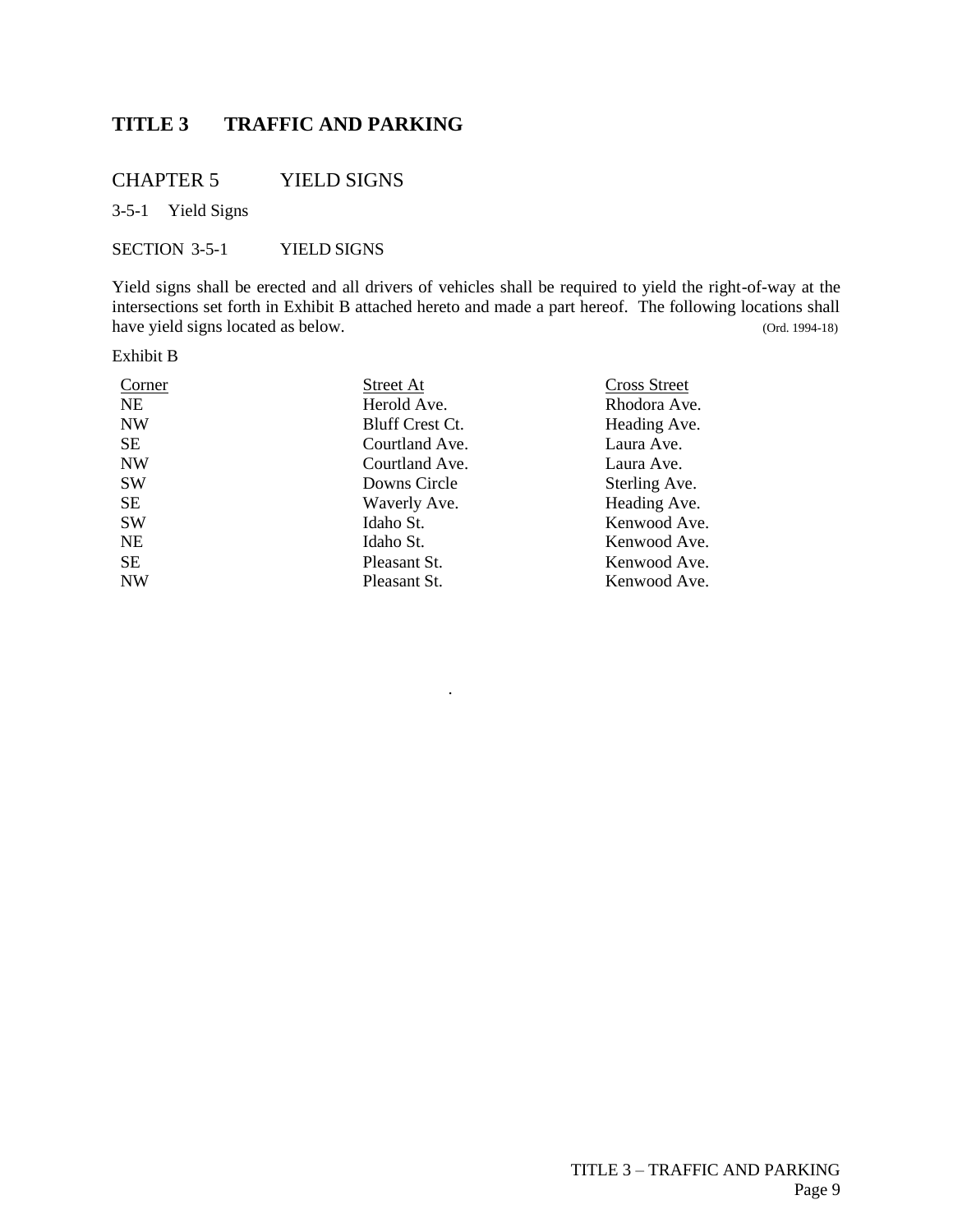## <span id="page-11-0"></span>CHAPTER 6 SPEED LIMITS

3-6-1 Speed Limits

3-6-2 Speed Limits and Penalties in Work Zones

SECTION 3-6-1 SPEED LIMITS

The permitted speed limits on City streets shall be as set forth below, however, on any street not listed and posted the speed limit shall be thirty (30) MPH. The speed limit on all alleys shall be fifteen (15) MPH.

| <b>Speed Limit</b> | <b>Street</b>                 | <b>Cul-De-Sac Streets (15 MPH)</b> |
|--------------------|-------------------------------|------------------------------------|
| <b>30 MPH</b>      | Western                       | Fairway Dr.                        |
| 25 MPH             | Waverly                       | Edna Ct.                           |
| 30 MPH             | Sterling (45 MPH on the hill) | Iris Ct.                           |
| 25 MPH             | Ashland                       | Barker (West of Sterling)          |
| 40 MPH             | Swords (20 on the curve)      | Coolidge Ct.                       |
| <b>40 MPH</b>      | Park                          | Wendarm Ct.                        |
| 25 MPH             | Market                        | Rohmann Ct.                        |
| <b>15 MPH</b>      | <b>Stever</b>                 | Rohmann Ave. (West of Pleasant)    |
| 25 MPH             | Rhodora                       | Kenwood Ave. (West of Pleasant)    |
| 25 MPH             | Herold                        | Alice (West of Pleasant)           |
| 25 MPH             | Market                        | Heading (West of Ashland)          |
| 40 MPH             | Farmington Rd.                | Holling Dr.                        |
| <b>30 MPH</b>      | Pierson                       | <b>Bluff Crest</b>                 |
| <b>30 MPH</b>      | Heading                       | Belle Vista Ct.                    |
| 25 MPH             | Laura                         | Heading Ct.                        |
| 25 MPH             | Alice                         | Edgehill Ct.                       |
| 25 MPH             | Clark                         | Shirldon Ct.                       |
| 20 MPH             | Kenwood                       | Magnolia                           |
| <b>30 MPH</b>      | Rohmann                       | Vaughn Ave.                        |
| 25 MPH             | <b>Barker</b>                 | Dell Ct.                           |
| 25 MPH             | Kellogg                       | Idaho Ct.                          |
| 25 MPH             | Callendar                     | Radan Ct.                          |
| <b>15 MPH</b>      | Cedar                         | Richmond (West of Pierson)         |
| 25 MPH             | Ayres                         | Gentry Ln.                         |
| 25 MPH             | Sherman                       |                                    |
| 25 MPH             | Moss                          |                                    |
| 25 MPH             | Manor                         |                                    |
| 25 MPH             | Ardmore                       |                                    |
| 25 MPH             | <b>Avon Curve</b>             |                                    |
| 25 MPH             | Arthur                        |                                    |
| 25 MPH             | Texas St.                     |                                    |
| 25 MPH             | Iowa St.                      |                                    |
| 25 MPH             | Dakota St.                    |                                    |
| 25 MPH             | Colorado St.                  |                                    |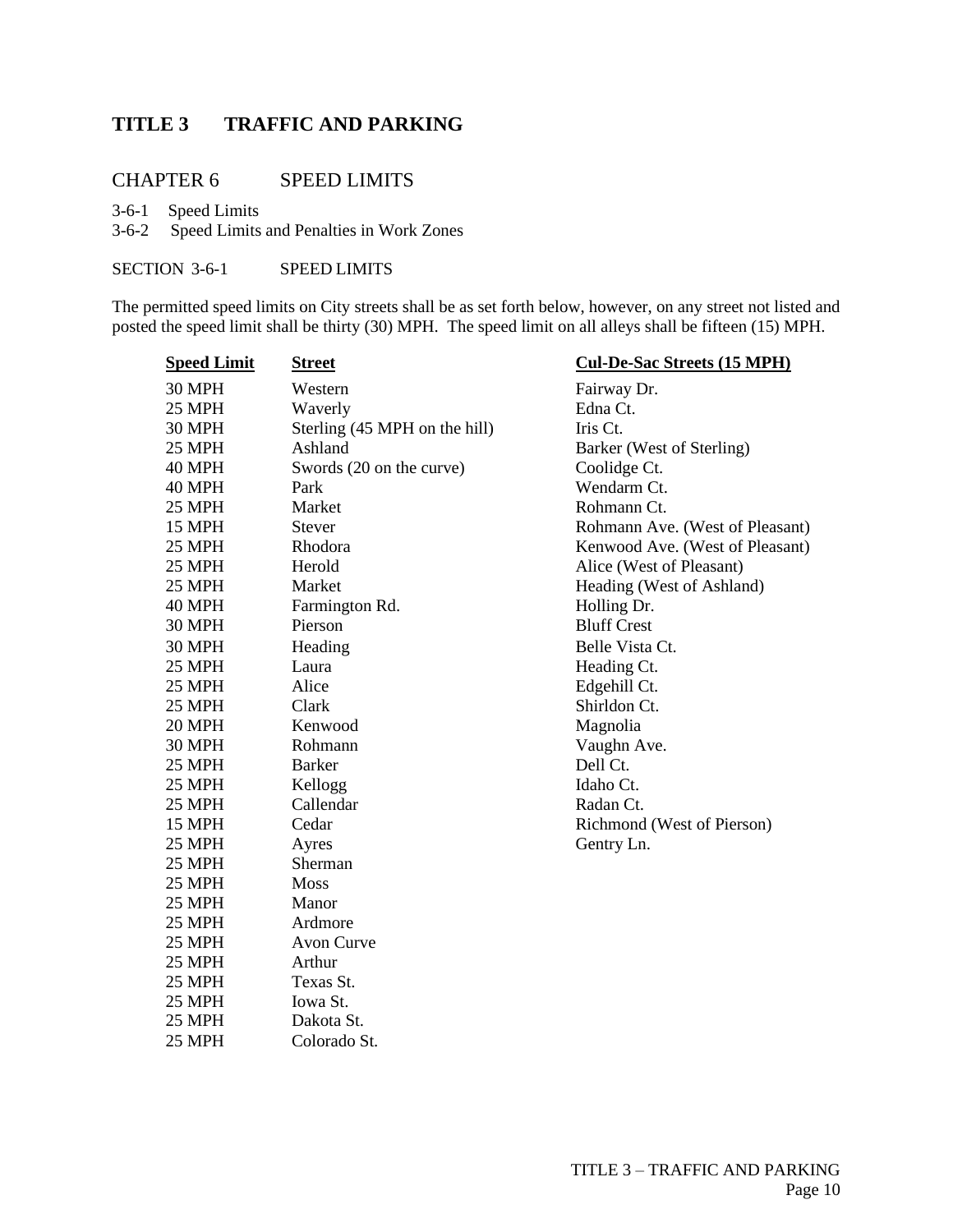### SECTION 3-6-2 SPEED LIMITS AND PENALTIES IN WORK ZONES

Speed limits in all posted work zones in the City of West Peoria shall be twenty (20) miles per hour. Any person found guilty of violating the aforesaid speed limit shall be fined three hundred seventy-five dollars (\$375.00) per offense. (0rd. 1994-18, 2006-11, 2011-45)  $(Ord. 1994-18, 2006-11, 2011-45)$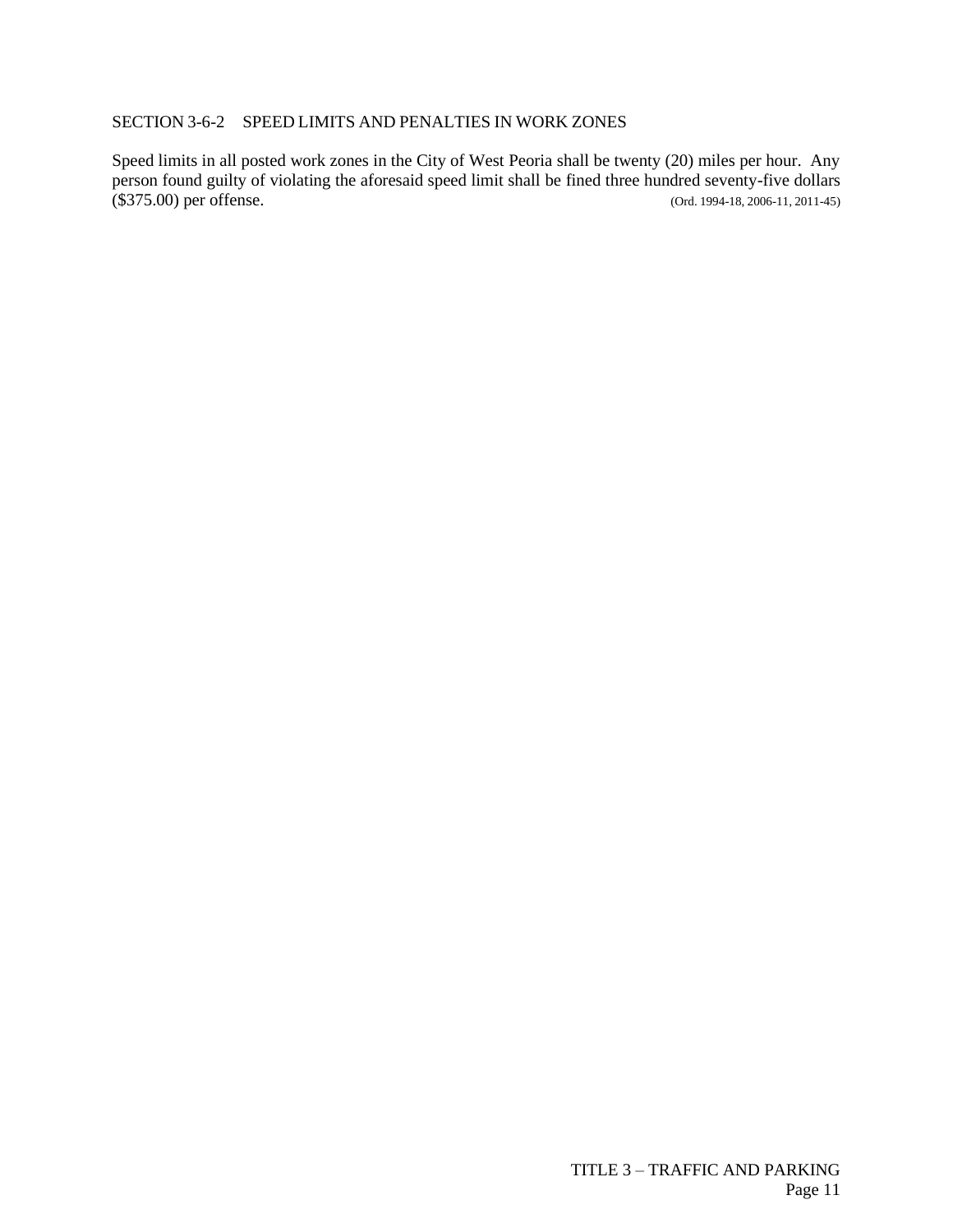## <span id="page-13-0"></span>CHAPTER 7 NO PARKING

3-7-1 No Parking

### SECTION 3-7-1 NO PARKING

- A. It shall be unlawful to park a motor vehicle where the following signs are posted:
	- 1. On all streets where "No Parking"
	- 2. "No Parking Here to Corner" is posted
	- 3. Between two posted signs reding "No parking between signs"

(Ord. 2020-33)

- B. No person shall park a vehicle in an alley so as to block the free movement of traffic or the driveway entrance to any property.
- C. The definitions set forth in the Illinois Vehicle Code, 625 ILCS 5/11-100, et.seq. are hereby expressly incorporated herein by reference and made a part hereof.
- D. Vehicles displaying handicapped person identification devices as issued by the Secretary of State (including handicapped person parking permits, transporter of handicapped person parking permits, handicapped person vehicle registration plates and disabled veteran vehicle registration plates) may be parked at specially designated handicapped parking spaces within the City. No vehicle shall be parked in a space designated for vehicles for handicapped persons unless such vehicle shall have displayed thereon a handicapped person parking device as set forth in this section. Any person found guilty of violating this section shall be fined one hundred dollars (\$100.00). Such person shall also pay all required court costs. (Ord. 2001-10)
- E. Parking is prohibited on both sides of Sterling Avenue between Heading and Rohmann.

(Ord. 1994-26)

- F. There shall be no parking at any time on the Edna Court cul-de-sac. (Ord. 2018-12)
- G. There shall be no parking at any time on the North side of Manor Parkway, fifty (50') feet from the alley (West Side) located between South Cedar Avenue and South Arthur Avenue.

(Ord. 2019-28, 2020-02)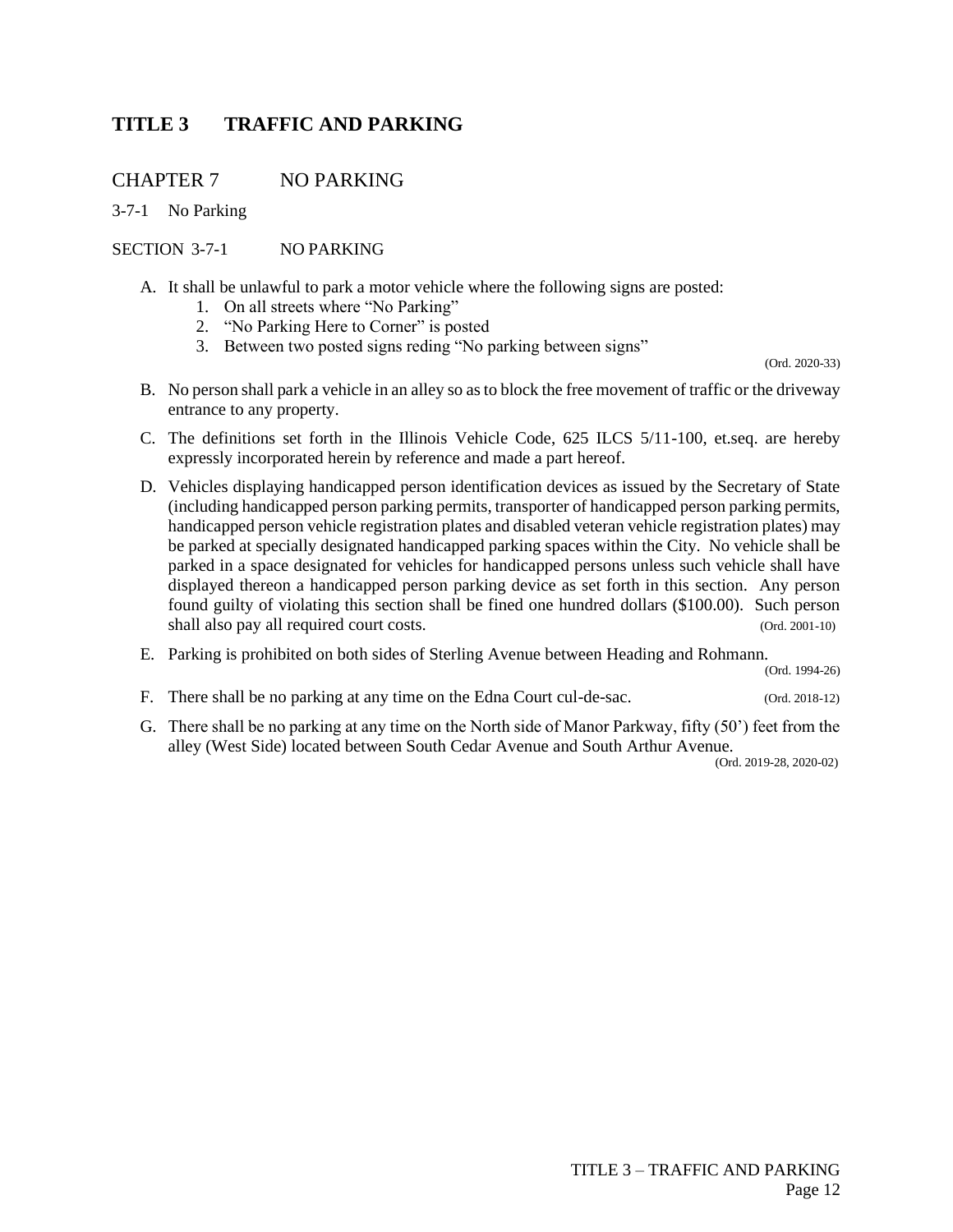## <span id="page-14-0"></span>CHAPTER 8 RIGHT-OF-WAY OBSTRUCTIONS

- 3-8-1 Definition
- 3-8-2 Prohibitions
- 3-8-3 Removal of Obstructions from Right-of-Way
- 3-8-4 Penalty

#### SECTION 3-8-1 DEFINITION

**Bulky Waste:** shall mean any item otherwise defined as Household Waste but whose weight is greater than fifty (50) pounds or whose shape and/or size is such that it cannot be readily lifted by one (1) adult.

**Household Construction and Demolition Waste:** shall mean waste materials resulting from the construction, exterior and interior rehabilitation, remodeling and repair; and demolition of Dwelling Units.

Large Items: Objects exceeding four (4) feet in length or fifty (50) pounds in weight.

**Litter:** shall mean any discarded, used, or unconsumed substance or waste. "Litter" may include, but is not limited to any garbage, trash, refuse, debris, rubbish, grass clippings or other lawn or garden waste, newspaper, magazines, glass, metal, plastic or paper containers or other packaging construction material, abandoned vehicle (as defined in Section 4-100 of the Illinois Vehicle Code), motor vehicle parts, furniture, oil, carcass of a dead animal, nauseous or offensive matter of any kind, any object likely to injure any person or create a traffic hazard, potentially infectious medical waste (as defined in Section 3.84 of the Environmental Protection Act), or anything else of an unsightly or unsanitary nature, which has been discarded, abandoned, or otherwise disposed of improperly.

**Property Owner:** shall mean any person, including any association, company, co-partnership, corporation, estate, firm, individual, joint stock company, organization, partnership, trust, or any other legal entity, who alone, jointly, or severally with others has a legal or equitable interest in a property, except those with merely a leasehold interest.

**Public Place or Public Way:** shall mean any and all alleys, boulevards, public buildings, public grounds, sidewalks, and streets.

**Public Right-of-Way:** shall mean any and all public property dedicated for a public purpose, such as vehicular traffic.

**White Goods:** shall mean white goods as defined in the Illinois Environmental Protection Act, 415 ILCS 5/1 et seq; as amended, or in rules promulgated thereunder.

### SECTION 3-8-2 PROHIBITIONS

- A. No person shall blow or shovel snow, leaves or debris into or onto any City street from any other property. (Ord. 2008-05)
- B. No person shall plant or cause to plant any trees, shrubs or bushes in the public right-of-way.
- C. No person shall cause or permit the encroachment of vegetation and bushes to encumber any public place, public right-of-way, or public way.
- D. No person shall place or cause to place large items, such as furniture, in the street or public rightof-way for more than 72 hours.
- E. No person shall place or cause to place any electronics in the street or public right-of-way.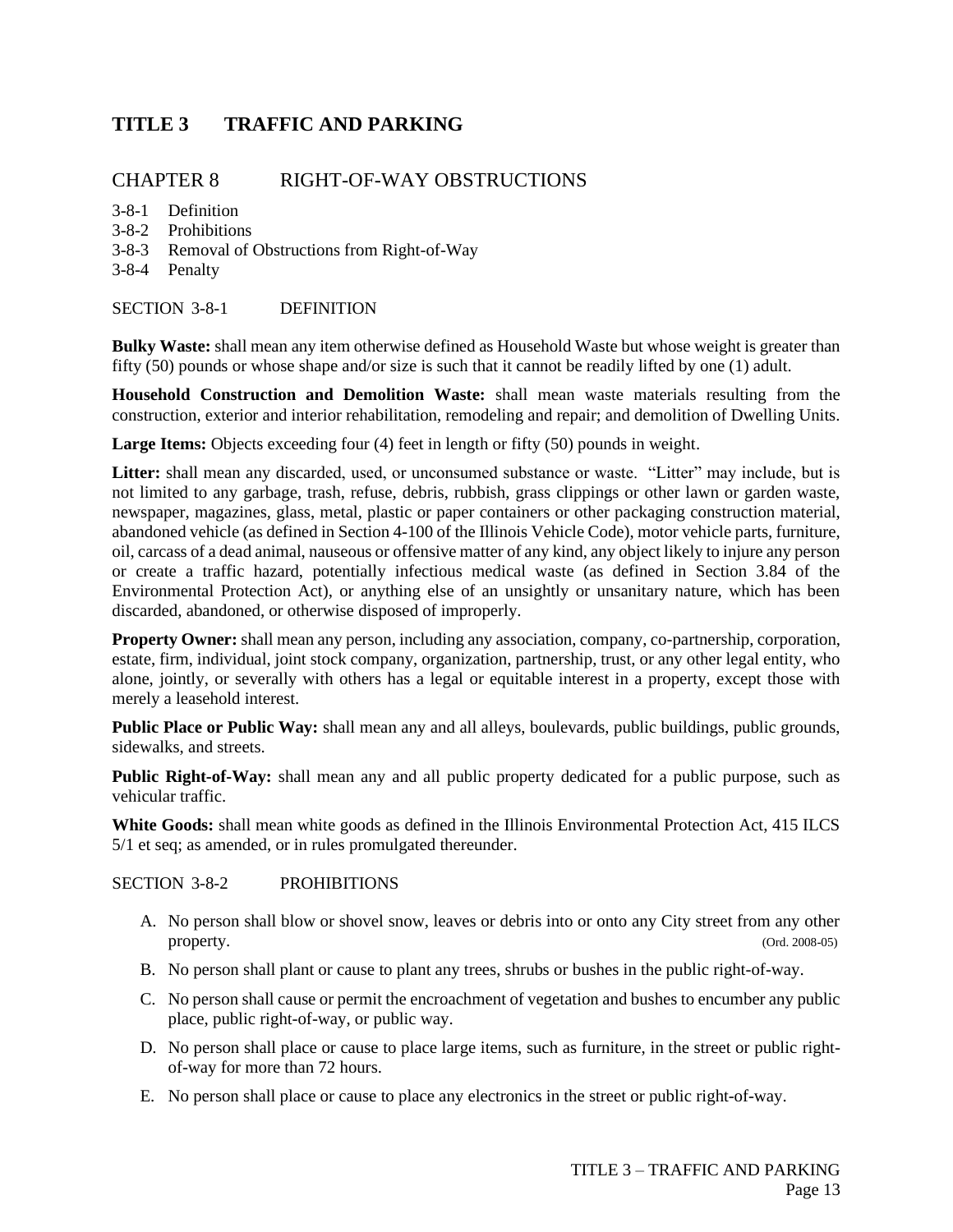- F. No person shall place or cause to place any appliances in the street or public right-of-way for more than 72 hours.
- G. No person shall place or cause to be placed any stationary / temporary recreational objects in the street or public right-of-way.

### SECTION 3-8-3 REMOVAL OF OBSTRUCTIONS FROM RIGHT-OF-WAY

The owner of such items which identified under Section 3-8-2 and are not allowed on the streets and rightof-way shall be given reasonable notice prior to removing the object as abandoned or issuing a work order. The owner of any such items which may be erected or placed upon any street, avenue, alley or sidewalk or other public ground of the City shall remove the same, upon receiving written notice from the Code Enforcement Officer, within forty-eight (48) hours. If the owner of said items is not ascertainable through reasonable efforts at the time the violation occurs, notice will be affixed to the item and deemed received by owner. Failure to remove such items within forty-eight (48) hours is a violation of this subsection and such items remaining on the streets and right-of-way beyond forty-eight (48) hours after notice will be considered abandoned and subject to removal by the Sheriff Department and/or the Code Enforcement Officer. Any citizen whose property is confiscated in accordance with this Chapter, within seven (7) days of confiscation, may request a hearing before a designee of the Mayor to contest whether the item of personal property was properly removed as abandoned property. Said hearing shall be held within twentyone (21) days of the request for a hearing. (Ord. 2016-05)

#### SECTION 3-8-4 PENALTY

Should the owner of said item or the person guilty of violating this Chapter be identified, they shall be fined not less than fifty dollars (\$50.00) nor more than five hundred (\$500.00).

Abandoned personal property confiscated by the City may be redeemed by the rightful owner upon payment of a fee of not less than one hundred dollars (\$100.00) nor more than five hundred dollars (\$500.00), said fee calculated to cover the City's cost in removing and storing the item.

(Ord. 2021-02)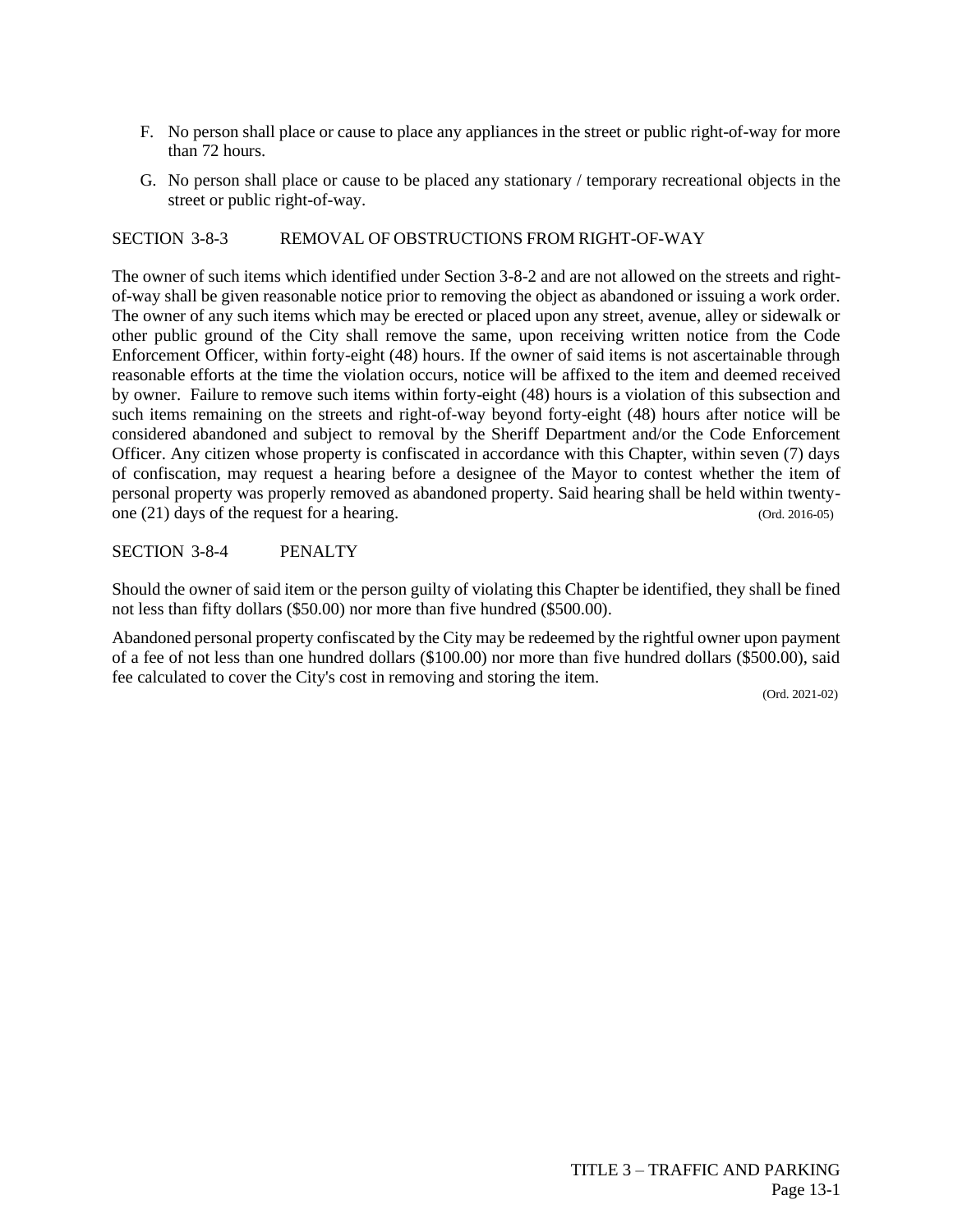## <span id="page-16-0"></span>CHAPTER 9 CONSTRUCTION OF FACILITIES ON THE PUBLIC RIGHTS-OF-WAY

- 3-9-1 Purpose and Scope
- 3-9-2 Definitions
- 3-9-3 Annual Registration Required
- 3-9-4 Permit Required; Applications and Fees
- 3-9-5 Action on Permit Applications
- 3-9-6 Effect of Permit
- 3-9-7 Revised Permit Drawings
- 3-9-8 Insurance
- 3-9-9 Indemnification
- 3-9-10 Security
- 3-9-11 Permit Suspension and Revocation
- 3-9-12 Change of Ownership or Owner's Identity or Legal Status
- 3-9-13 General Construction Standards
- 3-9-14 Traffic Control
- 3-9-15 Location of Facilities
- 3-9-16 Construction Methods and Materials
- 3-9-17 Vegetation Control
- 3-9-18 Removal, Relocation, or Modification of Utility Facilities
- 3-9-19 Cleanup and Restoration
- 3-9-20 Maintenance and Emergency Maintenance
- 3-9-21 Variances
- 3-9-22 Penalties
- 3-9-23 Enforcement
- 3-9-24 Severability

SECTION 3-9-1 PURPOSE AND SCOPE

- A. **Purpose**. The purpose of this Section is to establish policies and procedures for constructing facilities on rights-of-way within the City's jurisdiction, which will provide public benefit consistent with the preservation of the integrity, safe usage, and visual qualities of the City rightsof-way and the City as a whole.
- B. **Facilities** Subject to This Section. This Section applies to all facilities on, over, above, along, upon, under, across, or within the public rights-of-way within the jurisdiction of the City. A facility lawfully established prior to the effective date of this Section may continue to be maintained, repaired and operated by the utility as presently constructed and located, except as may be otherwise provided in any applicable franchise, license or similar agreement.
- C. **Franchises, Licenses, or Similar Agreements.** The City, in its discretion and as limited by law, may require utilities to enter into a franchise, license or similar agreement for the privilege of locating their facilities on, over, above, along, upon, under, across, or within the City rights-ofway. Utilities that are not required by law to enter into such an agreement may request that the City enter into such an agreement. In such an agreement, the City may provide for terms and conditions inconsistent with this Section.

### D. **Effect of Franchises, Licenses, or Similar Agreements.**

1. Utilities Other Than Telecommunications Providers. In the event that a utility other than a telecommunications provider has a franchise, license or similar agreement with the City,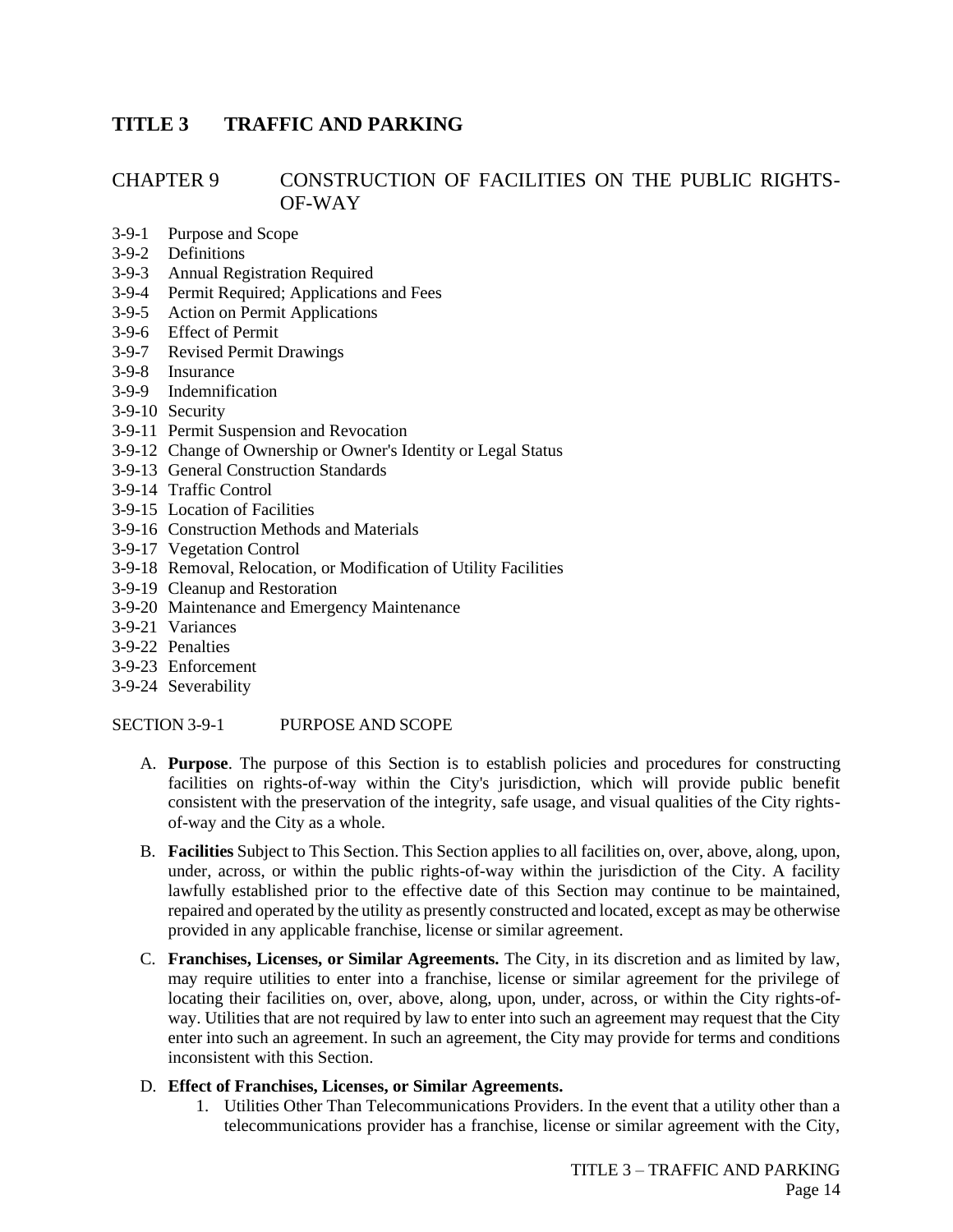such franchise, license or similar agreement shall govern and control during the term of such agreement and any lawful renewal or extension thereof.

- 2. Telecommunications Providers. In the event of any conflict with, or inconsistency between. the provisions of this Section and the provisions of any franchise, license or similar agreement between the City and any telecommunications provider, the provisions of such franchise, license or similar agreement shall govern and control during the term of such agreement and any lawful renewal or extension thereof.
- E. **Conflicts with Other Ordinances**. This Ordinance supersedes all Ordinances or parts of Ordinances adopted prior hereto that are in conflict herewith, to the extent of such conflict.
- F. **Conflicts with State and Federal Laws**. In the event that applicable federal or State laws or regulations conflict with the requirements of this Section, the utility shall comply with the requirements of this Section to the maximum extent possible without violating federal or State laws or regulations.
- G. **Sound Engineering Judgment.** The City shall use sound engineering judgment when administering this Section and may vary the standards, conditions, and requirements expressed in this Section when the City so determines. Nothing herein shall be construed to limit the ability of the City to regulate its rights-of-way for the protection of the public health, safety and welfare.

### SECTION 3-9-2 DEFINITIONS

As used in this Section and unless the context clearly requires otherwise, the words and terms listed shall have the meanings ascribed to them in this Section. Any term not defined in this Section shall have the meaning ascribed to it in 92 JII. Adm. Code §530.30, unless the context clearly requires otherwise.

**AASHTO**: American Association of State Highway and Transportation Officials.

**ANSI**: American National Standards Institute.

**Applicant**: A person applying for a permit under this Section.

**ASTM:** American Society for Testing and Materials.

**Backfill**: The methods or materials for replacing excavated material in a trench or pit.

**Bore** or **Boring**: To excavate an underground cylindrical cavity for the insertion of a pipe or electrical conductor.

**Carrier Pipe**: The pipe enclosing the liquid, gas or slurry to be transported.

**Casing**: A structural protective enclosure for transmittal devices such as: carrier pipes, electrical conductors, and fiber optic devices.

**City**: The City of West Peoria.

**Clear Zone**: The total roadside border area, starting at the edge of the pavement, available for safe use by errant vehicles. This area may consist of a shoulder, a recoverable slope, a non-recoverable slope, and a clear run-out area. The desired width is dependent upon the traffic volumes and speeds, and on the roadside geometry. Distances are specified in the AASHTO Roadside Design Guide.

**Coating**: Protective wrapping or mastic cover applied to buried pipe for protection against external corrosion.

**Conductor**: Wire carrying electrical current.

**Conduit**: A casing or encasement for wires or cables.

**Construction** or **Construct**: The installation, repair. maintenance, placement, alteration, enlargement, demolition, modification or abandonment in place of facilities.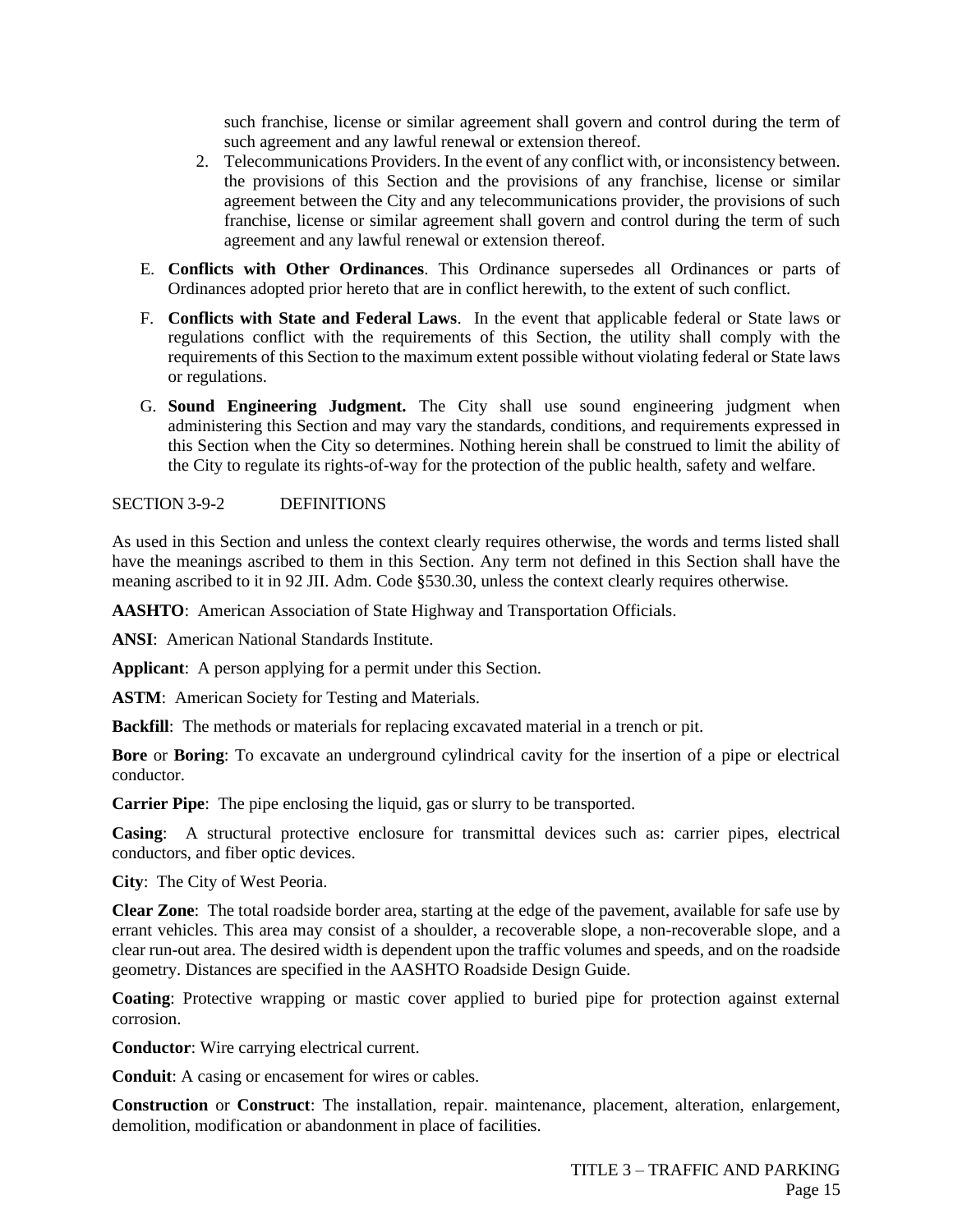**Cover**: The depth of earth or backfill over buried utility pipe or conductor.

**Crossing Facility**: A facility that crosses one or more right-of-way lines of a right-of-way.

**Director of Public Works**: The City Street Department Manager or his or her designees.

**Disrupt the Right-of-Way**: For the purposes of this Section, any work that obstructs the right-of-way or causes a material adverse effect on the use of the right-of-way for its intended use. Such work may include, without limitation, the following: excavating or other cutting; placement (whether temporary or permanent) of materials, equipment, devices, or structures; damage to vegetation; and compaction or loosening of the soil and shall not include the parking of vehicles or equipment in a manner that does not materially obstruct the flow of traffic on a highway.

**Emergency**: Any immediate maintenance to the facility required for the safety of the public using, or in the vicinity of, the right-of-way or immediate maintenance required for the health and safety of the general public served by the utility.

**Encasement**: Provision or a protective casing.

**Engineer**: The City Engineer or his or her designee.

**Equipment**: Materials, tools, implements, supplies, and/or other items used to facilitate construction of facilities.

**Excavation**: The making of a hole or cavity by removing material or laying bare by digging.

**Extra Heavy Pipe**: Pipe meeting ASTM standards for this pipe designation.

**Facility**: All structures, devices, objects, and materials (including track and rails, wires, ducts, fiber optic cable, communications and video cables and wires, poles, conduits, grates, covers, pipes, cables, and appurtenances thereto) located on, over, above, along, upon, under, across, or within rights-of-way under this Section, except those owned by the City.

**Freestanding Facility**: A facility that is not a crossing facility or a parallel facility, such as an antenna, transformer, pump, or meter station.

**Frontage Road**: Roadway, usually parallel, providing access to land adjacent to the highway where it is precluded by control of access on highway.

**Hazardous Materials**: Any substance or material which, due to its quantity, form concentration, location, or other characteristics, is determined by the City Engineer to pose an unreasonable and imminent risk to the life, health or safety of persons or property or to the ecological balance of the environment, including, but not limited to explosives, radioactive materials, petroleum or petroleum products or gases, poisons, etiology (biological) agents, flammables, corrosives or any substance determined to be hazardous or toxic under any federal or state law , statute or regulation.

**Highway Code**: The Illinois Highway Code, 605 ILCS 5/1-101 *et seq.,* as amended from time to time.

**Highway**: A specific type of right-of-way used for vehicular traffic including rural or urban roads or streets. "Highway" includes all highway land and improvements, including roadways, ditches and embankments, bridges, drainage structures, signs, guardrails, protective structures and appurtenances necessary or convenient for vehicle traffic.

**IDOT**: Illinois Department of Transportation.

**ILCC**: Illinois Commerce Commission.

**Jacking**: Pushing a pipe horizontally under a roadway by mechanical means with or without boring.

**Jetting**: Pushing a pipe through the earth using water under pressure to create a cavity ahead of the pipe.

**Joint Use**: The use of pole lines, trenches or other facilities by two or more utilities.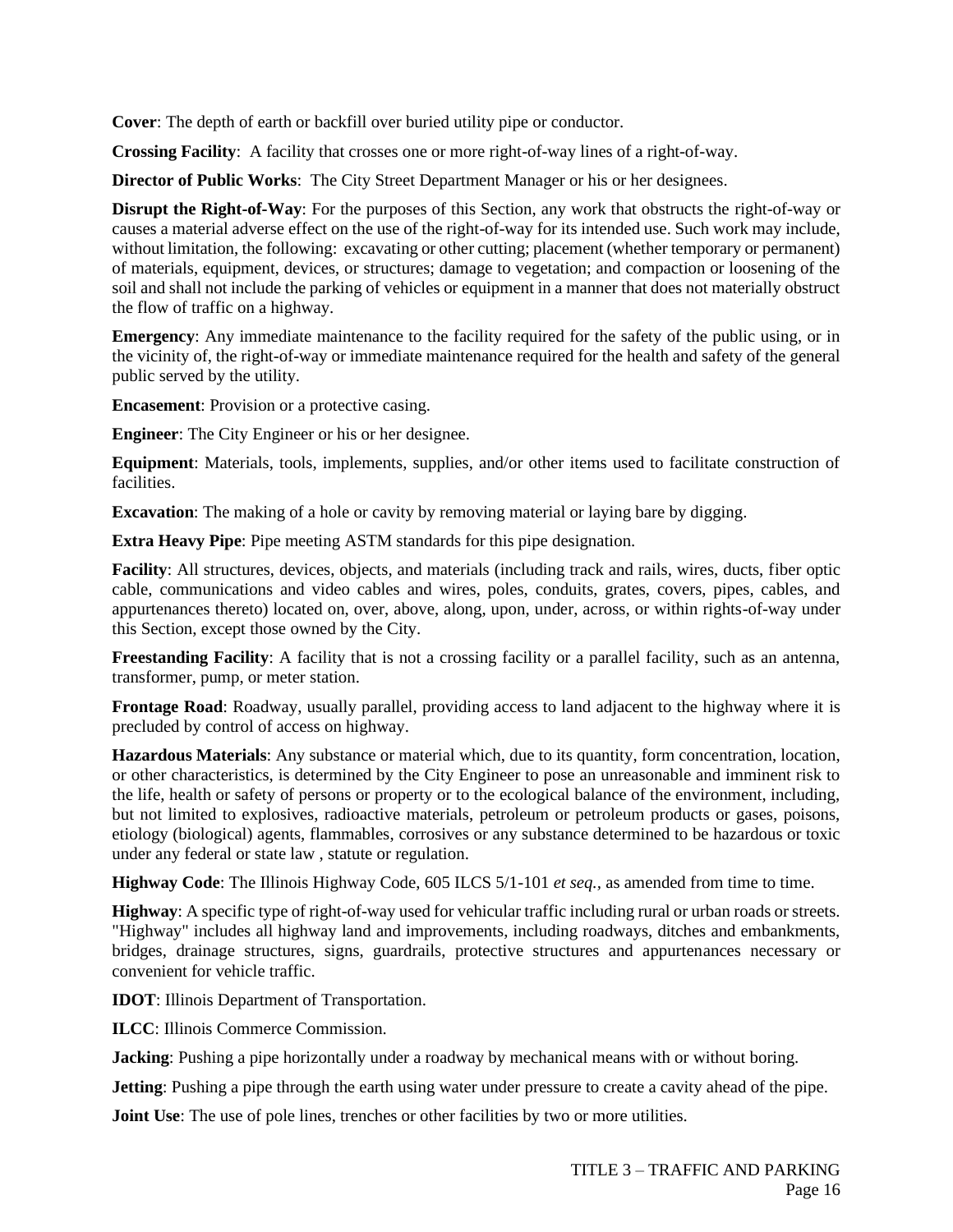**Major Intersection**: The intersection of two or more major arterial highways.

**Occupancy:** The presence of facilities on, over or under right-of-way.

**Parallel Facility:** A facility that is generally parallel or longitudinal to the centerline of a right-of - way.

**Parkway:** Any portion of the right-of-way not improved by street or sidewalk.

**Pavement Cut**: The removal of an area of pavement for access to facility or for the construction of a facility.

**Permittee**: That entity to which a permit has been issued pursuant to this Section.

**Practicable:** That which is performable, feasible or possible, rather than that which is simply convenient.

**Pressure**: The internal force acting radially against the walls of a carrier pipe expressed in pounds per square inch gauge (psig).

**Petroleum Products Pipelines**: Pipelines carrying crude or refined liquid petroleum products including, but not limited to, gasoline, distillates, propane, butane, or coal-slurry.

**Prompt**: That which is done within a period of time specified by the City. If no time period is specified, the period shall be thirty (30) days.

**Public Entity:** A legal entity that constitutes, or is part of, the government, whether at local, state or federal level.

**Restoration**: The repair of a right-of-way, highway, roadway, or other area disrupted by the construction of a facility.

**Right-of-Way**: Any street, alley, other land or waterway, dedicated or commonly used for utility purposes, including utility easements in which the City has the right and authority to authorize, regulate or permit the location of facilities other than those of the City. "Right-of-way" shall not include any real or personal City property that is not specifically described in the previous two (2) sentences and shall not include City buildings, fixtures, and other structures or improvements, regardless of whether they are situated in the right-of-way.

**Roadway**: That part of the highway that includes the pavement and shoulders.

**Sale of Telecommunications at Retail**: The transmitting, supplying, or furnishing of telecommunications and all services rendered in connection therewith for a consideration, other than between a parent corporation and its wholly owned subsidiaries or between wholly owned subsidiaries, when the gross charge made by one such corporation to another such corporation is not greater than the gross charge paid to the retailer for its use or consumption and not for sale.

**Security Fund**: That amount of security required pursuant to this Section.

**Shoulder**: A width of roadway, adjacent to the pavement, providing lateral support to the pavement edge and providing an area for emergency vehicular stops and storage of snow removed from the pavement.

**Sound Engineering Judgment**: A decision(s) consistent with generally accepted engineering principles, practices and experience.

**Street Department Manager**: The City Director of Public Works or his or her designee.

**Telecommunications**: This term includes, but is not limited to, messages or information transmitted through use of local, toll, and wide area telephone service, channel services, telegraph services, teletypewriter service, computer exchange service, private line services, specialized mobile radio services, or any other transmission of messages or information by electronic or similar means, between or among points by wire, cable, fiber optics, laser, microwave, radio, satellite, or similar facilities. Unless the context clearly requires otherwise, "telecommunications" shall also include wireless telecommunications as defined in the Illinois Telecommunications Infrastructure Maintenance Fee Act, 35 ILCS 635/1 *et seq.*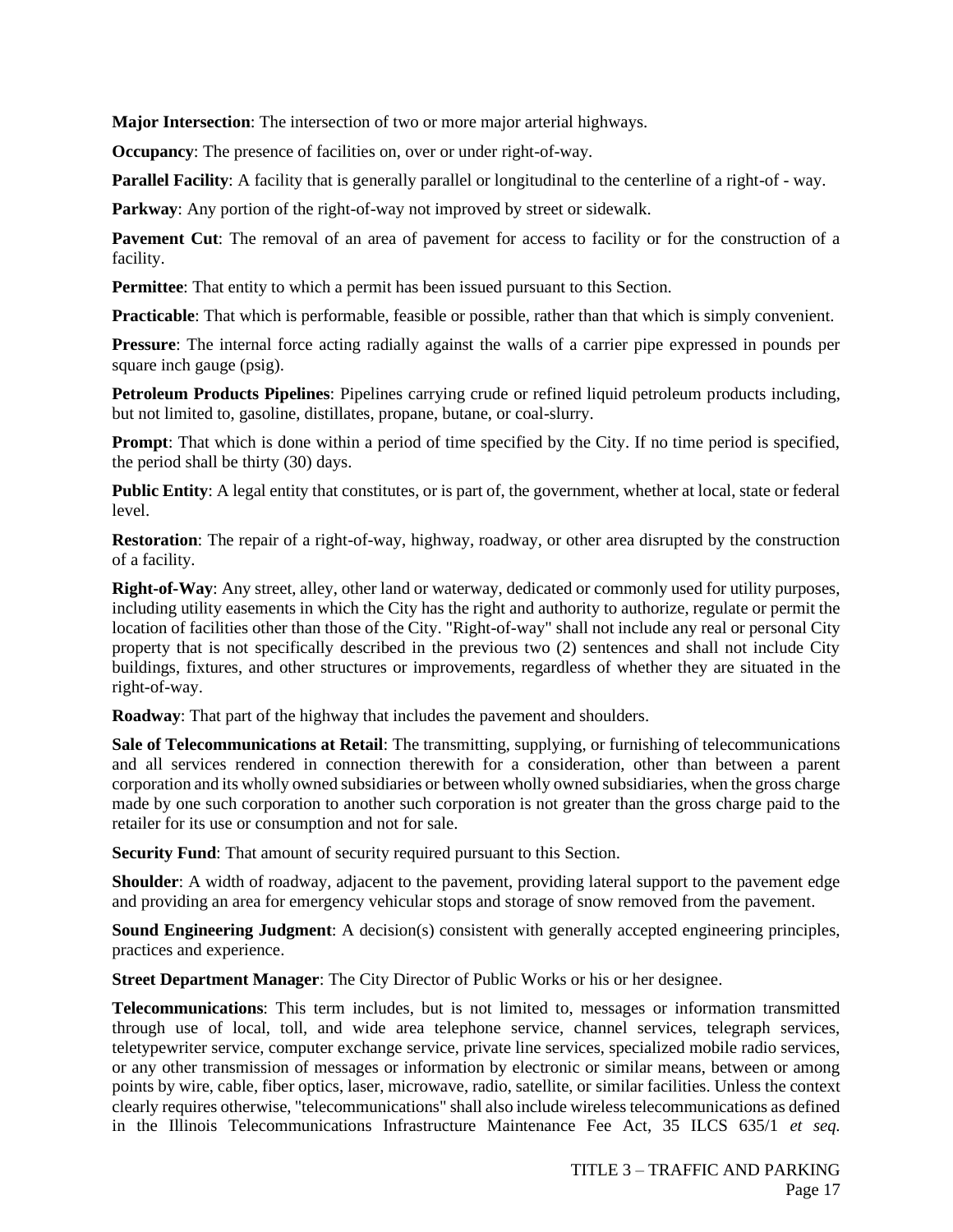"Telecommunications" shall not include value added services in which computer processing applications are used to act on the form, content, code, and protocol of the information for purposes other than transmission. "Telecommunications" s hall not include purchase of telecommunications by a telecommunications service provider for use as a component part of the service provided by him or her to the ultimate retail consumer who originates or terminates the end-to-end communications. Retailer access charges, right of access charges, charges for use of intercompany facilities, and all telecommunications resold in the subsequent provision and used as a component of, or integrated into, end-to-end telecommunications service s hall not be included in gross charges as sales for resale. "Telecommunications" shall not include the provision of cable services through a cable system as defined in the Cable Communications Act of 1984 (47 U.S.C. Sections 521 and following) as now or hereafter amended or cable or other programming services subject to an open video system fee payable to the City through an open video system as defined in the Rules of the Federal Communications Commission (47 C.D.F. 76.1550 and following) as now or hereafter amended.

**Telecommunications Provider**: Means any person that installs, owns, operates or controls facilities in the public right-of-way used or designed to be used to transmit telecommunications in any form.

**Telecommunications Retailer**: Means and includes every person engaged in making sales of telecommunications at retail as defined herein.

**Trench**: A relatively narrow open excavation for the installation of an underground facility.

**Utility**: The individual or entity owning or operating any facility as defined in this Section.

**Vent**: A pipe to allow the dissipation into the atmosphere of gases or vapors from an underground casing.

**Water Lines**: Pipelines carrying raw or potable water.

Wet Boring: Boring using water under pressure at the cutting auger to soften the earth and to provide a sluice for the excavated material.

### SECTION 3-9-3 ANNUAL REGISTRATION REQUIRED

Every utility that occupies right-of-way within the City shall register on January 1 or the next business day of each year with the Engineer, providing the utility's name, address and regular business telephone and telecopy numbers, the name of one or more contact persons who can act on behalf of the utility in connection with emergencies involving the utility's facilities in the right-of-way and a twenty-four (24) hour telephone number for each such person, and evidence of insurance as required in this Section, in the form of a certificate of insurance. A telecommunications provider that has registered under this Section, shall be deemed to have satisfied the registration requirements under this Section.

#### SECTION 3-9-4 PERMIT REQUIRED; APPLICATION FEES

- A. **Permit Required**. No person shall construct (as defined in this Section) any facility on, over, above, along, upon, under, across, or within any City right-of-way which (1) changes the location of the facility, (2) adds a new facility, (3) disrupts the right-of-way (as defined in this Section), or (4) materially increases the amount of area or space occupied by the facility on, over, above, along, under across or within the right-of-way, without first filing an application with the City Engineer and obtaining a permit from the City therefor, except as otherwise provided in this Section. No permit shall be required for installation and maintenance of service connections to customers' premises where there will be no disruption of the right-of-way.
- B. **Permit Application**. All applications for permits pursuant to this Ordinance shall be filed with the City Clerk on a form provided by the City and shall be filed in such number of duplicate copies as the City may designate. The applicant may designate those portions of its application materials that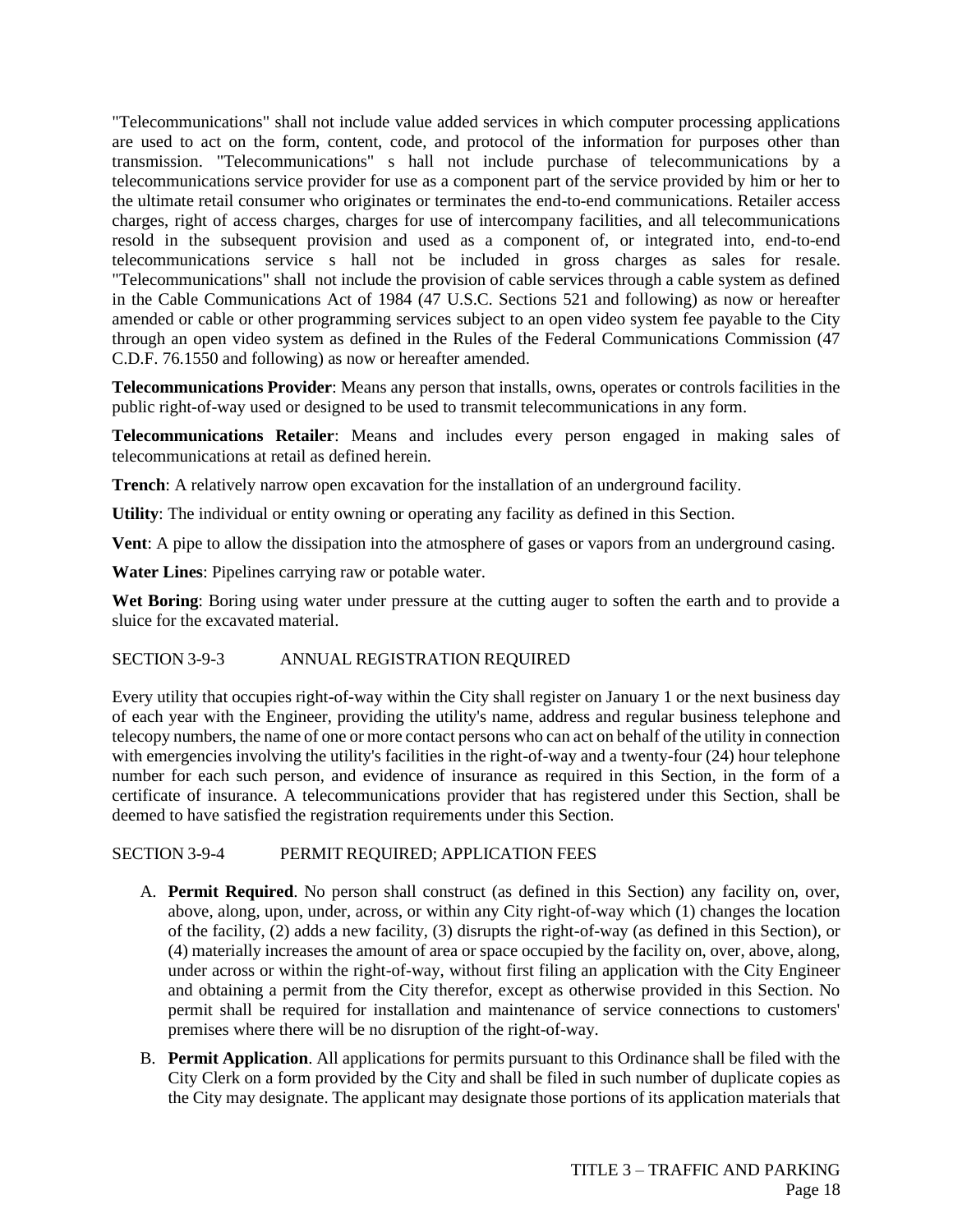it reasonably believes contain proprietary or confidential information as "proprietary" or "confidential" by clearly marking each page of such materials accordingly.

- C. **Minimum General** Application Requirements. The application shall be made by the utility or its duly authorized representative and shall contain, at a minimum, the following:
	- 1. The utility's name and address and telephone and fax numbers;
	- 2. The applicant's name and address, if different than the utility, its telephone, telecopy numbers, e-mail address, and its interest in the work;
	- 3. The names, addresses and telephone and telecopy numbers and e-mail addresses of all professional consultants, if any, advising the applicant with respect to the application;
	- 4. A general description of the proposed work and the purposes and intent of the facility and the uses to which the facility will be put. The scope and detail of such description shall be appropriate to the nature and character of the work to be performed, with special emphasis on those matters likely to be affected or impacted by the work proposed;
	- 5. Evidence that the utility has placed on file with the City:
		- a) A written traffic control plan demonstrating the protective measures and devices that will be employed consistent with the Illinois Manual on Uniform Traffic Control Devices, to prevent injury or damage to persons or property and to minimize disruptions to efficient pedestrian and vehicular traffic; and
		- b) An emergency contingency plan which shall specify the nature of potential emergencies, including, without limitation, construction and hazardous materials emergencies, and the intended response by the applicant. The intended response shall include notification to the City and shall promote protection of the safety and convenience of the public. Compliance with ILCC regulations for emergency contingency plans constitutes compliance with this Section unless the City finds that additional information or assurances are needed;
	- 6. Drawings, plans and specifications showing the work proposed, including the certification of an engineer that such drawings, plans, and specifications comply with applicable codes, rules, and regulations;
	- 7. Evidence of insurance as required in this Section;
	- 8. Evidence of posting of the security fund as required in this Section;
	- 9. Any request for a variance from one or more provisions of this Section; and
	- 10. Such additional information as may be reasonably required by the City.
- D. **Supplemental Application Requirements for Specific** Types of Utilities. In addition to the requirements of Subsection (c) of this Section, the permit application shall include the following items as applicable to the specific utility that is the subject of the permit application:
	- 1. In the case of new electric power, communications or natural gas distribution system installation, evidence that any "Certificate of Public Convenience and Necessity" has been issued by the ILCC that the applicant is required by law, or has elected, to obtain;
	- 2. In the case of natural gas systems, state the proposed pipe size, design, construction class, and operating pressures;
	- 3. In the case of water lines, indicate that all requirements of the Illinois Environmental Protection Agency, Division of Public Water Supplies, have been satisfied;
	- 4. ln the case of sewer line installations. indicate that the land and water pollution requirements of the Illinois Environmental Protection Agency, Division of Water Pollution Control, have been satisfied; or
	- 5. In the case of petroleum products pipelines, state the type or types of petroleum products, pipe size, maximum working pressure, and the design standard to be followed.
- E. **Applicant's Duty to Update Information.** Throughout the entire permit application review period and the construction period authorized by the permit, any amendments to information contained in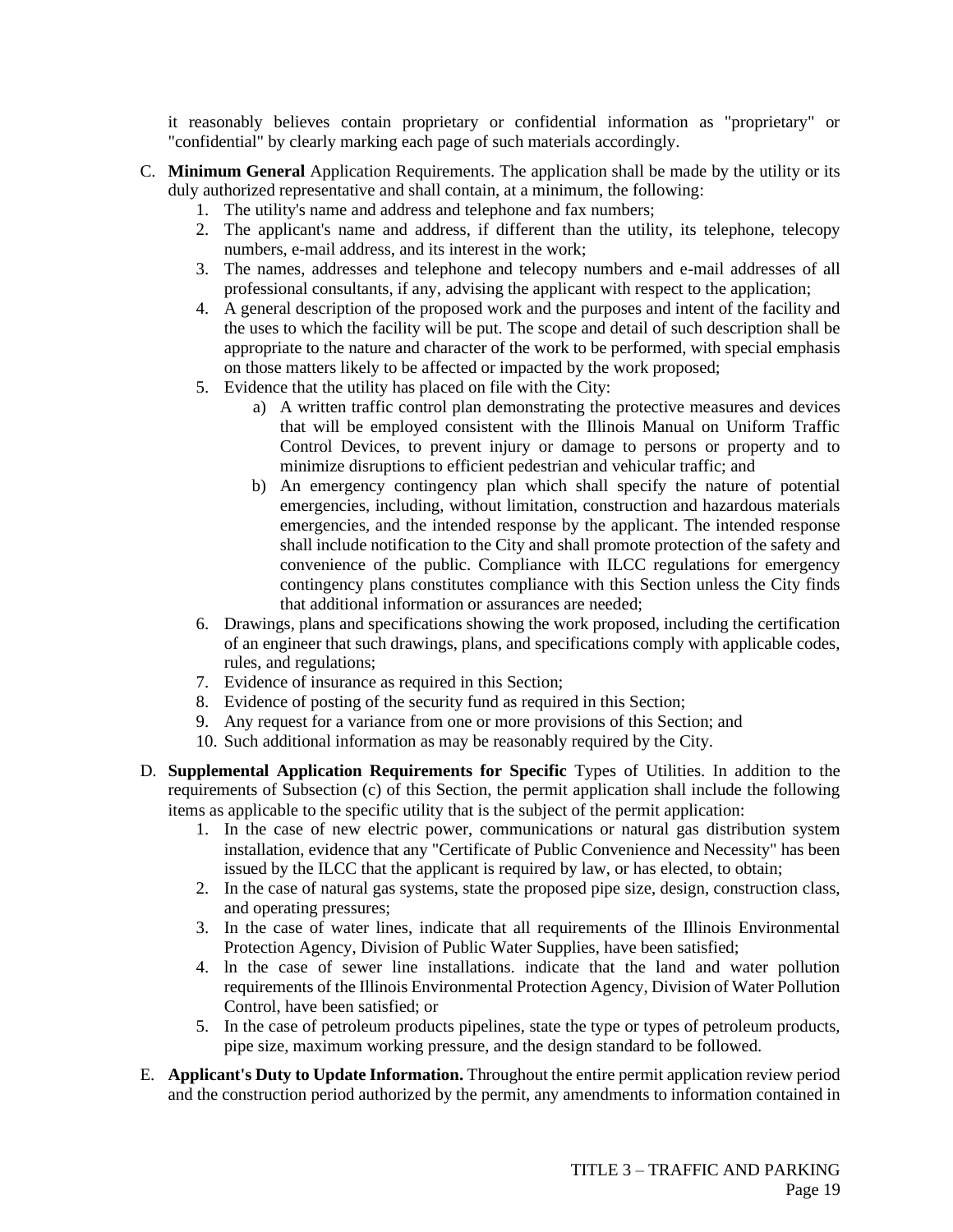a permit application shall be submitted by the utility in writing to the City within thirty (30) days after the change necessitating the amendment.

F. **Application Fees.** Unless otherwise provided by franchise, license, or similar agreement, all applications for permits pursuant to this Section shall be accompanied by a fee in the amount of five hundred dollars (\$500.00). No application fee is required to be paid by any telecommunications retailer that is paying the municipal telecommunications infrastructure maintenance fee pursuant to Ordinance 1998-3 or the optional state telecommunications infrastructure maintenance fee pursuant to the Telecommunications Municipal Infrastructure Maintenance Fee Act, or by any electricity utility that is paying the municipal electricity infrastructure maintenance fee pursuant to the Electricity Infrastructure Maintenance Fee Act.

### SECTION 3-9-5 ACTION ON PERMIT APPLICATIONS

- A. City Review of Permit Applications. Completed permit applications, containing all required documentation, shall be examined by the City Engineer within a reasonable time after filing. If the application does not conform to the requirements of all applicable ordinances, codes, laws, rules, and regulations, the City Engineer shall reject such application in writing, stating the reasons therefor. If the City Engineer is satisfied that the proposed work conforms to the requirements of this Section and all applicable ordinances, codes, laws, rules, and regulations, the City Engineer shall issue a permit therefor as soon as practicable.
- B. Additional City Review of Applications of Telecommunications Retailers.
	- 1. Pursuant to Section 4 of the Telephone Company Act, 220 ILCS 65/4, a telecommunications retailer shall notify the City that it intends to commence work governed by this Section for facilities for the provision of telecommunications services. Such notice shall consist of plans, specifications, and other documentation sufficient to demonstrate the purpose and intent of the facilities and shall be provided by the telecommunications retailer to the City not less than ten (10) days prior to the commencement of work requiring no excavation and not less than thirty (30) days prior to the commencement of work requiring excavation. The City Engineer shall specify the portion of the right-of-way upon which the facility may be placed, used and constructed.
	- 2. In the event that the City Engineer fails to provide such specification of location to the telecommunications retailer within either (i) ten (10) days after service of notice to the City by the telecommunications retailer in the case of work not involving excavation for new construction; or (ii) twenty-five (25) days after service of notice by the telecommunications retailer in the case of work involving excavation for new construction, the telecommunications retailer may commence work without obtaining a permit under this Section.
	- 3. Upon the provision of such specification by the City, where a permit is required for work pursuant to this Section, the telecommunications retailer shall submit to the City an application for a permit and any and all plans, specifications and documentation available regarding the facility to be constructed. Such application shall be subject to the requirements of Subsection (a) of this Section.

### SECTION 3-9-6 EFFECT OF PERMIT

A. Authority Granted; No Property Right or Other Interest Created. A permit from the City authorizes a permittee to undertake only certain activities in accordance with this Section on City rights-ofway and does not create a property right or grant authority to the permittee to impinge upon the rights of others who may have an interest in the public rights-of-way.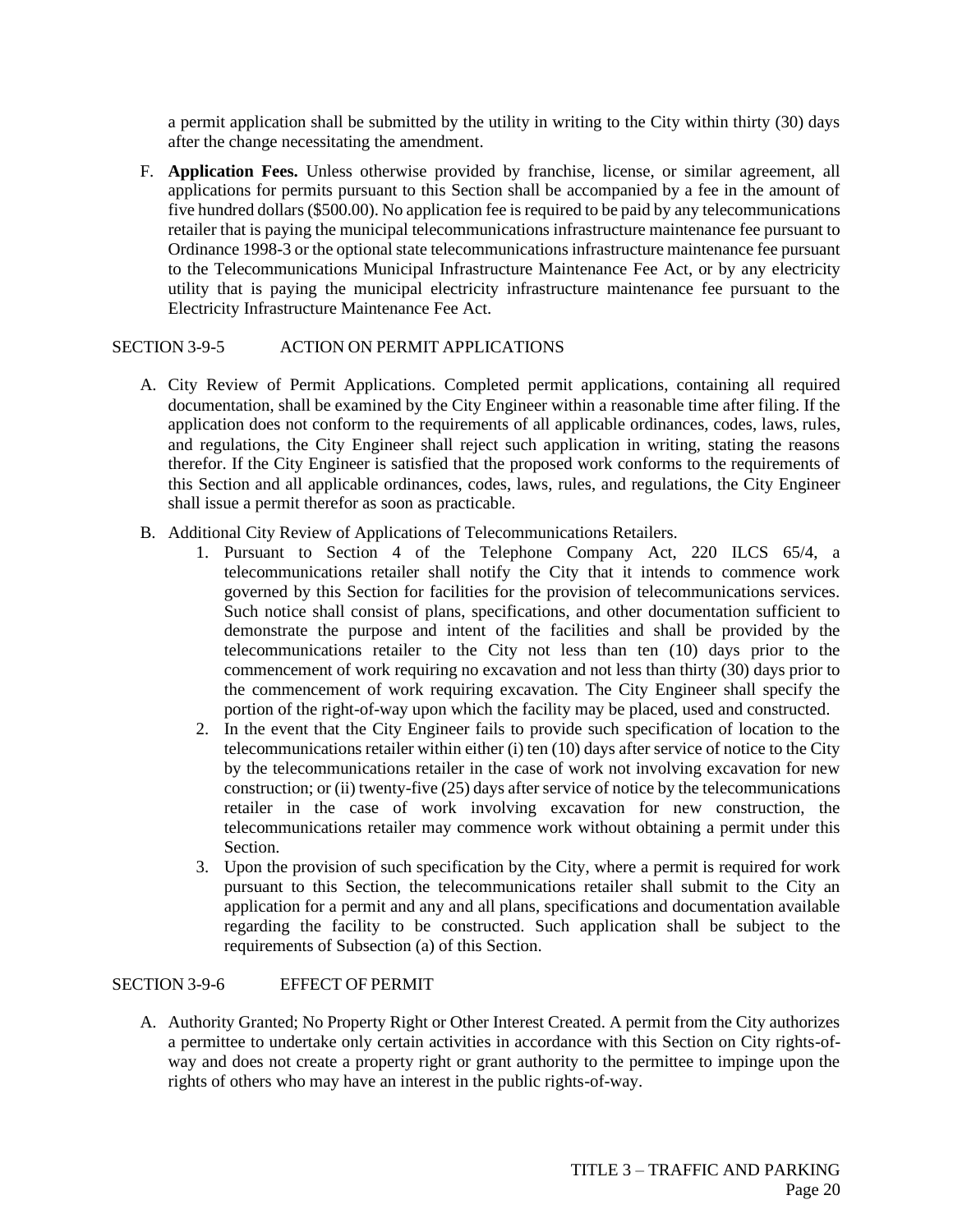B. Compliance with All Laws Required. The issuance of a permit by the City does not excuse the permittee from complying with other requirements of the City and all applicable statutes, laws, ordinances, rules, and regulations.

#### SECTION 3-9-7 REVISED PERMIT DRAWINGS

In the event that the actual locations of any facilities deviate in any material respect from the locations identified in the plans, drawings and specifications submitted with the permit application, the permittee shall submit a revised set of drawings or plans to the City within ninety (90) days after the completion of the permitted work. The revised drawings or plans shall specifically identify where the locations of the actual facilities deviate from the locations approved in the permit. If any deviation from the permit also deviates from the requirements of this Section, it shall be treated as a request for variance in accordance with this Section. If the City denies the request for a variance, then the permittee shall either remove the facility from the right-of- way or modify the facility so that it conforms to the permit and submit revised drawings or plans therefor.

#### SECTION 3-9-8 INSURANCE

- A. Required Coverages and Limits. Unless otherwise provided by franchise, license, or similar agreement, each utility occupying right-of-way or constructing any facility in the right-of-way shall secure and maintain the following liability insurance policies insuring the utility as named insured and naming the City, and its elected and appointed officers, officials, agents, and employees as additional insureds on the policies listed in paragraphs 1 and 2 below:
	- 1. Commercial general liability insurance, including premises-operations, explosion, collapse, and underground hazard (commonly referred to as "X," "C," and "U" coverages) and products-completed operations coverage with limits not less than:
		- a) Five million dollars (\$5,000,000) for bodily injury or death to each person;
		- b) Five million dollars (\$5,000,000) for property damage resulting from any one accident; and
		- c) Five million dollars (\$5,000,000) for all other types of liability;
	- 2. Automobile liability for owned, non-owned and hired vehicles with a combined single limit of one million dollars (\$1,000,000) for personal injury and property damage for each accident;
	- 3. Worker's compensation with statutory limits; and
	- 4. Employer's liability insurance with limits of not less than one million dollars (\$1,000,000) per employee and per accident.
- B. Excess or Umbrella Policies. The coverages required by this Section may be in any combination of primary, excess, and umbrella policies. Any excess or umbrella policy must provide excess coverage over underlying insurance on a following-form basis such that when any loss covered by the primary policy exceeds the limits under the primary policy, the excess or umbrella policy becomes effective to cover such loss.
- C. Copies Required. The utility shall provide copies of any of the policies required by this Section to the City within ten (10) days following receipt of a written request therefor from the City.
- D. Maintenance and Renewal of Required Coverages. The insurance policies required by this Section shall contain the following endorsement:

It is hereby understood and agreed that this policy may not be canceled nor the intention not to renew be stated until thirty (30) days after receipt by the City, by registered mail or certified mail, return receipt requested, of a written notice addressed to the City Administrator of such intent to cancel or not to renew.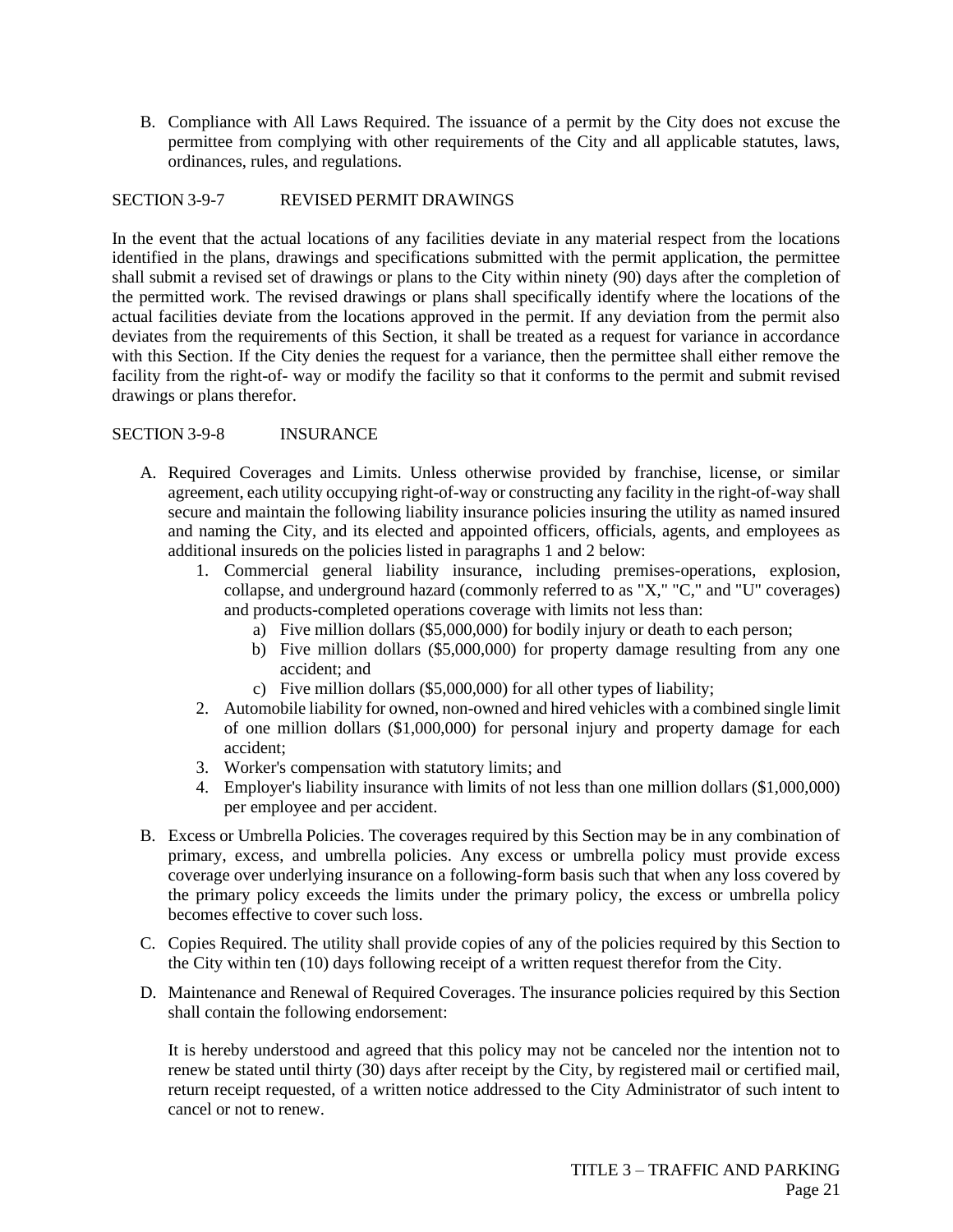Within ten (10) days after receipt by the City of said notice, and in no event later than ten (10) days prior to said cancellation, the utility shall obtain and furnish to the City evidence of replacement insurance policies meeting the requirements of this Section.

- E. Self-Insurance. A utility may self-insure all or a portion of the insurance coverage and limit requirements required by Subsection (a) of this Section. A utility that self-insures is not required, to the extent of such self-insurance, to comply with the requirement for the naming of additional insureds under Subsection (a), or the requirements of Subsections (b), (c) and (d) of this Section. A utility that elects to self-insure shall provide to the City evidence sufficient to demonstrate its financial ability to self-insure the insurance coverage and limit requirements required under Subsection (a) of this Section, such as evidence that the utility is a "private self-insurer" under the Workers Compensation Act.
- F. Effect of insurance and Self-Insurance on Utility's Liability. The legal liability of the utility to the City and any person for any of the matters that are the subject of the insurance policies or selfinsurance required by this Section shall not be limited by such insurance policies or self-insurance or by the recovery of any amounts thereunder.

### SECTION 3-9-9 INDEMNIFICATION

By occupying or constructing facilities in the right-of-way, a utility shall be deemed to agree to defend, indemnify and hold the City and its elected and appointed officials and officers, employees, agents and representatives harmless from and against any and all injuries, claims, demands, judgments, damages, losses and expenses, including reasonable attorney's fees and costs of suit or defense, arising out of, resulting from or alleged to arise out of or result from the negligent, careless or wrongful acts, omissions, failures to act or misconduct of the utility or its affiliates, officers, employees, agents, contractors or subcontractors in the construction of facilities or occupancy of the rights-of-way, and in providing or offering service over the facilities, whether such acts or omissions are authorized, allowed or prohibited by this Section or by a franchise, license, or similar agreement; provided, however, that the utility's indemnity obligations hereunder shall not apply to any injuries, claims, demands, judgments, damages, losses or expenses arising out of or resulting from the negligence, misconduct or breach of this Section by the City, its officials, officers, employees, agents or representatives.

### SECTION 3-9-10 SECURITY

- A. Purpose. The permittee shall establish a Security Fund in a form and in an amount as set forth in this Section. The Security Fund shall be continuously maintained in accordance with this Section at the permittee's sole cost and expense until the completion of the work authorized under the permit. The Security Fund shall serve as security for:
	- 1. The faithful performance by the permittee of all the requirements of this Section;
	- 2. Any expenditure, damage, or loss incurred by the City occasioned by the permittee's failure to comply with any codes, rules, regulations, orders, permits and other directives of the City issued pursuant to this Section; and
	- 3. The payment by permittee of all liens and all damages, claims, costs, or expenses that the City may pay or incur by reason of any action or non-performance by permittee in violation of this Section including, without limitation, any damage to public property or restoration work the permittee is required by this Section to perform that the City must perform itself or have completed as a consequence solely of the permittee's failure to perform or complete, and all other payments due the City from the permittee pursuant to this Section or any other applicable law.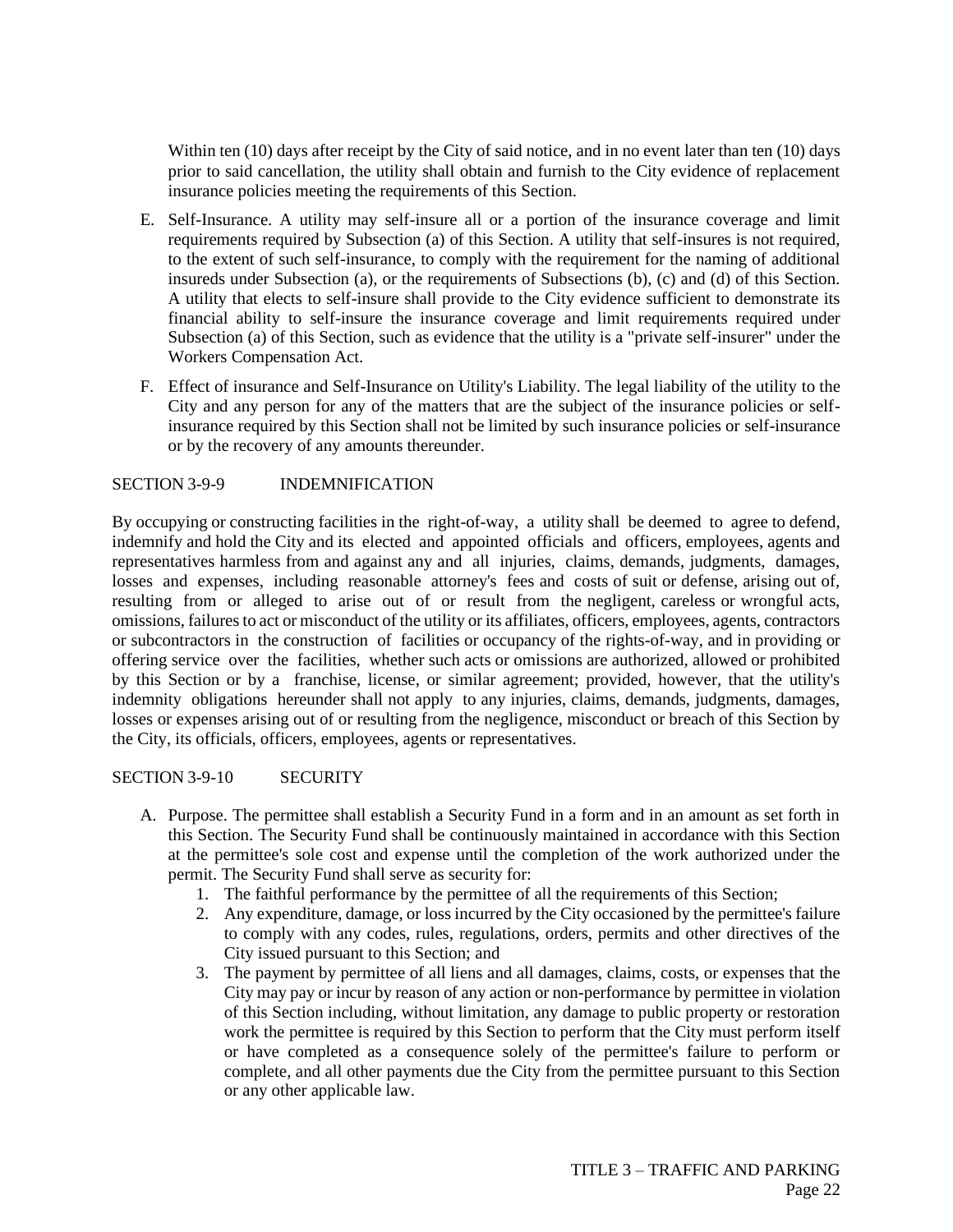- B. Form. The permittee shall provide the Security Fund to the City in the form, at the permittee's election, of cash, a surety bond in a form acceptable to the City, or an unconditional letter of credit in a form acceptable to the City. Any surety bond or letter of credit provided pursuant to this Subsection shall, at a minimum:
	- 1. Provide that it will not be canceled without prior notice to the City and the permittee;
	- 2. Not require the consent of the permittee prior to the collection by the City of any amounts covered by it; and
	- 3. Shall provide a location convenient to the City and within the State of Illinois at which it can be drawn.
- C. Amount. The dollar amount of the Security Fund shall be sufficient to provide for the reasonably estimated cost to restore the right-of-way to at least as good a condition as that existing prior to the construction under the permit, as determined by the City Engineer Director of Public Works, and may also include reasonable, directly related costs that the City estimates are likely to be incurred if the permittee fails to perform such restoration. Where the construction of facilities proposed under the permit will be performed in phases in multiple locations in the City, with each phase consisting of construction of facilities in one location or a related group of locations, and where construction in another phase will not be undertaken prior to substantial completion of restoration in the previous phase or phases, the City Engineer Director of Public Works may, in the exercise of sound discretion, allow the permittee to post a single amount of security which shall be applicable to each phase of the construction under the permit. The amount of the Security Fund for phased construction shall be equal to the greatest amount that would have been required under the provisions of this Subsection (c) for any single phase.
- D. Withdrawals. The City, upon fourteen (14) days' advance written notice clearly stating the reason for, and its intention to, exercise withdrawal rights under this Subsection, may withdraw an amount from the Security Fund, provided that the permittee has not reimbursed the City for such amount within the fourteen (14) day notice period. Withdrawals may be made if the permittee:
	- 1. Fails to make any payment required to be made by the permittee hereunder;
	- 2. Fails to pay any liens relating to the facilities that are due and unpaid;
	- 3. Fails to reimburse the City for any damages, claims, costs or expenses which the City has been compelled to pay or incur by reason of any action or non-performance by the permittee; or
	- 4. Fails to comply with any provision of this Section that the City determines can be remedied by an expenditure of an amount in the Security fund.
- E. Replenishment. Within fourteen (14) days after receipt of written notice from the City that any amount has been withdrawn from the Security Fund, the permittee shall restore the Security Fund to the amount specified in Subsection (c) of this Section.
- F. Interest. The permittee may request that any and all interest accrued on the amount in the Security Fund be returned to the permittee by the City, upon written request for said withdrawal to the City, provided that any such withdrawal does not reduce the Security Fund below the minimum balance required in Subsection (c) of this Section.
- G. Closing and Return of Security Fund. Upon completion of the work authorized under the permit, the permittee shall be entitled to the return of the Security Fund, or such portion thereof as remains on deposit, within a reasonable time after account is taken for all offsets necessary to compensate the City for failure by the permittee to comply with any provisions of this Section or other applicable law. In the event of any revocation of the permit, the Security Fund, and any and all accrued interest therein, shall become the property of the City to the extent necessary to cover any reasonable costs, loss or damage incurred by the City as a result of said revocation, provided that any amounts in excess of said costs, loss or damage shall be refunded to the permittee.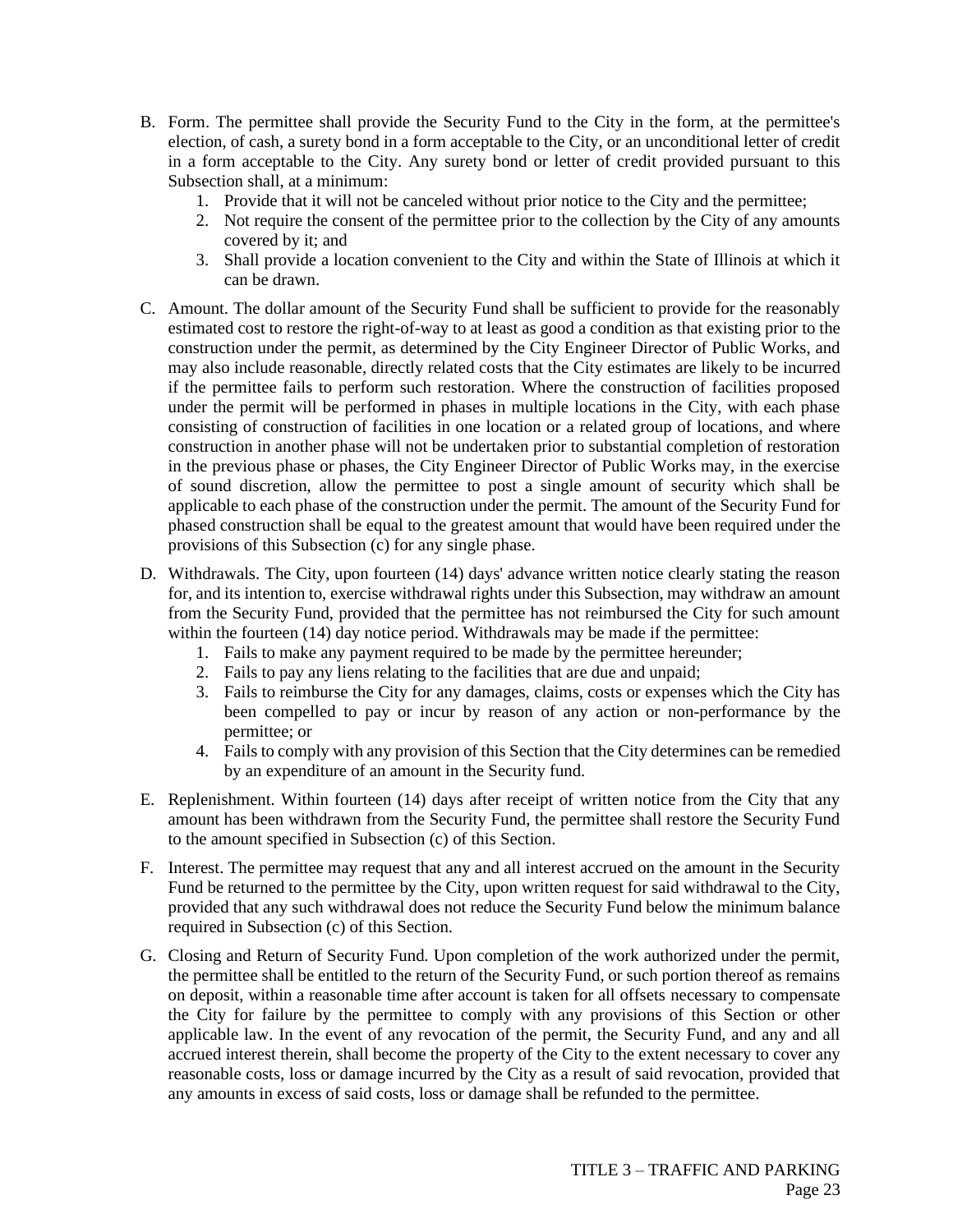H. Rights Not Limited. The rights reserved to the City with respect to the Security Fund are in addition to all other rights of the City, whether reserved by this Section or otherwise authorized by law, and no action, proceeding or exercise of right with respect to said Security Fund shall affect any other right the City may have. Notwithstanding the foregoing, the City shall not be entitled to a double monetary recovery with respect to any of its rights which may be infringed or otherwise violated.

### SECTION 3-9-11 PERMIT SUSPENSION AND REVOCATION

- A. City Right to Revoke Permit. The City may revoke or suspend a permit issued pursuant to this Section for one or more of the following reasons:
	- 1. Fraudulent, false, misrepresenting, or materially incomplete statements in the permit application;
	- 2. Non-compliance with this Ordinance;
	- 3. Permittee's physical presence or presence of permittee's facilities on, over, above, along, upon, under, across, or within the public rights-of-way presents a direct or imminent threat to the public health, safety, or welfare; or
	- 4. Permittee's failure to construct the facilities substantially in accordance with the permit and approved plans.
- B. Notice of Revocation or Suspension. The City shall send written notice of its intent to revoke or suspend a permit issued pursuant to this Section stating the reason or reasons for the revocation or suspension and the alternatives available to permittee under this Section.
- C. Permittee Alternatives Upon Receipt of Notice of Revocation or Suspension. Upon receipt of a written notice of revocation or suspension from the City, the permittee shall have the following options:
	- 1. Immediately provide the City with evidence that no cause exists for the revocation or suspension;
	- 2. Immediately correct, to the satisfaction of the City, the deficiencies stated in the written notice, providing written proof of such correction to the City within five (5) working days after receipt of the written notice of revocation; or
	- 3. Immediately remove the facilities located on, over, above, along, upon, under, across, or within the public rights-of-way and restore the rights-of-way to the satisfaction of the City providing written proof of such removal to the City within ten (10) days after receipt of the written notice or revocation.

The City may, in its discretion, for good cause shown, extend the time periods provided in this Subsection.

- D. Stop Work Order. In addition to the issuance of a notice of revocation or suspension, the City may issue a stop work order immediately upon discovery of any of the reasons for revocation set forth within Subsection (a) of this Section.
- E. Failure or Refusal of the Permittee to Comply. If the permittee fails to comply with the provisions of Subsection (c) of this Section, the City or its designee may, at the option of the City: (1) correct the deficiencies; (2) upon not less than twenty (20) days' notice to the permittee, remove the subject facilities or equipment; or (3) after not less than thirty (30) days' notice to the permittee of failure to cure the non-compliance, deem them abandoned and property of the City. The permittee shall be liable in all events to the City for all costs of removal.

### SECTION 3-9-12 CHANGE OF OWNERSHIP OR OWNER'S IDENTITY OR LEGAL STATUS

A. Notification of Change. A utility shall notify the City no less than thirty (30) days prior to the transfer of ownership of any facility in the right-of- way or change in identity of the utility. The new owner of the utility or the facility shall have all the obligations and privileges enjoyed by the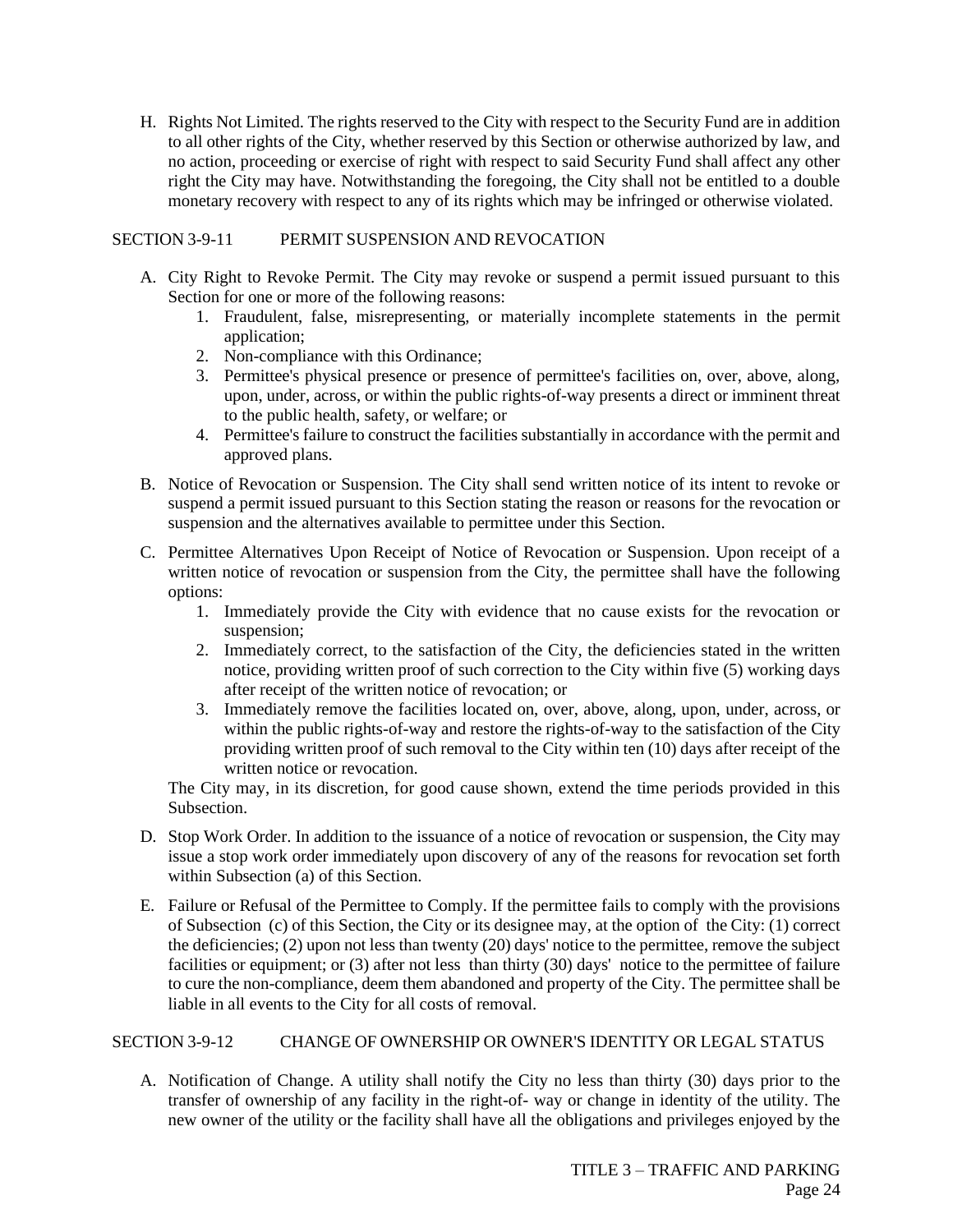former owner under the permit, if any, and all applicable laws, ordinances, rules and regulations, including this Section, with respect to the work and facilities in the right-of-way.

- B. Amended Permit. A new owner shall request that any current permit be amended to show current ownership. If the new owner fails to have a new or amended permit issued in its name, the new owner shall be presumed to have accepted, and agreed to be bound by, the terms and conditions of the permit if the new owner uses the facility or allows it to remain on the City's right-of-way.
- C. Insurance and Bonding. All required insurance coverage or bonding must be changed to reflect the name of the new owner upon transfer.

#### SECTION 3-9-13 GENERAL CONSTRUCTION STANDARDS

- A. Standards and Principles. All construction in the right-of-way shall be consistent with applicable ordinances, codes, laws, rules and regulations, and commonly recognized and accepted traffic control and construction principles, sound engineering judgment and, where applicable, the principles and standards set forth in the following IDOT publications:
	- 1. Standard Specifications for Road and Bridge Construction;
	- 2. Supplemental Specifications and Recurring Special Provisions;
	- 3. Highway Design Manual;
	- 4. Highway Standards Manual;
	- 5. Standard Specifications for Traffic Control Items;
	- 6. Illinois Manual on Uniform Traffic Control Devices (92 Ill. Adm. Code § 545);
	- 7. Flagger's Handbook; and
	- 8. Work Site Protection Manual for Daylight Maintenance Operations.
- B. Interpretation of Municipal Standards and Principles. If a discrepancy exists between or among differing principles and standards required by this Section, the City Engineer shall determine, in the exercise of sound engineering judgment, which principles apply and such decision shall be final. If requested, the City Engineer shall state which standard or principle will apply to the construction, maintenance, or operation of a facility in the future.

SECTION 3-9-14 TRAFFIC CONTROL

- A. Minimum Requirements. The City's minimum requirements for traffic protection are contained in IDOT's Illinois Manual on Uniform Traffic Control Devices and this Code.
- B. Warning Signs. Protective Devices, and Flaggers. The utility is responsible for providing and installing warning signs, protective devices and flaggers, when necessary, meeting all applicable federal, state, and local requirements for protection of the public and the utility's workers when performing any work on the public rights-of-way.
- C. Interference with Traffic. All work shall be phased so that there is minimum interference with pedestrian and vehicular traffic.
- D. Notice When Access is Blocked. At least forty-eight (48) hours prior to beginning work that will partially or completely block access to any residence, business or institution, the utility shall notify the resident, business or institution of the approximate beginning time and duration of such work; provided, however, that in cases involving emergency repairs pursuant to this Section, the utility shall provide such notice as is practicable under the circumstances.
- E. Compliance. The utility shall take immediate action to correct any deficiencies in traffic protection requirements that are brought lo the utility's attention by the City.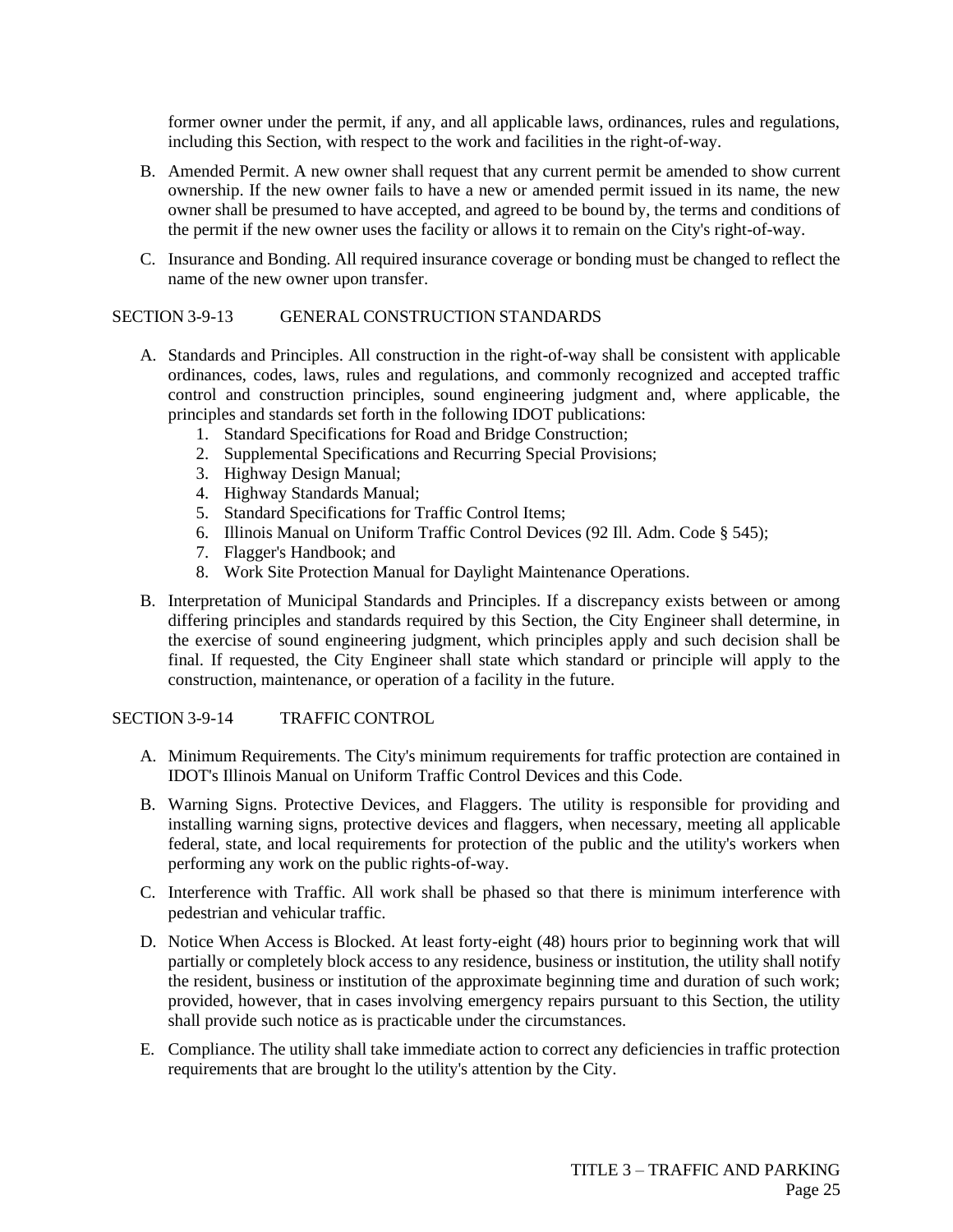### SECTION 3-9-15 LOCATION OF FACILITIES

- A. Parallel Facilities Located Within Highways.
	- 1. Overhead Parallel Facilities. An overhead parallel facility may be located within the rightof-way lines of a highway only if:
		- a) Lines are located as near as practicable to the right-of-way line and as nearly parallel to the right-of-way line as reasonable pole alignment will permit;
		- b) Where pavement is curbed, poles are as remote as practicable from the curb with a minimum distance of two (2) feet (0.6 m) behind the face of the curb, where available;
		- c) Where pavement is uncurbed, poles are as remote from pavement edge as practicable with minimum distance of four (4) feet (1.2 m) outside the outer shoulder line of the roadway and are not within the clear zone;
		- d) No pole is located in the ditch line of a highway; and
		- e) Any ground-mounted appurtenance is located within one (1) foot (0.3 m) of the right-of-way line or as near as possible to the right-of-way line.
	- 2. Underground Parallel Facilities. An underground parallel facility may be located within the right-of-way lines of a highway only if:
		- a) The facility is located as near the right-of-way line as practicable and not more than eight (8) feet (2.4 m) from and parallel to the right-of-way line;
		- b) A new facility may be located under the paved portion of a highway only if other locations are impracticable or inconsistent with sound engineering judgment (e.g., a new cable may be installed in existing conduit without disrupting the pavement); and
		- c) In the case of an underground power or communications line, the facility shall be located as near the right-of-way line as practicable and not more than five (5) feet (1.5 m) from the right-of-way line and any above grounded appurtenance shall be located within one (1) foot (0.3 m) of the right-of-way line or as near as practicable.
- B. Facilities Crossing Highways.
	- 1. No Future Disruption. The construction and design of crossing facilities installed between the ditch lines or curb lines of City highways may require the incorporation of materials and protections (such as encasement or additional cover) to avoid settlement or future repairs to the roadbed resulting from the installation of such crossing facilities.
	- 2. Cattle Passes, Culverts, or Drainage Facilities. Crossing facilities shall not be located in cattle passes, culverts, or drainage facilities.
	- 3. Ninety (90) Degree Crossing Required. Crossing facilities shall cross at or as near to a ninety (90) degree angle to the centerline as practicable.
	- 4. Overhead Power or Communication Facility. An overhead power or communication facility may cross a highway only if:
		- a) It has a minimum vertical line clearance as required by ILCC's rules entitled, "Construction of Electric Power and Communication Lines" (83 Ill. Adm. Code  $305$
		- b) Poles are located within one (1) foot  $(0.3 \text{ m})$  of the right-of-way line of the highway and outside of the clear zone; and
		- c) Overhead crossings at major intersections are avoided.
	- 5. Underground Power or Communication Facility. An underground power or communication facility may cross a highway only if:
		- a) The design materials and construction methods will provide maximum maintenance-free service life; and
		- b) Capacity for the utility's foreseeable future expansion needs is provided in the initial installation.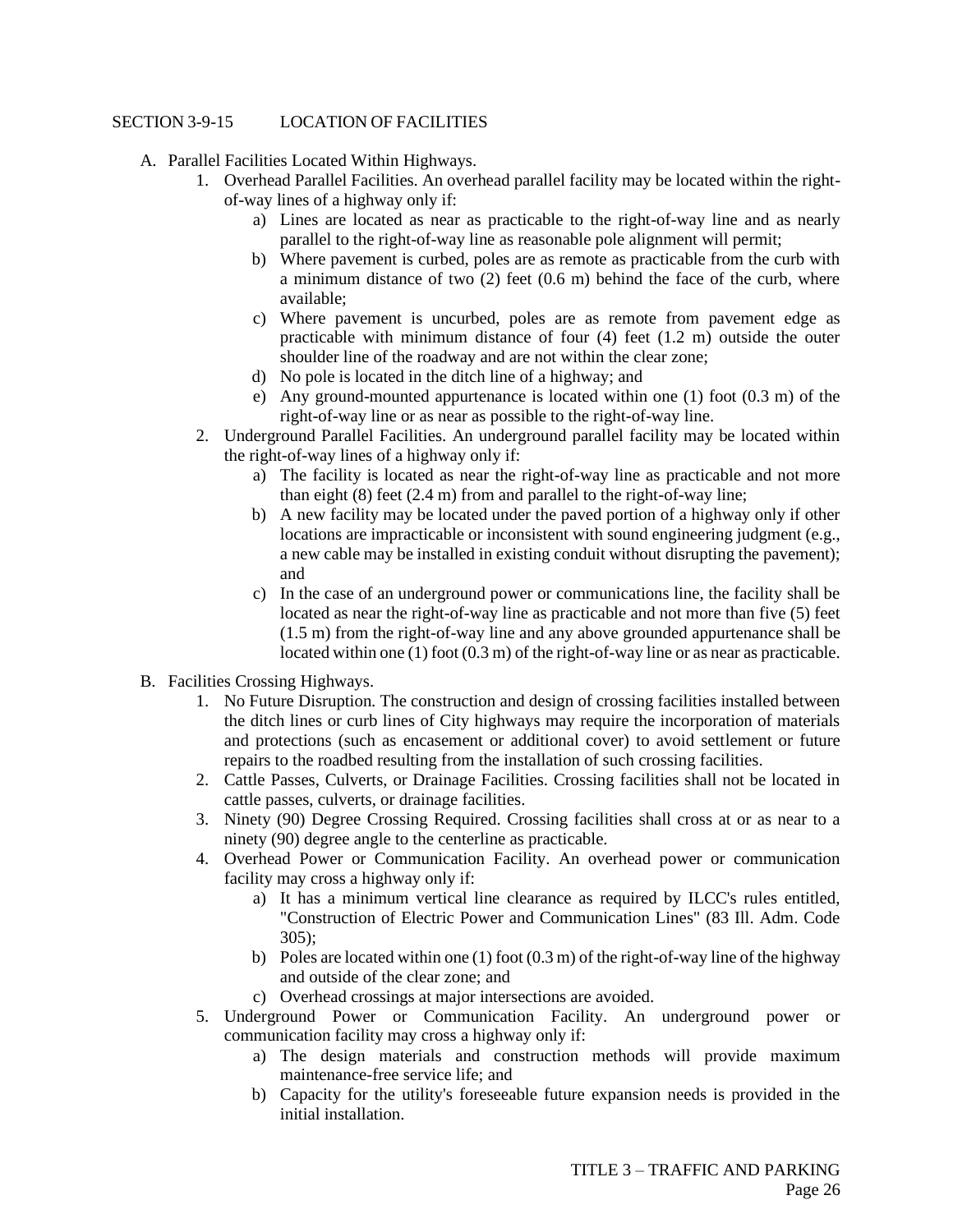- 6. Markers. The City may require the utility to provide a marker at each right-of-way line where an underground facility other than a power or communication facility crosses a highway. Each marker shall identify the type of facility, the utility, an emergency phone number. Markers may also be eliminated as provided in current Federal regulations. (49 C.F. R. 192.707 (1989)).
- C. Facilities to be Located Within Particular Rights-of-Way. The City may require that facilities be located within particular rights-of-way that are not highways, rather than within particular highways.
- D. Freestanding Facilities.
	- 1. The City may restrict the location and size of any freestanding facility located within a right-of-way.
	- 2. The City may require any freestanding facility located within a right-of-way to be screened from view.
- E. Appearance Standards.
	- 1. The City may prohibit the installation of facilities in particular locations in order to preserve visual quality.
	- 2. A facility may be constructed only if its construction does not require extensive removal or alteration of trees or terrain features visible to the highway user or impair the aesthetic quality of the lands being traversed.
- F. Above Ground Installation. Above ground facilities may be installed only if:
	- 1. No other existing facilities in the area are located underground;
	- 2. New underground installation is not technically feasible; and
	- 3. The proposed installation will be made at a location, and will employ suitable design and materials, to provide the greatest protection of aesthetic qualities of the area being traversed without adversely affecting safety. Suitable designs include, but are not limited to, selfsupporting armless, single-pole construction with vertical configuration of conductors and cable.
- G. Facility Attachments to Bridges or Roadway Structures.
	- 1. Facilities may be installed as attachments to bridges or roadway structures only where the utility has demonstrated that all other means of accommodating the facility are not practicable. Other means shall include, but are not limited to, underground, underwater, independent poles, cable supports and tower supports, all of which are completely separated from the bridge or roadway structure. Facilities transmitting commodities that are volatile, flammable, corrosive, or energized, especially those under significant pressure or potential, present high degrees of risk and such installations are not permitted.
	- 2. A utility shall include in its request to accommodate a facility installation on a bridge or roadway structure supporting data demonstrating the impracticability of alternate routing. Approval or disapproval of an application for facility attachment to a bridge or roadway structure will be based upon the following considerations:
		- a) The type, volume, pressure or voltage of the commodity to be transmitted and an evaluation of the resulting risk to persons and property in the event of damage to or failure of the facility;
		- b) The type, length, value, and relative importance of the highway structure in the transportation system;
		- c) The alternative routings available to the utility and their comparative practicability;
		- d) The proposed method of attachment;
		- e) The ability of the structure to bear the increased load of the proposed facility;
		- f) The degree of interference with bridge maintenance and painting;
		- g) The effect on the visual quality of the structure; and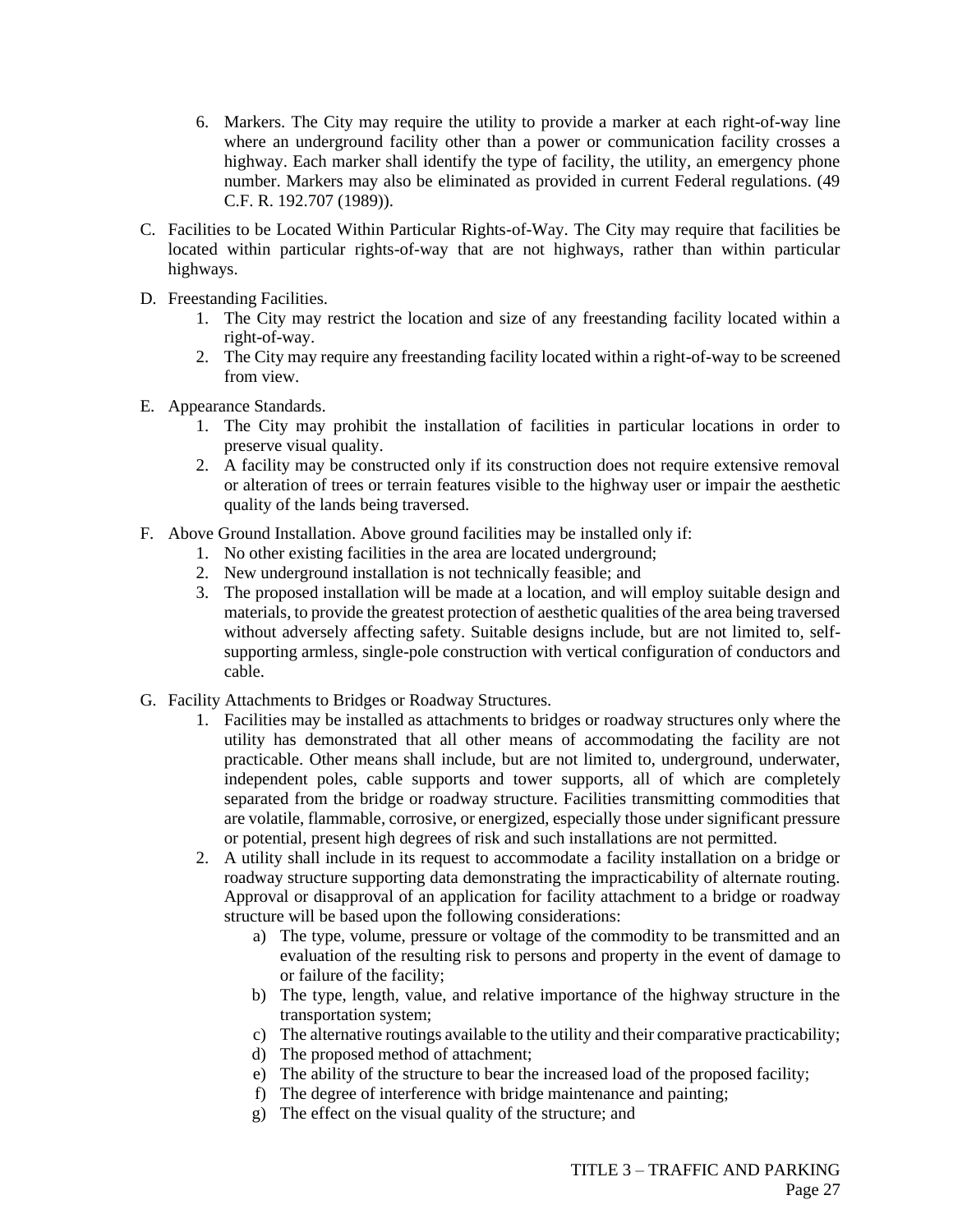h) The public benefit expected from the utility service as compared to the risk involved.

#### SECTION 3-9-16 CONSTRUCTION METHODS AND MATERIALS

- A. Standards and Requirements for Particular Types of Construction Methods.
	- 1. Boring or Jacking.
		- a) Pits and Shoring. Boring or jacking under rights-of-way shall be accomplished from pits located at a minimum distance specified by the City Engineer from the edge of the pavement. Pits for boring or jacking shall be excavated no more than forty-eight (48) hours in advance of boring or jacking operations and backfilled within forty-eight (48) hours after boring or jacking operations are completed. While pits are open, they shall be clearly marked and protected by barricades. Shoring shall be designed, erected, supported, braced, and maintained so that it will safely support all vertical and lateral loads that may be imposed upon it during the boring or jacking operation.
		- b) Wet Boring or Jetting. Wet boring or jetting shall not be permitted under the roadway.
		- c) Borings with Diameters Greater Than Six (6) Inches. Borings over six (6) inches (0.15 m) in diameter shall be accomplished with an auger and following pipe, and the diameter of the auger shall not exceed the outside diameter of the following pipe by more than one (1) inch (25 mm).
		- d) Borings with Diameters Six (6) Inches or Less. Borings of six (6) inches or less in diameter may be accomplished by either jacking, guided with auger, or auger and following pipe method.
		- e) Tree Preservation. Any facility located within the drip line of any tree designated by the City to be preserved shall be bored under or around the root system.
	- 2. Trenching. Trenching for facility installation, repair, or maintenance on rights-of-way shall be done in accord with the applicable portions of Section 603 of IDOT's "Standard Specifications for Road and Bridge Construction."
		- a) Length. The length of open trench shall be kept to the practicable minimum consistent with requirements for pipe-line testing. Only one-half of any intersection may have an open trench at any time unless special permission is obtained from the City Engineer.
		- b) Open Trench and Excavated Material. Open trench and windrowed excavated material shall be protected as required by Chapter 6 of the Illinois Manual on Uniform Traffic Control Devices. Where practicable, the excavated material shall be deposited between the roadway and the trench as added protection. Excavated material shall not be allowed to remain on the paved portion or the roadway. Where right-of-way width does not allow for windrowing excavated material off the paved portion of the roadway, excavated material shall be hauled to an off-road location.
		- c) The utility shall not trench within the drip line of any tree designated by the City to be preserved.
	- 3. Backfilling.
		- a) Any pit, trench, or excavation created during the installation of facilities shall be backfilled for its full width, depth, and length using methods and materials in accordance with IDOT's "Standard Specifications for Road and Bridge Construction." When excavated material is hauled away or is unsuitable for backfill, suitable granular backfill shall be used.
		- b) For a period of three (3) years from the date construction of a facility is completed, the utility shall be responsible to remove and restore any backfilled area that has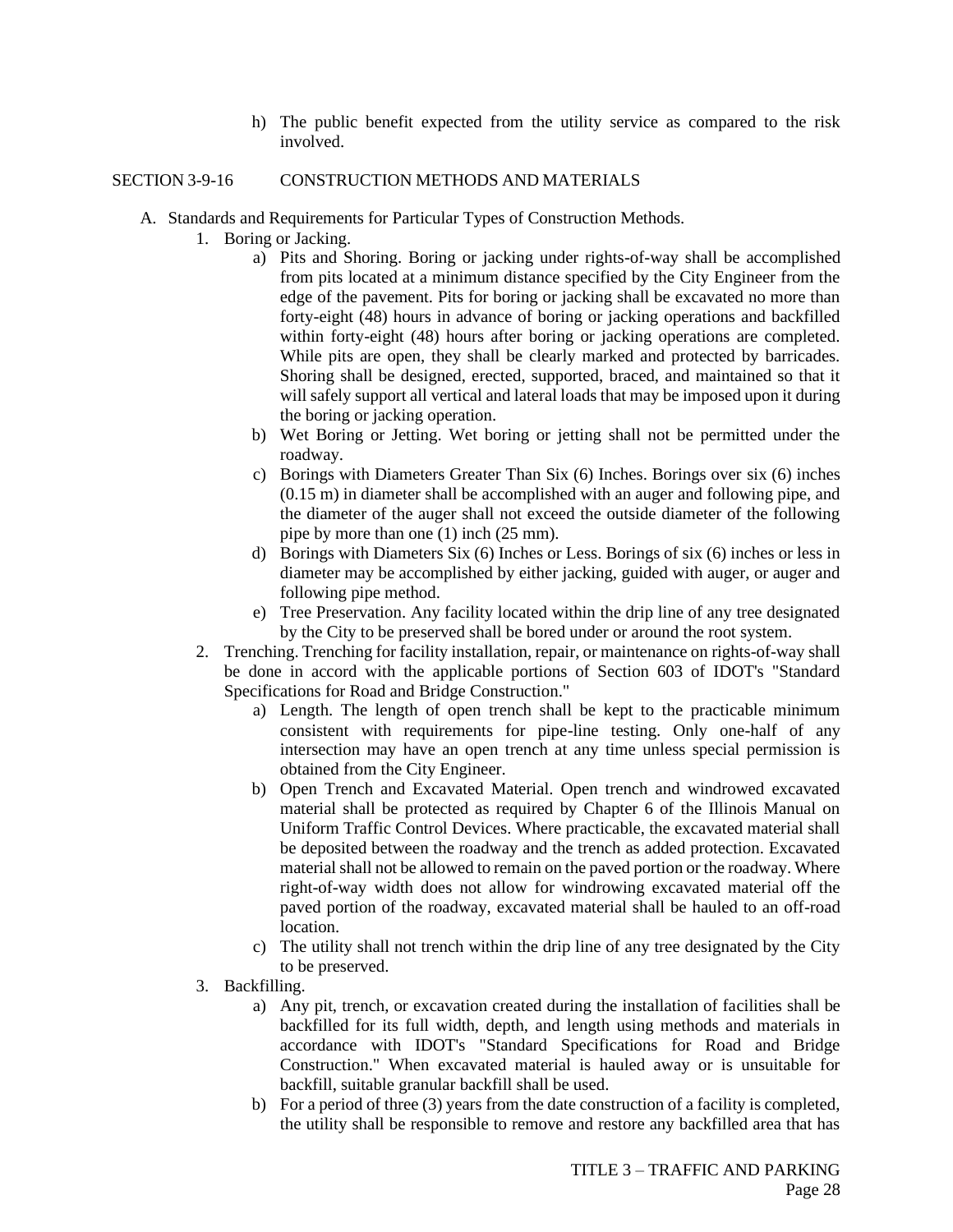settled due to construction of the facility. If so ordered by the Engineer, the utility, at its expense, shall remove any pavement and backfill material to the top of the installed facility, place and properly compact new backfill material, and restore new pavement, sidewalk, curbs, and driveways to the proper grades, as determined by the Engineer.

- 4. Pavement Cuts. Pavement cuts for facility installation or repair shall be permitted on a highway only if that portion of the highway is closed to traffic. If a variance to the limitation set forth in this paragraph (4) is permitted under this Section, the following requirements shall apply:
	- a) Any excavation under pavements shall be backfilled as soon as practicable with granular material of CA-6 or CA-10 gradation, as designated by the Engineer.
	- b) Restoration of pavement, in kind, shall be accomplished as soon as practicable, and temporary repair with bituminous mixture shall be provided immediately. Any subsequent failure of either the temporary repair or the restoration shall be rebuilt upon notification by the City.
	- c) All saw cuts shall be full depth.
	- d) For all rights-of-way which have been reconstructed with a concrete surface/base in the last seven (7) years, or resurfaced in the last three (3) years, permits shall not be issued unless such work is determined to be an emergency repair or other work considered necessary and unforeseen before the time of the reconstruction or unless a pavement cut is necessary for a J.U.L.I.E. locate.
- 5. Encasement.
	- a) Casing pipe shall be designed to withstand the load of the highway and any other superimposed loads. The casing shall be continuous either by one-piece fabrication or by welding or jointed installation approved by the City.
	- b) The venting, if any, of any encasement shall extend within one (1) foot (0.3 m) of the right-of-way line. No above-ground vent pipes shall be located in the area established as clear zone for that particular section of the highway.
	- c) In the case of water main or service crossing, encasement shall be furnished between bore pits unless continuous pipe or City approved jointed pipe is used under the roadway. Casing may be omitted only if pipe is installed prior to highway construction and carrier pipe is continuous or mechanical joints are of a type approved by the City. Bell and spigot type pipe shall be encased regardless of installation method.
	- d) In the case of gas pipelines of sixty (60) psia or less, encasement may be eliminated.
	- e) In the case of gas pipelines or petroleum products pipelines with installations of more than sixty (60) psia, encasement may be eliminated only if:
		- (i) extra heavy pipe is used that precludes future maintenance or repair, and
		- (ii) cathodic protection of the pipe is provided
	- f) If encasement is eliminated for a gas or petroleum products pipeline, the facility shall be located so as to provide that construction does not disrupt the right-ofway.
- 6. Minimum Cover of Underground Facilities. Cover shall be provided and maintained at least in the amount specified in the following table for minimum cover for the type of facility: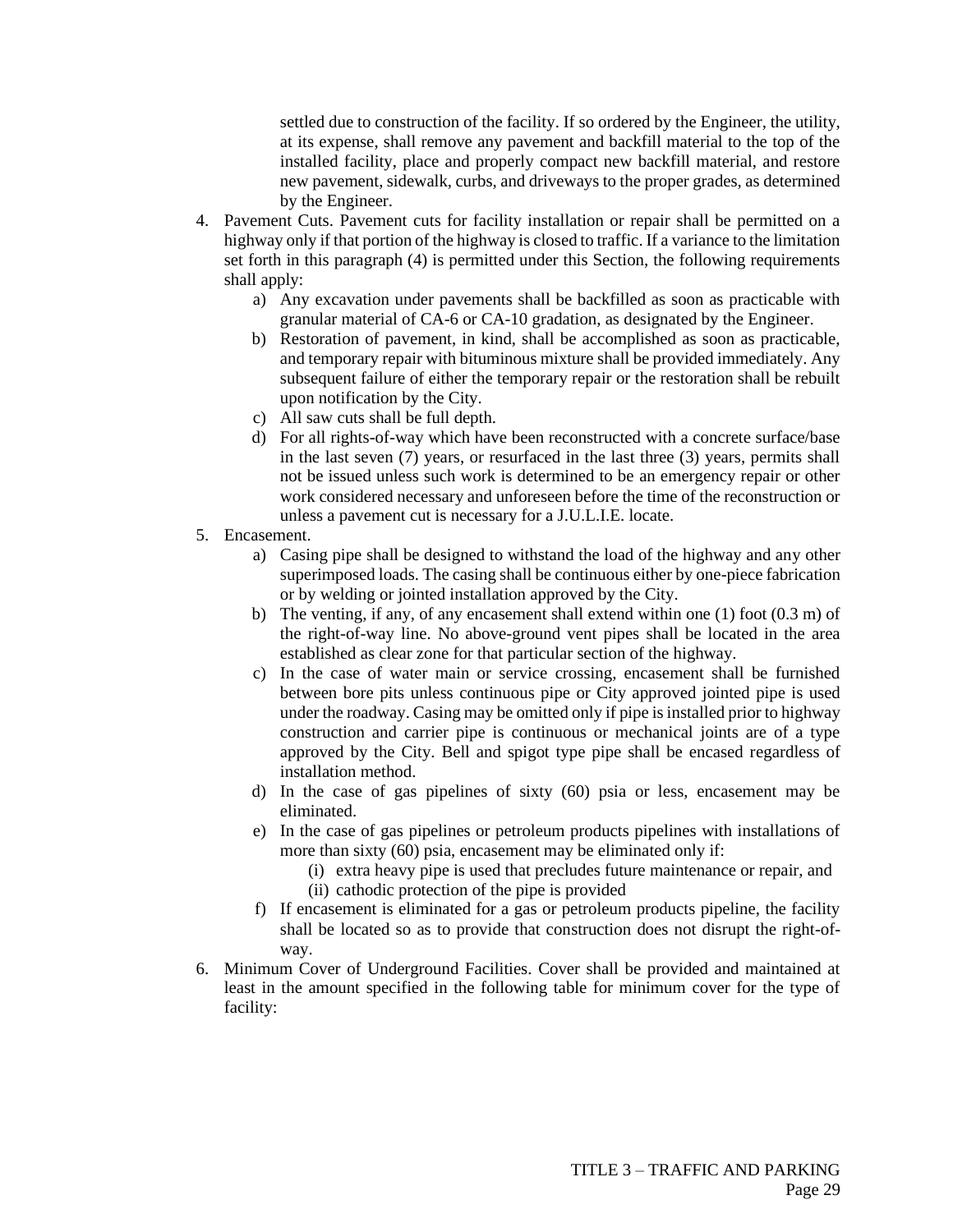| <b>TYPE OF FACILITY</b>                                                                       | <b>MINIMUM COVER</b>                                       |
|-----------------------------------------------------------------------------------------------|------------------------------------------------------------|
| Power or Communication Line (In General)<br>Communication Line Installed by the Plowed Method | 30 Inches $(0.8 \text{ m})$<br>24 Inches $(0.6 \text{ m})$ |
| <b>Gas or Petroleum Products</b>                                                              | 30 Inches $(0.8 \text{ m})$                                |
| Water Line                                                                                    | Sufficient Cover to Provide Freeze Protection              |
| Sanitary Sewer, Storm Sewer, or Drainage Line                                                 | Sufficient Cover to Provide Freeze Protection              |

- B. Standards and Requirements for Particular Types of Facilities.
	- 1. Electric Power or Communication Lines.
		- a) Code Compliance. Electric power or communications facilities within City rightsof-way shall be constructed, operated, and maintained in conformity with the provisions of 83 III. Adm. Code 305 (formerly General Order 160 of the Illinois Commerce Commission) entitled "Rules for Construction of Electric Power and Communications Lines," and the National Electrical Safety Code.
		- b) Overhead Facilities. Overhead power or communication facilities shall use single pole construction and, where practicable, joint use of poles shall be used. Utilities shall make every reasonable effort to design the installation so guys and braces will not be needed. Variances may be allowed if there is no feasible alternative and if guy wires are equipped with guy guards for maximum visibility.
		- c) Underground Facilities. (1) Cable may be installed by trenching or plowing, provided that special consideration is given to boring in order to minimize damage when crossing improved entrances and side roads. (2) If a crossing is installed by boring or jacking, encasement shall be provided between jacking or bore pits. Encasement may be eliminated only if: (a) the crossing is installed by the use of "moles," "whip augers," or other approved method which compress the earth to make the opening for cable installation or, (b) the installation is by the open trench method which is only permitted prior to roadway construction. (3) Cable shall be grounded in accordance with the National Electrical Safety Code.
	- 2. Underground Facilities Other than Electric Power or Communication Lines. Underground facilities other than electric power or communication lines may be installed by:
		- a) The use of "moles," "whip augers," or other approved methods which compress the earth to move the opening for the pipe;
		- b) Jacking or boring with vented encasement provided between the ditch lines or toes of slopes of the highway;
		- c) Open trench with vented encasement between ultimate ditch lines or toes of slopes, but only if prior to roadway construction; or
		- d) Tunneling with vented encasement, but only if installation is not possible by other means.
	- 3. Gas Transmission, Distribution and Service. Gas pipelines within rights-of-way shall be constructed, maintained, and operated in a City approved manner and in conformance with the Federal Code of the Office of Pipeline Safety Operations, Department of Transportation, Part 192 - Transportation of Natural and Other Gas by Pipeline: Minimum Federal Safety Standards (49 CFR 192), IDOT's "Standard Specifications for Road and Bridge Construction," and all other applicable laws, rules, and regulations.
	- 4. Petroleum Products Pipelines. Petroleum products pipelines within rights-of-way shall conform to the applicable sections of ANSI Standard Code for Pressure Piping. (Liquid Petroleum Transportation Piping Systems ANSI-B 31.4).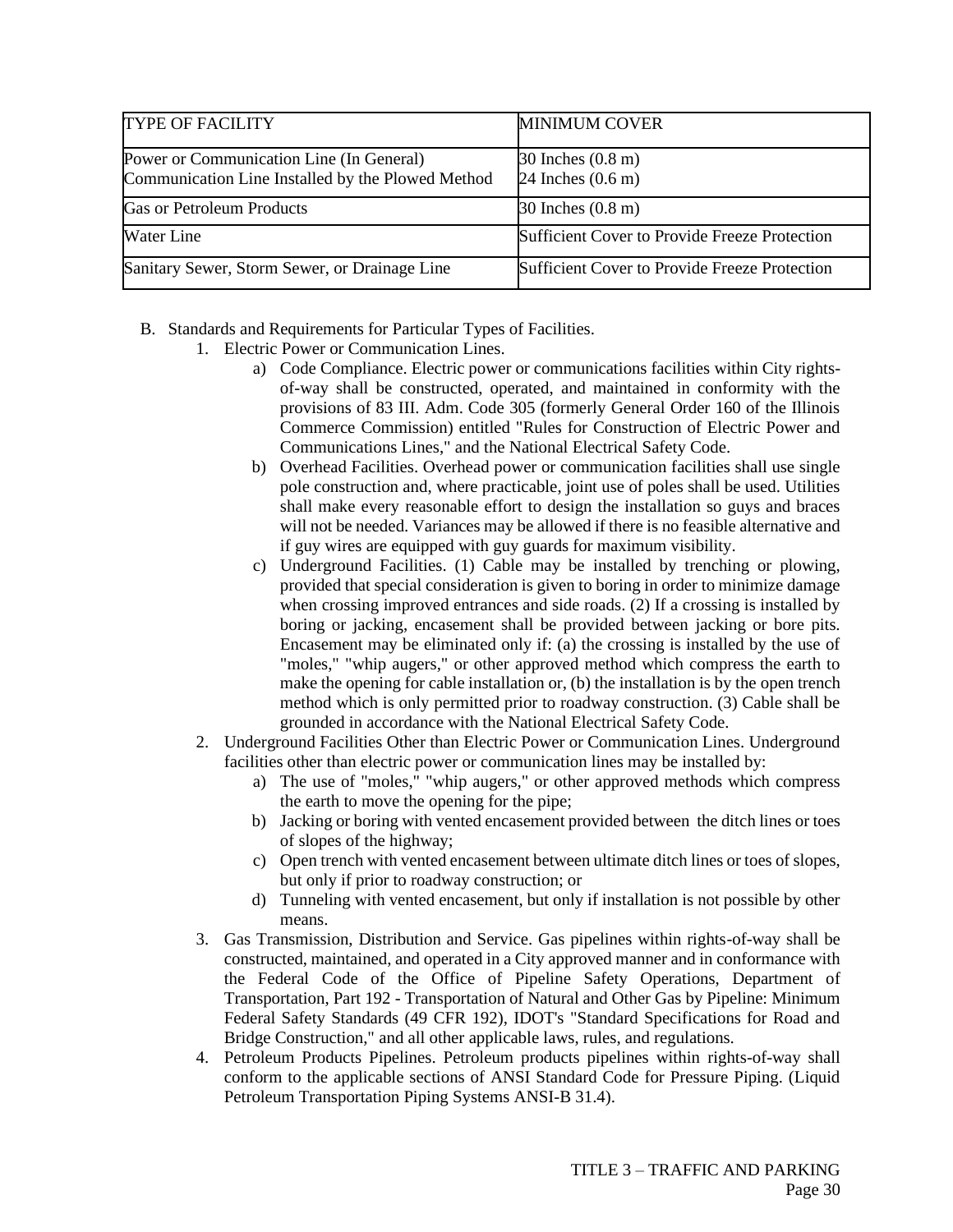- 5. Waterlines, Sanitary Sewer Lines, Storm Water Sewer Lines or Drainage Lines. Water lines, sanitary sewer lines, storm sewer lines, and drainage lines within rights-of-way shall meet or exceed the recommendations of the current "Standard Specifications for Water and Sewer Main Construction in Illinois."
- 6. Ground Mounted Appurtenances. Ground mounted appurtenances to overhead or underground facilities, when permitted within a right-of-way, shall be provided with a vegetation-free area extending one (1) foot (305 mm) in width beyond the appurtenance in all directions. The vegetation-free area may be provided by an extension of the mounting pad, or by heavy duty plastic or similar material approved by the Engineer. With the approval of the Engineer, shrubbery surrounding the appurtenance may be used in place of vegetation-free area. The housing for ground-mounted appurtenances shall be painted a neutral color to blend with the surroundings.
- C. Materials.
	- 1. General Standards. The materials used in constructing facilities within rights-of-way shall be those meeting the accepted standards of the appropriate industry, the applicable portions of IDOT's "Standards Specifications for Road and Bridge Construction," the requirements of the Illinois Commerce Commission, or the standards establish by other official regulatory agencies for the appropriate industry.
	- 2. Material Storage on Right-of-Wav. All pipe, conduit, wire, poles, cross arms, or other materials shall be distributed along the right-of-way prior to and during installation in a manner to minimize hazards to the public or an obstacle to right-of-way maintenance or damage to the right-of-way and other property. If material is to be stored on right-of-way, prior approval must be obtained from the City.
	- 3. Hazardous Materials. The plans submitted by the utility to the City shall identify any hazardous materials that may be involved in the construction of the new facilities or removal of any existing facilities.
- D. Operational Restrictions.
	- 1. Construction operations on rights-of-way may, at the discretion of the City, be required to be discontinued when such operations would create hazards to traffic or the public health, safety, and welfare. Such operations may also be required to be discontinued or restricted when conditions are such that construction would result in extensive damage to the rightof-way or other property.
	- 2. These restrictions may be waived by the Engineer when emergency work is required to restore vital utility services.
- E. Location of Existing Facilities. Any utility proposing to construct facilities in the City shall contact J.U.L.I.E. and ascertain the presence and location of existing above-ground and underground facilities within the rights-of-way to be occupied by its proposed facilities. The City will make its permit records available to a utility for the purpose of identifying possible facilities. When notified of an excavation or when requested by the City or by J.U.L.I.E., a utility shall locate and physically mark its underground facilities within forty-eight (48) hours, excluding weekends and holidays, in accordance with the Illinois Underground Facilities Damage Prevention Act (220 ILCS 50/1 et seq.)

### SECTION 3-9-17 VEGETATION CONTROL

- A. Tree Trimming Permit Required. Tree trimming shall not be considered a normal maintenance operation, but shall require the application for, and the issuance of, a permit, in addition to any other permit required under this Section. Under this Section, the Street Department Manager will issue the permit.
	- 1. Application for Tree Trimming Permit. Applications for tree trimming permits shall include assurance that the work will be accomplished by competent workers with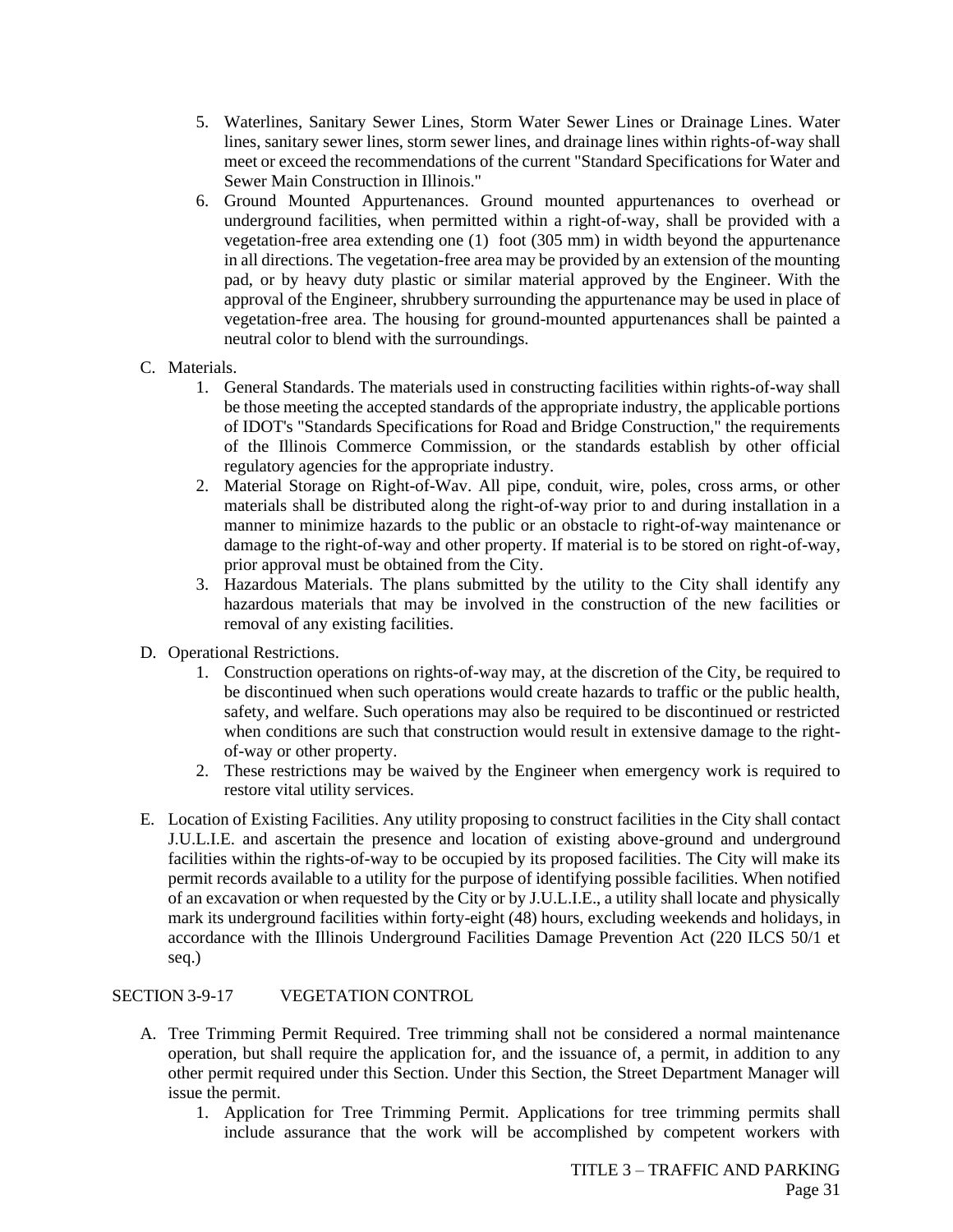supervision who are experienced in accepted tree pruning practices. Tree trimming permits shall designate an expiration date in the interest of assuring that the work will be expeditiously accomplished.

- 2. Damage to Trees. Poor pruning practices resulting in damaged or misshapen trees will not be tolerated and shall be grounds for cancellation of the tree trimming permit and for assessment of damages. The City will require compensation for trees extensively damaged and for trees removed without authorization. The formula developed by the International Society of Arboriculture will be used as a basis for determining the compensation for damaged trees or unauthorized removal of trees. The City may require the removal and replacement of trees if trimming or radical pruning would leave them in an unacceptable condition.
- B. Specimen Trees or Trees of Special Significance. The City may require that special measures be taken to preserve specimen trees or trees of special significance. The required measures may consist of higher poles, side arm extensions, covered wire or other means.
- C. Chemical Use. Spraying of any type of brush-killing chemicals will not be permitted on rights-ofway unless the utility demonstrates to the satisfaction of the Engineer that such spraying is the only practicable method of vegetation control.

SECTION 3-9-18 REMOVAL, RELOCATION, OR MODIFICATIONS OF UTILITY FACILITIES

- A. Notice. Within ninety (90) days following written notice from the City, a utility shall, at its own expense, temporarily or permanently remove, relocate, change or alter the position of any utility facilities within the rights-of-way whenever the corporate authorities have determined that such removal, relocation, change or alteration, is reasonably necessary for the construction, repair, maintenance, or installation of any City improvement in or upon, or the operations of the City in or upon, the rights-of-way.
- B. Removal of Unauthorized Facilities. Within thirty (30) days following written notice from the City, any utility that owns, controls, or maintains any unauthorized facility or related appurtenances within the public rights-of-way shall, at its own expense, remove all or any part of such facilities or appurtenances from the public rights-of-way. A facility is unauthorized and subject to removal in the following circumstances:
	- 1. Upon expiration or termination of the permittee's license or franchise, unless otherwise permitted by applicable law;
	- 2. If the facility was constructed or installed without the prior grant of a license or franchise, if required:
	- 3. If the facility was constructed or installed without prior issuance of a required permit in violation of this Section; or
	- 4. If the facility was constructed or installed at a location not permitted by the permittee's license or franchise.
- C. Emergency Removal or Relocation of Facilities. The City retains the right and privilege to cut or move any facilities located within the rights-of-way of the City, as the City may determine to be necessary, appropriate or useful in response to any public health or safety emergency. If circumstances permit, the municipality shall attempt to notify the utility, if known, prior to cutting or removing a facility and shall notify the utility, if known, after cutting or removing a facility.
- D. Abandonment of Facilities. Upon abandonment of a facility within the public rights-of-way of the City, the utility shall notify the City within ninety (90) days. Following receipt of such notice the City may direct the utility to remove all or any portion of the facility if the City Engineer determines that such removal will be in the best interest of the public health, safety and welfare. In the event that the City does not direct the utility that abandoned the facility to remove it, by giving notice of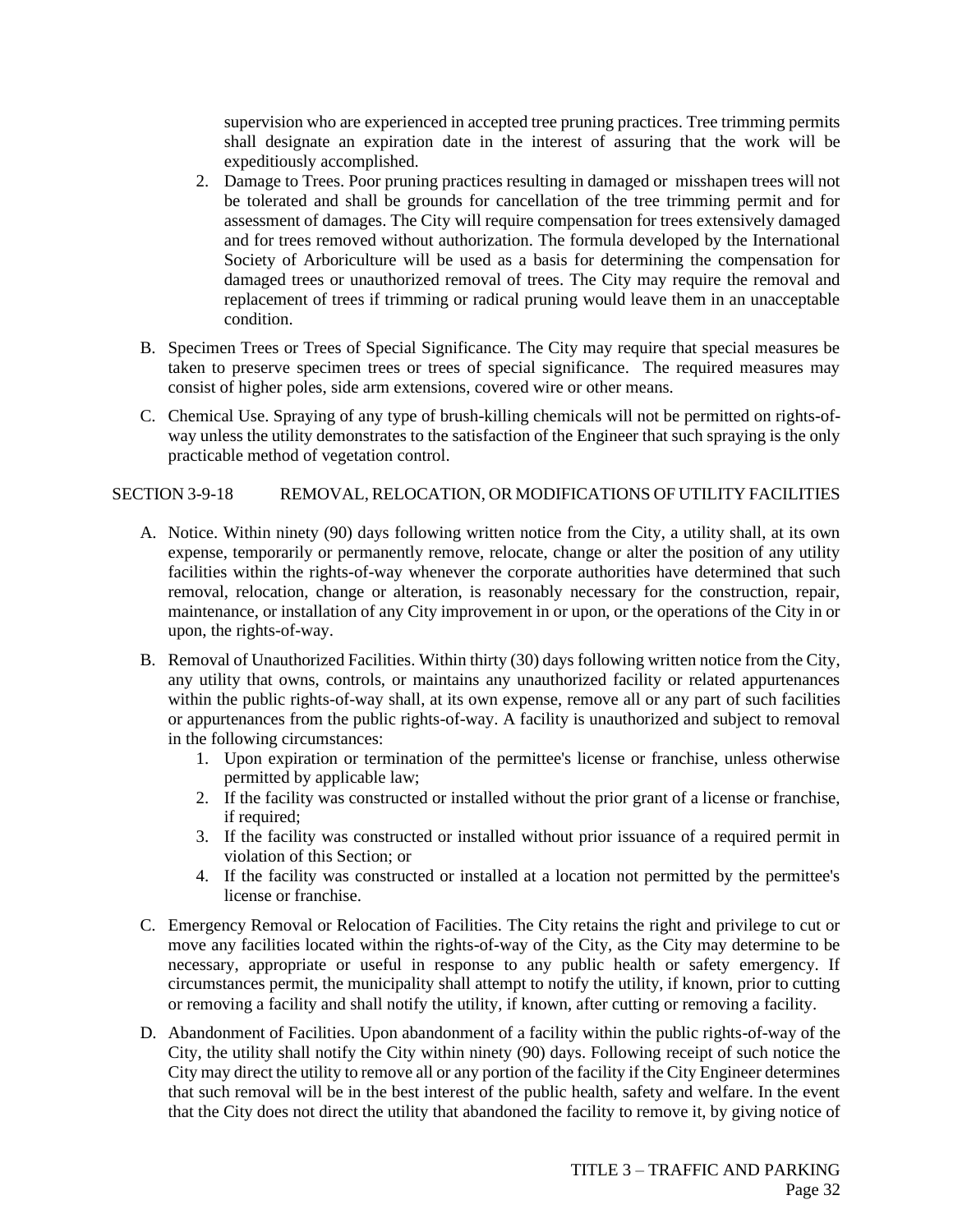abandonment to the City, the abandoning utility shall be deemed to consent to the alteration or removal of all or any portion of the facility by another utility or person.

### SECTION 3-9-19 CLEANUP AND RESTORATION

Upon completion of all construction or maintenance of facilities, the utility shall remove all excess material and restore all turf and terrain in a timely manner and to the satisfaction of the City. This includes restoration of entrances and side roads. Restoration of roadway surfaces shall be made using materials and methods approved by the City Engineer. Such cleanup and repair may be required to consist of backfilling, regrading, reseeding, re-sodding, or any other requirement to restore the right-of-way to a condition substantially equivalent to that which existed prior to the commencement of the project.

### SECTION 3-9-20 MAINTENANCE AND EMERGENCY MAINTENANCE

- A. General. Facilities on, over, above, along, upon, under, across, or within rights-of-way are to be maintained by or for the utility in a manner satisfactory to the City and at the utility's expense.
- B. Emergency Maintenance Procedures. Emergencies may justify non-compliance with normal procedures for securing a permit:
	- 1. If an emergency creates a hazard on the traveled portion of the right-of-way, the utility shall take immediate steps to provide all necessary protection for traffic on the highway or the public on the right-of-way including the use of signs, lights, barricades or flaggers. If a hazard does not exist on the traveled way, but the nature of the emergency is such as to require the parking on the shoulder of equipment required in repair operations, adequate signs and lights shall be provided. Parking on the shoulder in such an emergency will only be permitted when no other means of access to the facility is available.
	- 2. In an emergency, the utility shall, as soon as possible, notify the City Engineer or his or her duly authorized agent of the emergency, informing him or her as to what steps have been taken for protection of the traveling public and what will be required to make the necessary repairs. If the nature of the emergency is such as to interfere with the free movement of traffic, the City police shall be notified immediately.
	- 3. In an emergency, the utility shall use all means at hand to complete repairs as rapidly as practicable and with the least inconvenience to the traveling public.
- C. Emergency Repairs. The utility must file in writing with the City of a description of the repairs undertaken in the right-of-way within forty-eight (48) hours after an emergency repair.

### SECTION 3-9-21 VARIANCES

- A. Request for Variance. A utility requesting a variance from one (1) or more of the provisions of this Section must do so in writing to the City Engineer with a copy to the City Clerk as a part of the permit application. The request shall identify each provision of this Section from which a variance is requested and the reasons why a variance should be granted.
- B. Authority to Grant Variances. The City Engineer shall decide whether a variance is authorized for each provision of this Section identified in the variance request on an individual basis.
- C. Conditions for Granting of Variance. The City Engineer may authorize a variance only if the utility requesting the variance has demonstrated that:
	- 1. One or more conditions not under the control of the utility (such as terrain features or an irregular right-of-way line) create a special hardship that would make enforcement of the provision unreasonable, given the public purposes to be achieved by the provision; and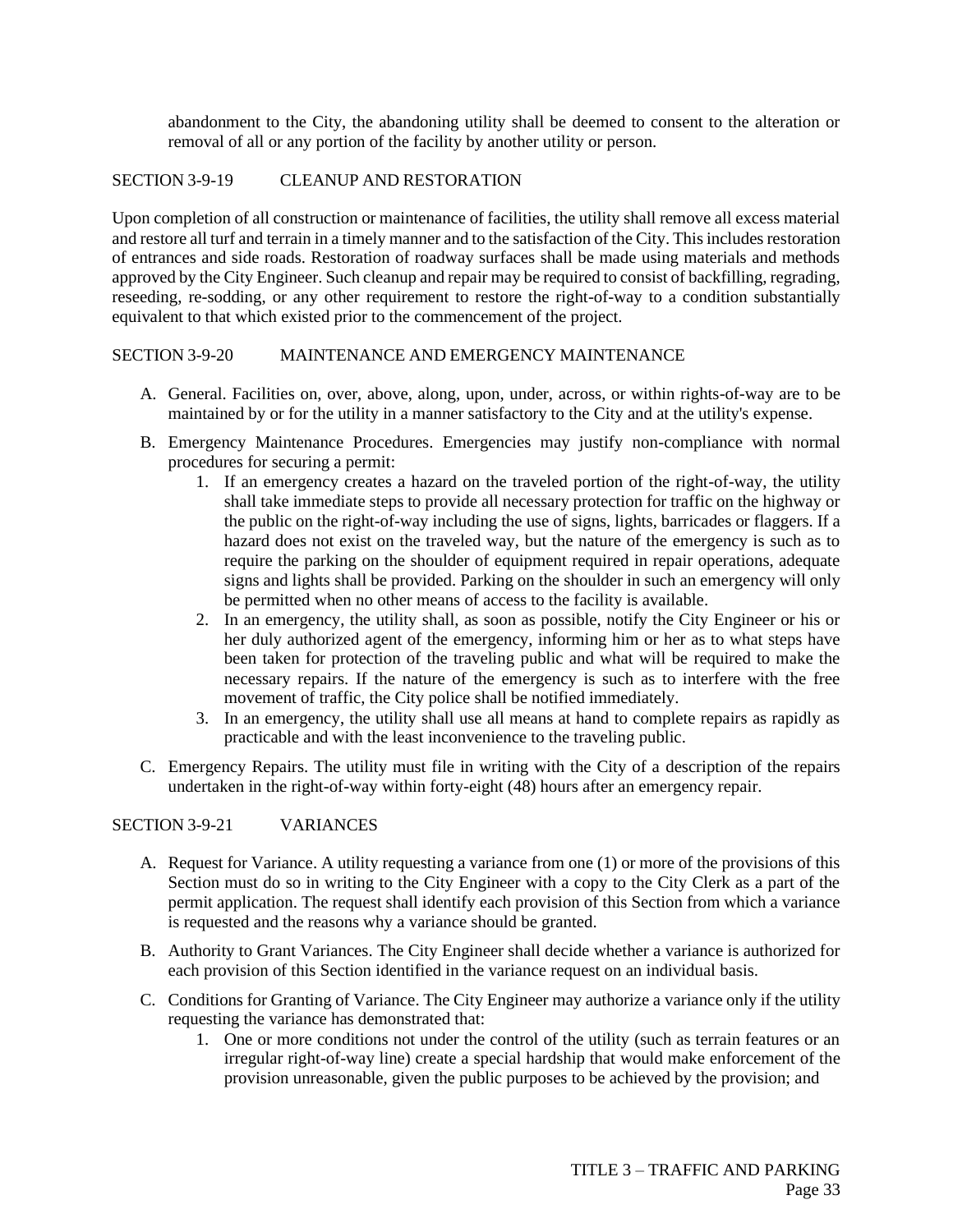- 2. All other designs, methods, materials, locations or facilities that would conform with the provision from which a variance is requested are impracticable in relation to the requested approach.
- D. Additional Conditions for Granting of a Variance. As a condition for authorizing a variance, the City Engineer may require the utility requesting the variance to meet reasonable standards and conditions that may or may not be expressly contained within this Section but which carry out the purposes of this Section.

### SECTION 3-9-22 PENALTIES

Any person who violates, disobeys, omits, neglects or refuses to comply with any of the provisions of this Section shall be subject to fine in accordance with the penalty provisions of this Code. There may be times when the City will incur delay or other costs, including third party claims, because the utility will not or cannot perform its duties under its permit and this Section. Unless the utility shows that another allocation of the cost of undertaking the requested action is appropriate, the utility shall bear the City's costs of damages and its costs of installing, maintaining, modifying, relocating, or removing the facility that is the subject of the permit. No other administrative agency or commission may review or overrule a permit related cost apportionment of the City. Sanctions may be imposed upon a utility who does not pay the costs apportioned to it.

### SECTION 3-9-23 ENFORCEMENT

Nothing in this Ordinance shall be construed as limiting any additional or further remedies that the City may have for enforcement of this Ordinance.

SECTION 3-9-24 SEVERABILITY

If any section, subsection, sentence, clause, phrase or portion of this Section is for any reason held invalid or unconstitutional by any court of competent jurisdiction, such portion shall be deemed a separate, distinct, and independent provision and such holding shall not affect the validity of the remaining portions hereof. (Ord. 2000-10)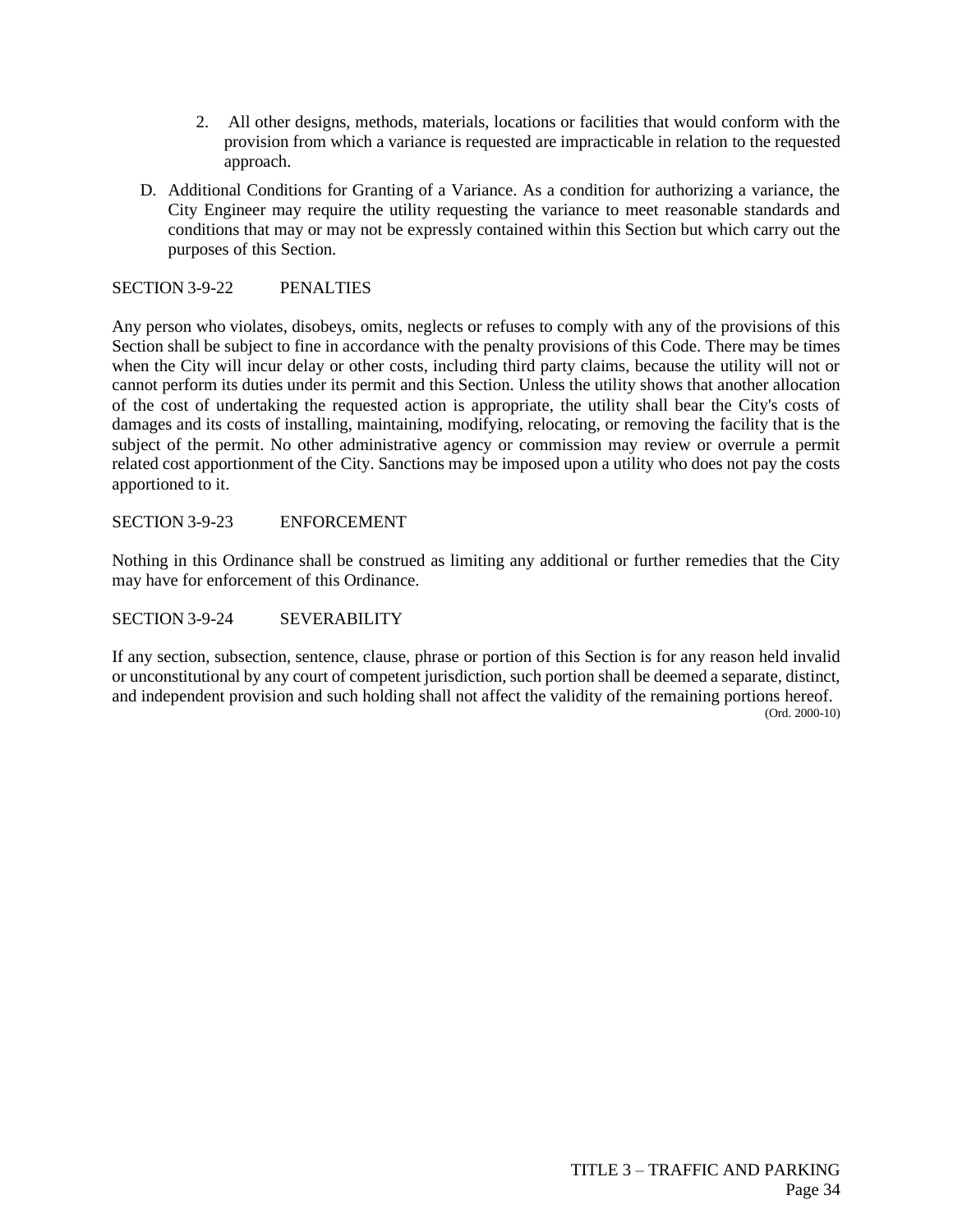## <span id="page-37-0"></span>CHAPTER 10 MUNICIPAL TELECOMMUNICATIONS INFRASTRUCTURE MAINTENANCE FEE

3-10-1 Recitals

- 3-10-2 Definitions
- 3-10-3 Registration of telecommunications providers
- 3-10-4 Municipal telecommunications infrastructure maintenance fee
- 3-10-5 Collection, enforcement, and administration of City telecommunications infrastructure maintenance fees
- 3-10-6 Compliance with other laws
- 3-10-7 Existing franchises and licenses
- 3-10-8 Penalties
- 3-10-9 Enforcement
- 3-10-10Severability
- 3-10-11Conflict
- 3-10-12Waiver and fee implementation

SECTION 3-10-1 RECITALS

The facts and statements contained in the preamble to this Section are found to be true and correct and are hereby adopted as part of this Section.

#### SECTION 3-10-2 DEFINITIONS

As used in this Section, the following terms shall have the following meanings:

**Gross charges**: means the amount paid to a telecommunications retailer for the act or privilege of originating or receiving telecommunications within the City, and for all services rendered in connection therewith, valued in money whether paid in money or otherwise, including cash, credits, services, and property of every kind or nature, and shall be determined without any deduction on account of the cost of such telecommunications, the cost of the materials used, labor or service costs, or any other expense whatsoever. In case credit is extended, the amount thereof shall be included only as and when paid. "Gross charges" for private line service shall include charges imposed at each channel point within the City, charges for the channel mileage between each channel point within the City, and charges for that portion of the interstate inter-office channel provided within the City. However, "gross charges" shall not include:

- A. Any amounts added to a purchaser's bill because of a charge made under: (i) the fee imposed by this Section; (ii) additional charges added to a purchaser's bill under Section 9-221 or 9-222 of the Public Utilities Act; (iii) amounts collected under Section 8-11-17 of the Illinois Municipal Code; (iv) the tax imposed by the Telecommunications Excise Tax Act; (v) 911 surcharges; or (vi) the tax imposed by Section 4251 of the Internal Revenue Code;
- B. Charges for a sent collect telecommunication received outside the City;
- C. Charges for leased time on equipment or charges for the storage of data or information or subsequent retrieval or the processing of data or information intended to change its form or content. Such equipment includes, but is not limited to, the use of calculators, computers, data processing equipment, tabulating equipment, or accounting equipment and also includes the usage of computers under a time-sharing agreement;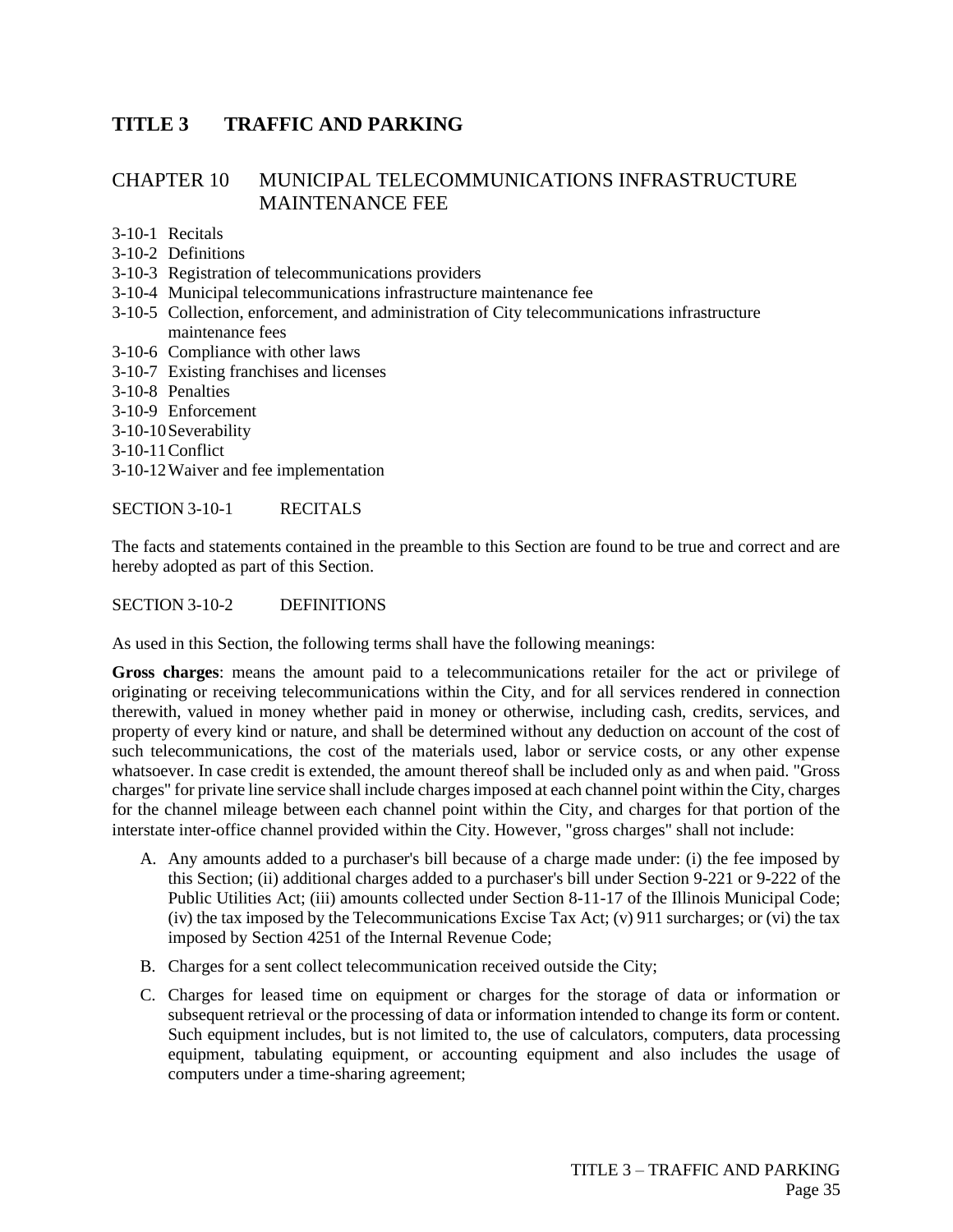- D. Charges for customer equipment, including such equipment that is leased or rented by the customer from any source, wherein such charges are disaggregated and separately identified from other charges;
- E. Charges to business enterprises certified under Section 9-222.1 of the Public Utilities Act to the extent of such exemption and during the period of time specified by the City;
- F. Charges for telecommunications and all services and equipment provided in connection therewith between a parent corporation and its wholly-owned subsidiaries or between wholly-owned subsidiaries, and only to the extent that the charges between the parent corporation and whollyowned subsidiaries or between wholly-owned subsidiaries represent expense allocation between the corporations and not the generation of profit other than a regulatory required profit for the corporation rendering such services;
- G. Bad debts ("bad debt") means any portion of a debt that is related to a sale at retail for which gross charges are not otherwise deductible or excludable that has become worthless or uncollectible, as determined under applicable federal income tax standards; if the portion of the debt deemed to be bad is subsequently paid, the retailer shall report and pay the tax on that portion during the reporting period in which the payment is made;
- H. Charges paid by inserting coins in coin-operated telecommunications devices; or,
- I. Charges for telecommunications and all services and equipment provided to the City.

**Public right-of-way**: means any municipal street, alley, water or public right-of-way dedicated or commonly used for utility purposes, including utility easements wherein the City has acquired the right and authority to locate or permit the location of utilities consistent with telecommunications facilities. "Public right-of-way" shall not include any real or personal City property that is not specifically described in the previous sentence and shall not include City buildings and other structures or improvements, regardless of whether they are situated in the public right-of-way.

**Retailer maintaining a place of business in this State**: or any like term, means and includes any retailer having or maintaining within the State of Illinois, directly or by a subsidiary, an office, distribution facilities, transmission facilities, sales office, warehouse, or other place of business, or any agent or other representative operating within this State under the authority of the retailer or its subsidiary, irrespective of whether such place of business or agent or other representative is located here permanently or temporarily, or whether such retailer or subsidiary is licensed to do business in this State.

**Sale of telecommunications at retail**: means the transmitting, supplying, or furnishing of telecommunications and all services rendered in connection therewith for a consideration, other than between a parent corporation and its wholly-owned subsidiaries or between wholly-owned subsidiaries, when the gross charge made by one such corporation to another such corporation is not greater than the gross charge paid to the retailer for their use or consumption and not for sale.

**Service address**: means the location of telecommunications equipment from which telecommunications services are originated or at which telecommunications services are received. If this is not a defined location, as in the case of wireless telecommunications, paging systems, maritime systems, air-to-ground systems, and the like, "service address" shall mean the location of the customer's primary use of the telecommunications equipment as defined by the location in Illinois where bills are sent.

**Telecommunications**: includes, but is not limited to, messages or information transmitted through use of local, toll, and wide area telephone service, channel services, telegraph services, teletypewriter service, computer exchange services, private line services, specialized mobile radio services, or any other transmission of messages or information by electronic or similar means, between or among points by wire, cable, fiber optics, laser, microwave, radio, satellite, or similar facilities. Unless the context clearly requires otherwise, " telecommunications" shall also include wireless telecommunications as hereinafter defined. "Telecommunications" shall not include value added services in which computer processing applications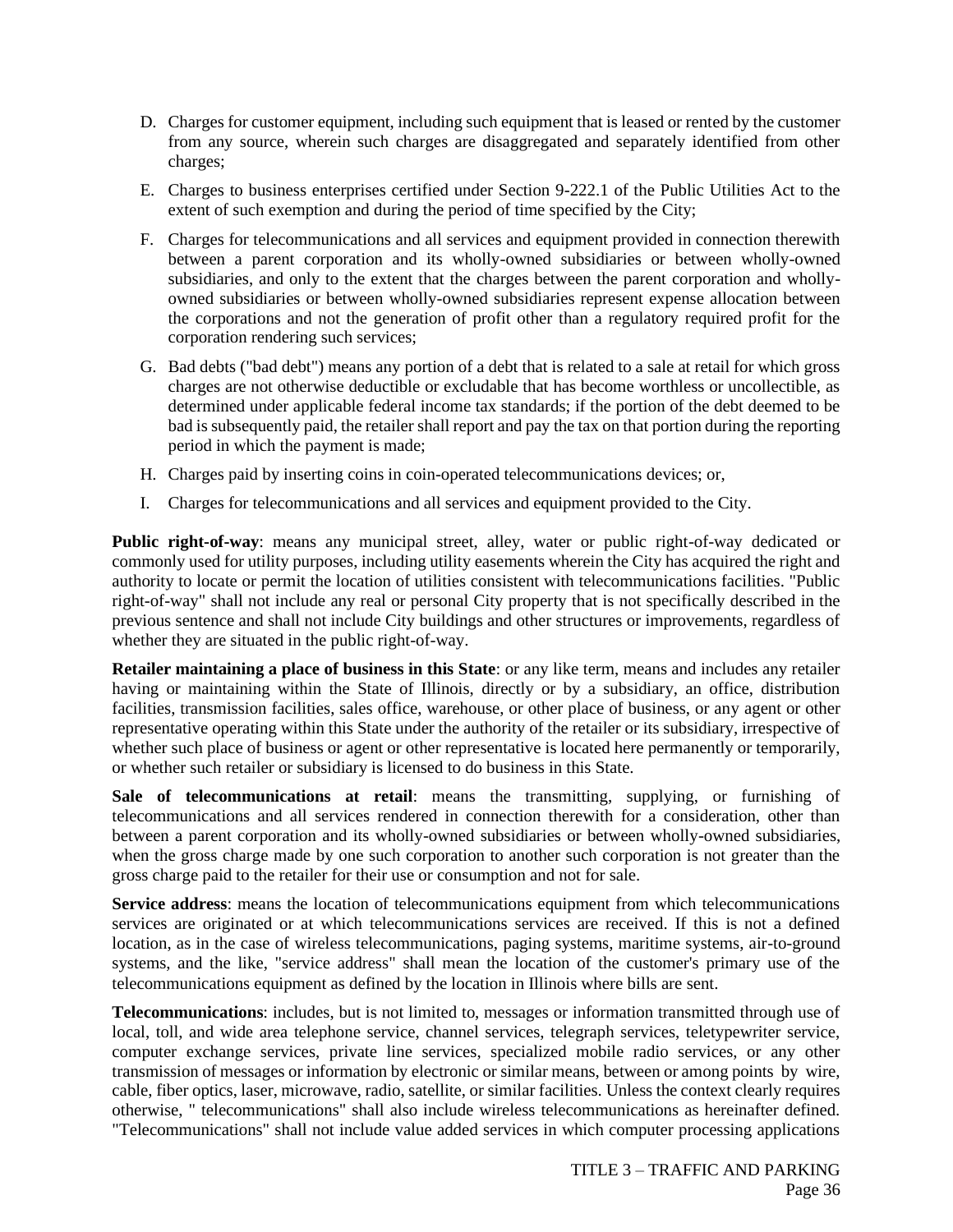are used to act on the form, content, code, and protocol of the information for purposes other than transmission. "Telecommunications" shall not include purchase of telecommunications by a telecommunications service provider for use as a component part of the service provided by him or her to the ultimate retail consumer who originates or terminates the end-to-end communications. Retailer access charges, right of access charges, charges for use of intercompany facilities, and all telecommunications resold in the subsequent provision and used as a component of, or integrated into, end-to-end telecommunications service shall not be included in gross charges as sales for resale. "Telecommunications" shall not include the provision of cable services through a cable system as defined in the Cable Communications Act of 1984 (47 U.S.C. Sections 521 and following) as now or hereafter amended or cable or other programming services subject to an open video system fee payable to the City through an open video system as defined in the Rules of the Federal Communications Commission (47 C.D.F. 76.1550 and following) as now or hereafter amended.

**Telecommunications provider**: means (1) any telecommunications retailer; and (2) any person that is not a telecommunications retailer that installs, owns, operates, or controls equipment in the public right-of-way that is used or designed to be used to transmit telecommunications in any form.

**Telecommunications retailer**: or "retailer" or "carrier" means and includes every person engaged in the business of making sales of telecommunications at retail as defined in this Section. The City may, in its discretion, upon application, authorize the collection of the fee hereby imposed by any retailer not maintaining a place of business within this State, who, to the satisfaction of the City, furnishes adequate security to ensure collection and payment of the fee. When so authorized, it shall be the duty of such retailer to pay the fee upon all of the gross charges for telecommunications in the same manner and subject to the same requirements as a retailer maintaining a place of business within the City.

**Wireless telecommunications**: includes cellular mobile telephone services, personal wireless services as defined in Section 704(C) of the Telecommunications Act of 1996 (Public Law No. 104-104), 42 U.S.C. §332(c)(7), as now or hereafter amended, including all commercial mobile radio services, and paging services.

### SECTION 3-10-3 REGISTRATION OF TELECOMMUNICATIONS PROVIDERS

- A. Every telecommunications provider as defined by this Section shall register with the City within thirty (30) days after the effective date of this Ordinance or becoming a telecommunications provider, whichever is later, on a form to be provided by the City; provided, however, that any telecommunications retailer that has filed a return pursuant to Section Five of this Section shall be deemed to have registered in accordance with this Section
- B. Every telecommunications provider who has registered with the City pursuant to this Section has an affirmative duty to submit an amended registration form or current return as required by Section Five of this Section, as the case may be, to the City within thirty (30) days from the date of the occurrence of any changes in the information provided by the telecommunications provider in the registration form or most recent return on file with the City.

### SECTION 3-10-4 MUNICIPAL TELECOMMUNICATIONS INFRASTRUCTURE MAINTENANCE FEE

- A. City telecommunications infrastructure maintenance fee is hereby imposed upon all telecommunications retailers in the amount of one percent (1%) of all gross charges charged by the telecommunications retailer to service addresses within the City for telecommunications originating or received in the City.
- B. Upon the effective date of the City telecommunications infrastructure maintenance fee authorized in this Section, the City telecommunications infrastructure maintenance fee authorized hereunder shall be the only fee or compensation for the use of all public rights-of-way within the City by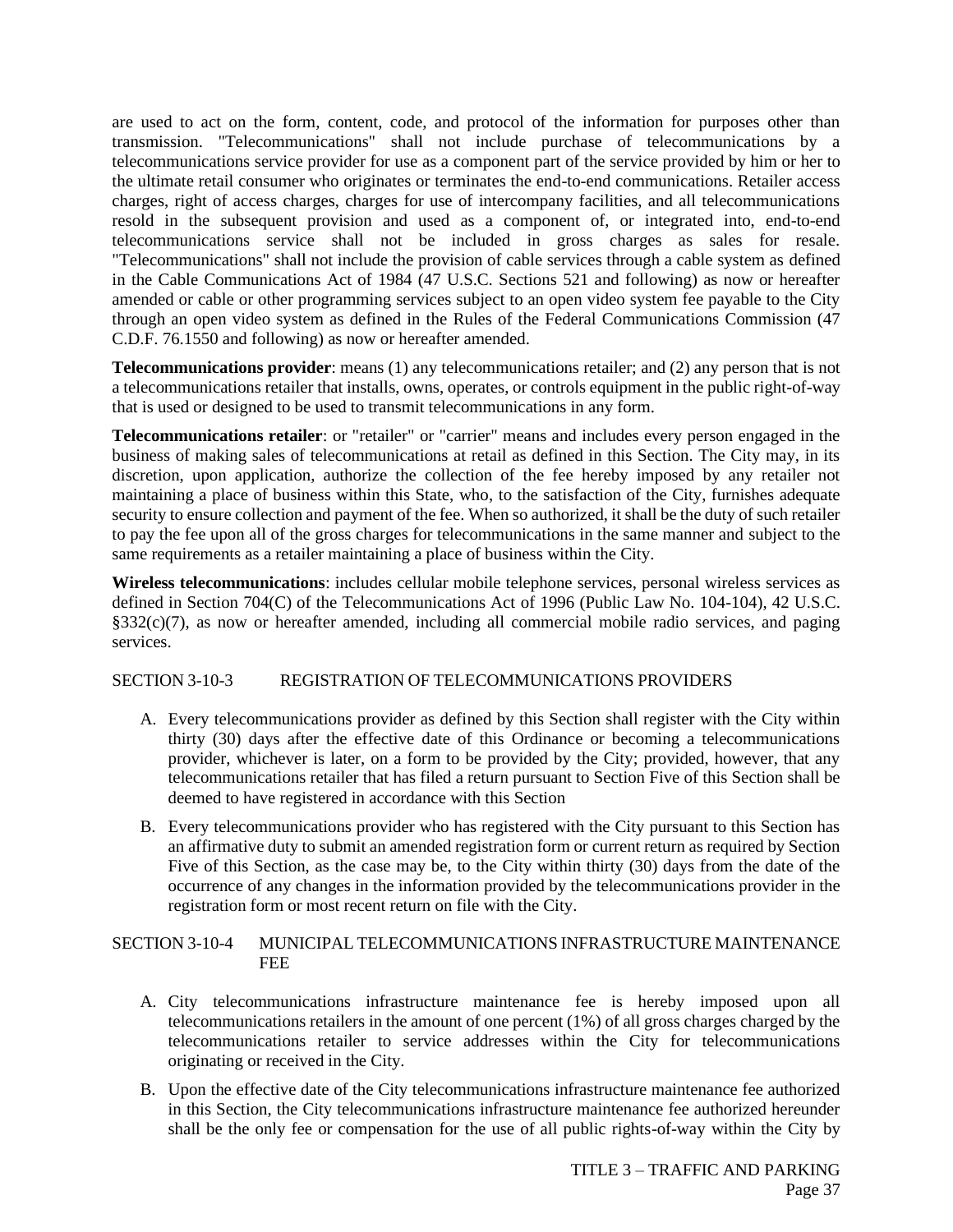telecommunications retailers. Imposition of the City telecommunications infrastructure maintenance fee provided under this Section does not, however, serve as a limitation on the levying of any taxes or imposition of any fees otherwise authorized by law.

C. The City telecommunications infrastructure maintenance fee authorized by this Section shall be collected, enforced, and administered as set forth in Section Five of this Section.

### SECTION 3-10-5 COLLECTION, ENFORCEMENT AND ADMINISTRATION OF CITY TELECOMMUNICATIONS INFRASTRUCTURE MAINTENANCE FEES

- A. A telecommunications retailer shall charge to and collect from each customer an additional charge in an amount equal to the City telecommunications infrastructure maintenance fee attributable to that customer's service address.
- B. Unless otherwise approved by the City, the City telecommunications infrastructure maintenance fee shall be remitted by the telecommunications retailer to the City not later than the last day of the month subsequent to the month in which a bill is issued to the customer; provided, however, that the telecommunications retailer may retain an amount not to exceed two percent (2%) of the City telecommunications infrastructure maintenance fee collected by it to reimburse itself for expenses incurred in accounting for and remitting the City telecommunications infrastructure maintenance fee.
- C. Remittance of the City telecommunications infrastructure maintenance fee to the City shall be accompanied by a return, in a form to be prescribed by the City, which shall contain such information as the City may reasonably require.
- D. Any City telecommunications infrastructure maintenance fee required to be collected pursuant to this Section and any such City telecommunications infrastructure maintenance fee collected by such telecommunications retailer shall constitute a debt owed by the telecommunications retailer to the City. The charge imposed under Section Four of this Section by the telecommunications retailer pursuant to this Section shall constitute a debt of the purchaser to the telecommunications retailer who provides such services until paid and, if unpaid, is recoverable at law in the same manner as the original charge for such services.
- E. If it shall appear that an amount of City telecommunications infrastructure maintenance fee has been paid that was not due under the provisions of this Section, whether as a result of a mistake of fact or an error of law, then such amount shall be credited against any City telecommunications infrastructure maintenance fee due, or to become due, under this Section, from the telecommunications retailer who made the erroneous payment; provided, however, the City may request, and telecommunications retailer shall provide, written substantiation for such credit. However, no claim for such credit may be made more than three (3) years after the date of the erroneous payment unless, (1) the credit is used only to offset a claim of underpayment made by the City within the applicable statutory period of limitations; and (2) the credit derives from an overpayment made by the same telecommunications retailer during the applicable statutory period of limitations.
- F. Amounts paid under this Section by telecommunications retailers shall not be included in the tax base under any of the following acts as described immediately below:
	- 1. "gross charges" for purposes of the Telecommunications Excise Tax Act;
	- 2. "gross receipts" for purposes of the municipal utility tax as prescribed in Section 8-11-2 of the Illinois Municipal Code;
	- 3. "gross charges" for purposes of the municipal telecommunications tax as prescribed in Section 8-11-17 of the Illinois Municipal Code;
	- 4. "gross revenue" for purposes of the tax on annual gross revenue of public utilities prescribed in Section 2-202 of the Public Utilities Act.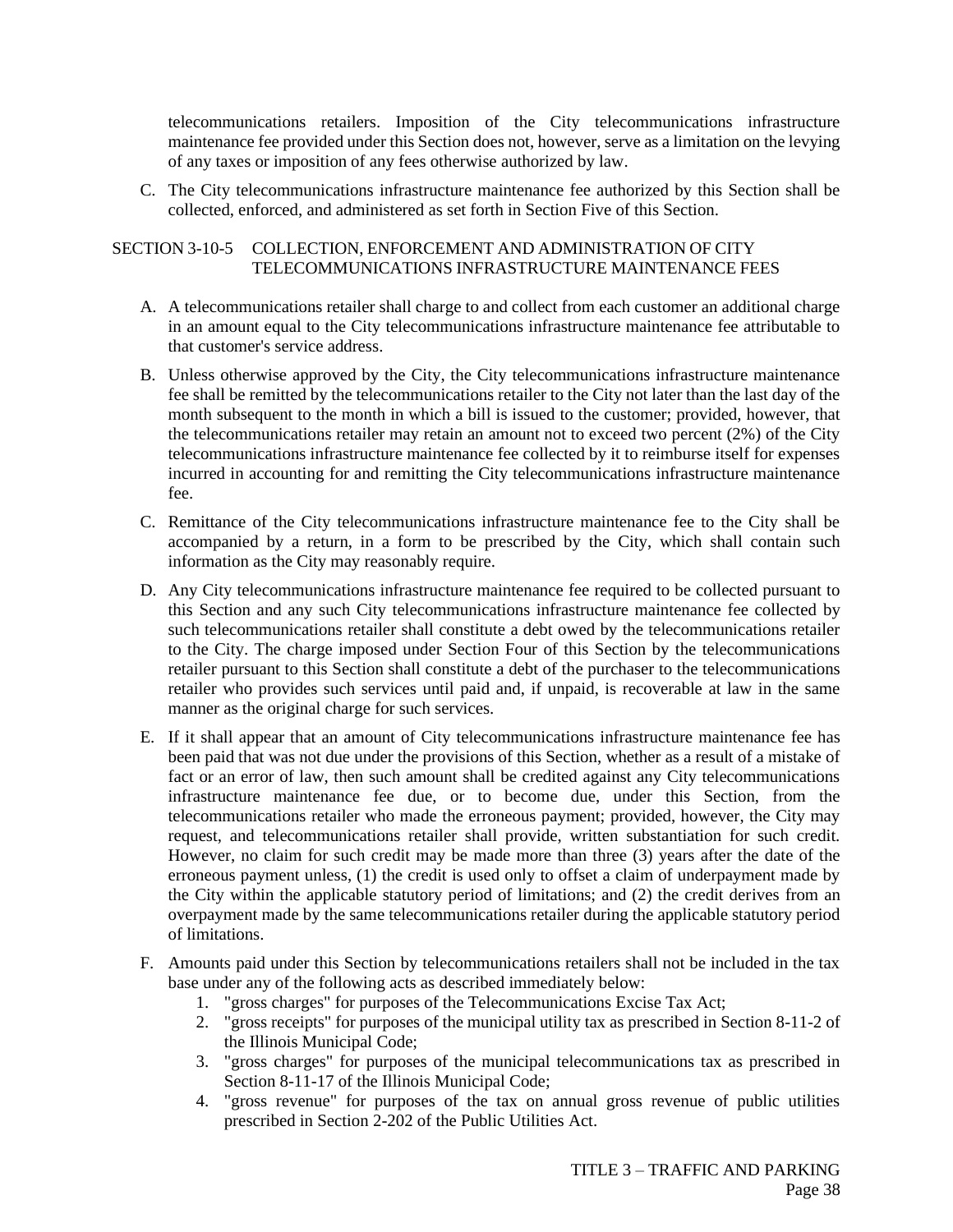- G. The City shall have the right, in its discretion, to audit the books and records of all telecommunications retailers subject to this Section to determine whether the telecommunications retailer has properly accounted to the City for the City telecommunications infrastructure maintenance fee. Any underpayment of the amount of the City telecommunications infrastructure maintenance fee due to the City by the telecommunications retailer shall be paid to the City plus five percent (5%) of the total amount of the underpayment determined in an audit, plus any costs incurred by the City in conducting the audit, in an amount not to exceed five percent (5%) of the total amount of the underpayment determined in an audit. Said sum shall be paid to the City within twenty-one (21) days after the date of issuance of an invoice for same.
- H. The City may promulgate such further or additional regulations concerning the administration and enforcement of this Section, consistent with its provisions, as may be required from time to time and shall notify all telecommunications retailers that are registered pursuant to Section Three of this Section of such regulations.

### SECTION 3-10-6 COMPLIANCE WITH OTHER LAWS

Nothing in this Section shall excuse any person or entity from obligations imposed under any law, including, but not limited to:

- A. Generally applicable taxes; and,
- B. Standards for construction on, over, under, or within, use of or repair of the public rights-of-way, including standards relating to free standing towers and other structures upon the public rights-ofway, as provided; and,
- C. Any liability imposed for the failure to comply with such generally applicable taxes or standards governing construction on, over, under, or within, use of or repair of the public rights-of-way; and,
- D. Compliance with any ordinance concerning uses or structures not located on, over, or within the right-of-way.

### SECTION 3-10-7 EXISTING FRANCHISES AND LICENSES

Any franchise, license, or similar agreements between telecommunications retailers and the City entered into before the effective date of this Ordinance regarding the use of public rights-of-way shall remain valid according to and for their stated terms except for any fees, charges, or other compensation to the extent waived.

#### SECTION 3-10-8 PENALTIES

Any telecommunications provider who violates, disobeys, omits, neglects, or refuses to comply with any of the provisions of this Section shall be subject to a fine of not more than five hundred dollars (\$500.00) for each and every offense.

### SECTION 3-10-9 ENFORCEMENT

Nothing in this Section shall be construed as limiting any additional or further remedies that the City may have for enforcement of this Section.

SECTION 3-10-10 SEVERABILITY

If any section, subsection, sentence, clause, phrase, or portion of this Section is for any reason held invalid or unconstitutional by any court of competent jurisdiction, such portion shall be deemed a separate, distinct, and independent provision and such holding shall not affect the validity of the remaining portions hereof.